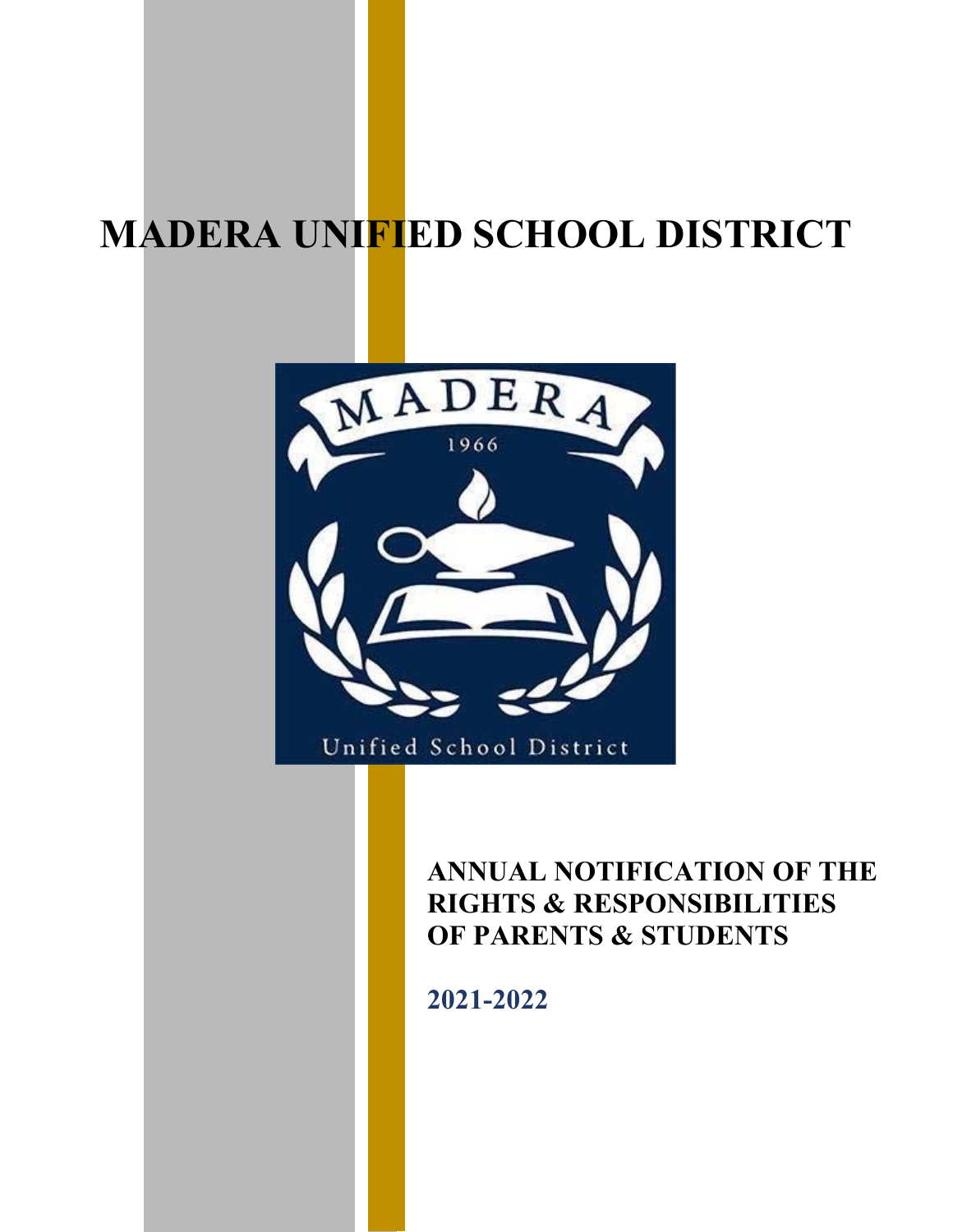

| <b>JULY 2021</b> |                     |    |    |    |    |    |  |  |  |
|------------------|---------------------|----|----|----|----|----|--|--|--|
|                  | $\overline{2}$<br>3 |    |    |    |    |    |  |  |  |
|                  | н                   | 6  |    | 8  | 9  | 10 |  |  |  |
| 11               | 12                  | 13 | 14 | 15 | 16 | 17 |  |  |  |
| 18               | 19                  | 20 | 21 | 22 | 23 | 24 |  |  |  |
| 25               | 26                  | 27 | 28 | 29 | 30 | 31 |  |  |  |
|                  |                     |    |    |    |    |    |  |  |  |

| OCTOBER 2021   |    |    |    |    |    |                |  |  |  |
|----------------|----|----|----|----|----|----------------|--|--|--|
|                |    |    |    |    |    | $\overline{2}$ |  |  |  |
| $\overline{3}$ | 4  | 5  | 6  |    | 8  | 9              |  |  |  |
| 10             | 11 | 12 | 13 | 14 | 15 | 16             |  |  |  |
| 17             | 18 | 19 | 20 | 21 | 22 | 23             |  |  |  |
| 24             | 25 | 26 | 27 | 28 | 29 | 30             |  |  |  |
| 31             |    |    |    |    |    |                |  |  |  |

| JANUARY 2022   |                |    |    |    |    |    |  |  |  |
|----------------|----------------|----|----|----|----|----|--|--|--|
|                |                |    |    |    |    |    |  |  |  |
| $\overline{2}$ | $\overline{3}$ |    |    | 6  |    | 8  |  |  |  |
| 9              |                | 11 | 12 | 13 | 14 | 15 |  |  |  |
| 16             | н              | 18 | 19 | 20 | 21 | 22 |  |  |  |
| 23             | 24             | 25 | 26 | 27 | 28 | 29 |  |  |  |
| 30             | 31             |    |    |    |    |    |  |  |  |

| APRIL 2022     |    |    |    |    |    |                |  |  |  |
|----------------|----|----|----|----|----|----------------|--|--|--|
|                |    |    |    |    | 1  | $\overline{2}$ |  |  |  |
| $\overline{3}$ | 4  | 5  | 6  |    | 8  | -9             |  |  |  |
| 10             | 11 | 12 | 13 | 14 | н  | 16             |  |  |  |
| 17             | 18 | 19 | 20 | 21 | 22 | 23             |  |  |  |
| 24             | 25 | 26 | 27 | 28 | 29 | 30             |  |  |  |

|     |    | <b>HOLIDAYS</b>               |
|-----|----|-------------------------------|
| Jul | 5  | Independence Day (Observed)   |
| Sep | 6. | Labor Day                     |
| Nov | 11 | <b>Veterans' Day</b>          |
| Nov |    | 25 Thanksgiving Day           |
| Nov | 26 | <b>Board-Declared Holiday</b> |
| Dec | 23 | <b>Board-Declared Holiday</b> |
| Dec | 24 | <b>Board-Declared Holiday</b> |
| Dec | 30 | <b>Board-Declared Holiday</b> |
| Dec | 31 | <b>Board-Declared Holiday</b> |
| Jan | 17 | Martin Luther King Jr. Day    |
| Feb | 18 | Lincoln's Day (Observed)      |
| Feb | 21 | President's Day (Observed)    |
| Apr | 15 | <b>Board-Declared Holiday</b> |
| May | 30 | <b>Memorial Day</b>           |

| <b>THANKSGIVING BREAK</b>           |
|-------------------------------------|
| November 22 - 26, 2021              |
| <b>WINTER BREAK</b>                 |
| December 20, 2021 - January 7, 2022 |
| <b>SPRING BREAK</b>                 |
| April 11 - 18, 2022                 |

| AUGUST 2021 |                |                |    |    |    |    |  |  |  |
|-------------|----------------|----------------|----|----|----|----|--|--|--|
|             | $\overline{2}$ | $\overline{3}$ |    |    |    |    |  |  |  |
| 8           | 9              | 10             | 11 | 12 | 13 | 14 |  |  |  |
| 15          | 16             | 17             | 18 | 19 | 20 | 21 |  |  |  |
| 22          | 23             | 24             | 25 | 26 | 27 | 28 |  |  |  |
| 29          | 30             | 31             |    |    |    |    |  |  |  |
|             |                |                |    |    |    |    |  |  |  |

| NOVEMBER 2021 |    |    |    |    |    |    |  |  |
|---------------|----|----|----|----|----|----|--|--|
|               | 1  | 2  | 3  | 4  | 5  | 6  |  |  |
|               | 8  | 9  | 10 | н  | 12 | 13 |  |  |
| 14            | 15 | 16 | 17 | 18 | 19 | 20 |  |  |
| 21            | 22 | 23 | 24 | н  | н  | 27 |  |  |
| 28            | 29 | 30 |    |    |    |    |  |  |
|               |    |    |    |    |    |    |  |  |

| FEBRUARY 2022 |    |    |    |    |    |    |  |  |  |
|---------------|----|----|----|----|----|----|--|--|--|
|               |    |    | 2  | 3  |    |    |  |  |  |
| 6             |    | 8  | 9  | 10 | 11 | 12 |  |  |  |
| 13            | 14 | 15 | 16 | 17 | н  | 19 |  |  |  |
| 20            | н  | 22 | 23 | 24 | 25 | 26 |  |  |  |
| 27            | 28 |    |    |    |    |    |  |  |  |
|               |    |    |    |    |    |    |  |  |  |

| MAY 2022 |    |    |    |    |    |    |  |  |  |
|----------|----|----|----|----|----|----|--|--|--|
|          | 2  | 3  |    | 5  | 6  |    |  |  |  |
| 8        | 9  | 10 | 11 | 12 | 13 | 14 |  |  |  |
| 15       | 16 | 17 | 18 | 19 | 20 | 21 |  |  |  |
| 22       | 23 | 24 | 25 | 26 | 27 | 28 |  |  |  |
| 29       | н  | 31 |    |    |    |    |  |  |  |
|          |    |    |    |    |    |    |  |  |  |

|              | <b>ATTENDANCE PERIODS</b> |         |
|--------------|---------------------------|---------|
| Period       |                           | # Days  |
| 1            | 08/09/21 - 09/03/21       | 20      |
| $\mathbf{2}$ | $09/06/21 - 10/01/21$     | 19      |
| 3            | 10/04/21 - 10/29/21       | 19      |
| 4            | 11/01/21 - 12/03/21       | 19      |
| 5            | 12/06/21 - 01/14/22       | 14      |
| 6            | $01/17/22 - 02/11/22$     | 19      |
| 7            | $02/14/22 - 03/11/22$     | 17      |
| 8            | $03/14/22 - 04/08/22$     | 20      |
| 9            | $04/11/22 - 05/06/22$     | 14      |
| 10           | 05/09/22 - 06/03/22       | 19      |
|              |                           |         |
|              | <b>Annual Total</b>       | 180     |
|              | <b>FIRST SEMESTER</b>     |         |
| 1st Qtr.     | 08/09/21 - 10/08/21       | 44 days |
| 2nd Qtr.     | 10/12/21 - 12/17/21       | 43 days |
|              | <b>SECOND SEMESTER</b>    |         |
| 3rd Qtr.     | $01/11/22 - 03/18/22$     | 44 days |
| 4th Otr.     | $03/21/22 - 06/03/22$     | 49 days |

| <b>SEPTEMBER 2021</b> |        |    |    |    |    |    |  |  |
|-----------------------|--------|----|----|----|----|----|--|--|
|                       | 3<br>2 |    |    |    |    |    |  |  |
| 5                     | Н      |    | 8  | 9  | 10 | 11 |  |  |
| 12                    | 13     | 14 | 15 | 16 | 17 | 18 |  |  |
| 19                    | 20     | 21 | 22 | 23 | 24 | 25 |  |  |
| 26                    | 27     | 28 | 29 | 30 | 31 |    |  |  |
|                       |        |    |    |    |    |    |  |  |

|    |    | DECEMBER 2021 |    |    |    |    |
|----|----|---------------|----|----|----|----|
|    |    |               |    | 2  | 3  |    |
| 5  | 6  |               | 8  | 9  | 10 | 11 |
| 12 | 13 | 14            | 15 | 16 | 17 | 18 |
| 19 | 20 | 21            | 22 | н  | н  | 25 |
| 26 | 27 | 28            | 29 | н  | н  |    |
|    |    |               |    |    |    |    |

|    |    |    | MARCH 2022     |    |    |    |
|----|----|----|----------------|----|----|----|
|    |    |    | $\overline{2}$ | 3  | 4  |    |
| 6  |    | 8  | 9              | 10 | 11 | 12 |
| 13 | 14 | 15 | 16             | 17 | 18 | 19 |
| 20 | 21 | 22 | 23             | 24 | 25 | 26 |
| 27 | 28 | 29 | 30             | 31 |    |    |
|    |    |    |                |    |    |    |

|    |    |    | <b>JUNE 2022</b> |                |    |    |
|----|----|----|------------------|----------------|----|----|
|    |    |    |                  | $\overline{2}$ | 3  |    |
| 5  | 6  |    | 8                | 9              | 10 | 11 |
| 12 | 13 | 14 | 15               | 16             | 17 | 18 |
| 19 | 20 | 21 | 22               | 23             | 24 | 25 |
| 26 | 27 | 28 | 29               | 30             |    |    |
|    |    |    |                  |                |    |    |

| <b>NON-SCHOOL DAYS</b>              |
|-------------------------------------|
| July 1 – August 4, 2021             |
| <b>October 11, 2021</b>             |
| <b>February 14, 2022</b>            |
|                                     |
| <b>FIRST DAY OF SCHOOL</b>          |
| <b>August 9, 2021</b>               |
| <b>LAST DAY OF SCHOOL</b>           |
| <b>June 3, 2022</b>                 |
|                                     |
| <b>INSTITUTE DAYS (no students)</b> |
| <b>August 5 – 6, 2021</b>           |
| <b>January 10, 2022</b>             |
|                                     |
|                                     |

5/11/21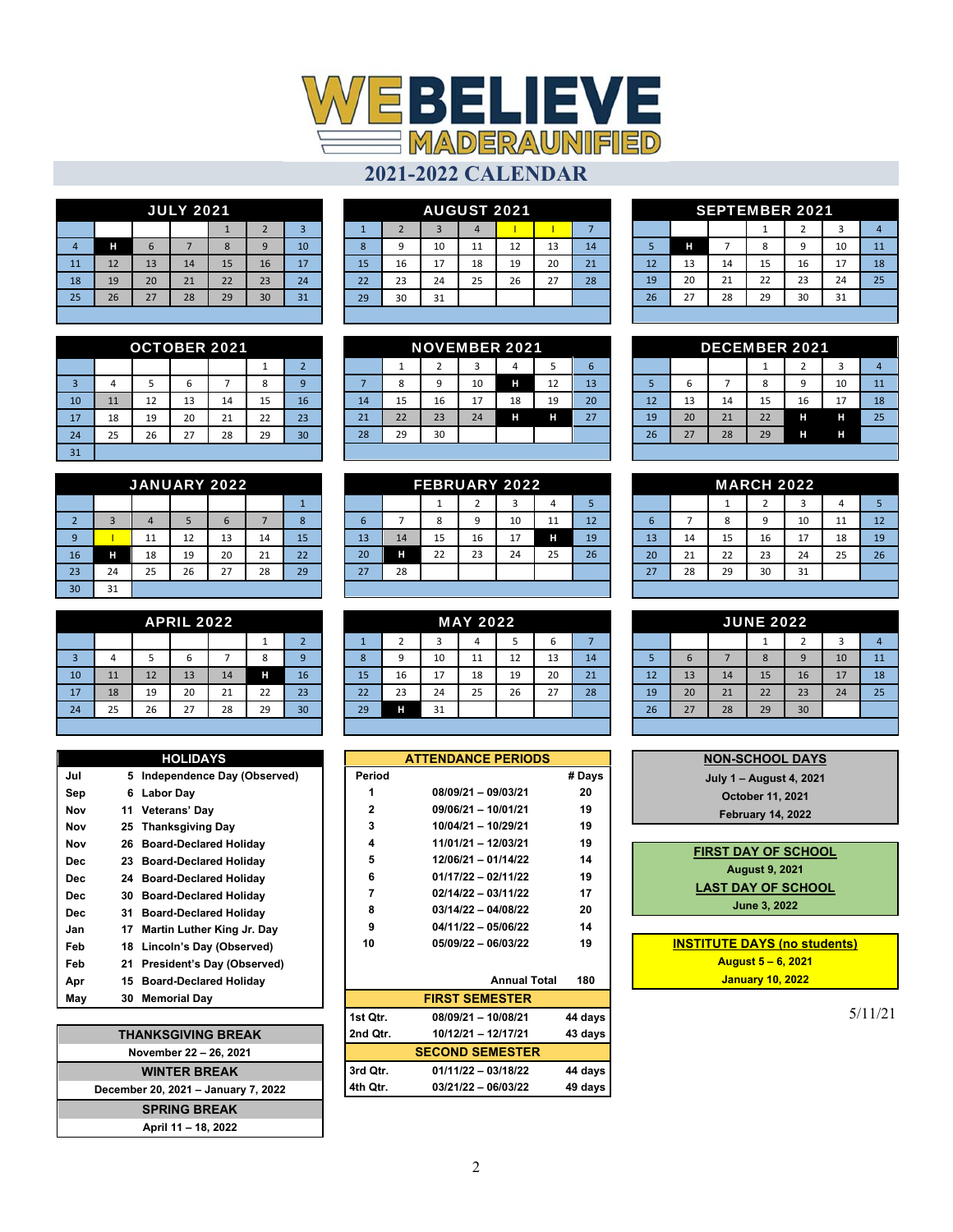

#### **Board of Trustees**  Ruben Mendoza, President Joetta Fleak, Clerk Israel Cortes, Brent Fernandes, Ed McIntyre, Lucy Salazar, Ray G. Seibert

### **SUPERINTENDENT'S MESSAGE**

August 10, 2021

Dear Parent(s) or Guardian(s),

As I write this letter, we see the light at the end of the pandemic's tunnel. The dark days of school closures and social restrictions may be behind us if we pause long enough to learn from this experience. We have come to see each other's needs, struggles, pains, and triumphs. More than ever, we know our success depends on others and really has never been ours alone. Maderans need each other and Madera's students need all of us. Thousands of problems have been solved by people of goodwill sharing and collaborating in these many months of confusion. For the remainder of my days, I will forever be proud of all we did to help our students, staff, families, and community. Our colleagues, regardless of role, proved we can each be a Student Champion.

Although we will engage school with a five-day-a-week full-day program, elements of virtual learning and technological applications will remain as a lasting part of our programs. Those additions may not be enough to make up for the loss of three quarters of last school year. Students, families, and staff suffered a great deal, and that has inevitably changed us. So MUSD has worked tirelessly to provide greater support for the social, emotional and academic needs of our students. With that in place, we also believed our students' experiences in school needed to be richer in terms of creativity and inspiration. Across all levels, a vast effort is being made to bring joy back into teaching and learning so everyone's experiences are more uplifting and healing than ever before!

To understand how this plays out for your student, please use this handbook as a guide. The MUSD Student Bill of Rights and Student Believer document help make crystal clear our belief in treating students with kindness, fairness, dignity, and respect. We pledge to give whatever we can when it's needed. Education in the 21st century seeks to prepare students for occupations and technologies that have not even been conceived yet. The MUSD Graduate Profile seeks to guarantee our students know how to learn on their own after graduation. Students who are confident in their ability to THINK, ADAPT, COLLABORATE, COMMUNICATE, PRODUCE, and CONTRIBUTE will find the flexibility to respond to an ever changing future.

We pledge ourselves to be our best for your children and we humbly request our families to be patient and supportive. Not a single parent or teacher wanted this but we find ourselves in a defining moment. Our choice to work together will truly define the success of our students. You'll find the most updated information on our website at https://www.madera.k12.ca.us/ and we ask you to carefully consider all the district communications we send out. Our **Instructional Continuity Plan** and the **Annual Notification of Rights and Responsibilities of Parents and Students** is accessible year-round under the Students/Parents section, or by requesting a copy from your school site or from the office of Student Services at Price's Plaza, 1820 Howard Road, (559) 416-5858.

This handbook briefly sums up the rights and responsibilities that you and your child have within Madera Unified School District. In the following pages, you will find key policies and laws that affect your child's education; processes for accessing services; and procedures for finding answers to questions or voicing concerns. Please consult the District's website (www.madera.k12.ca.us) or your local school webpage for more detailed information, which is updated throughout the year.

Within the handbook you will find these important topics:

- ❏ Governing Board Policies (BP) and Administrative Regulations (AR)
- ❏ California Education Codes (EC)
- ❏ Special Education, Categorical Funding and Child Development
- ❏ Dress Code
- ❏ Student Discipline

The MUSD Community Compact states our Mission this way: *We are committed to creating and sustaining a culture enabling Madera Unified students to experience an unparalleled educational journey that is intellectually, socially and personally transformative.* This challenging mission requires us to work together to provide the safest and healthiest learning environment possible. Together with families, we have found success even in the darkest of times. We all look forward to brighter days!

Thank you for being part of our team and our mission to provide the opportunity for all students to reach their potential. We're proud to serve you and value your collaboration and communication to help us all improve!

Sincerely,

**Todd Lile**  Superintendent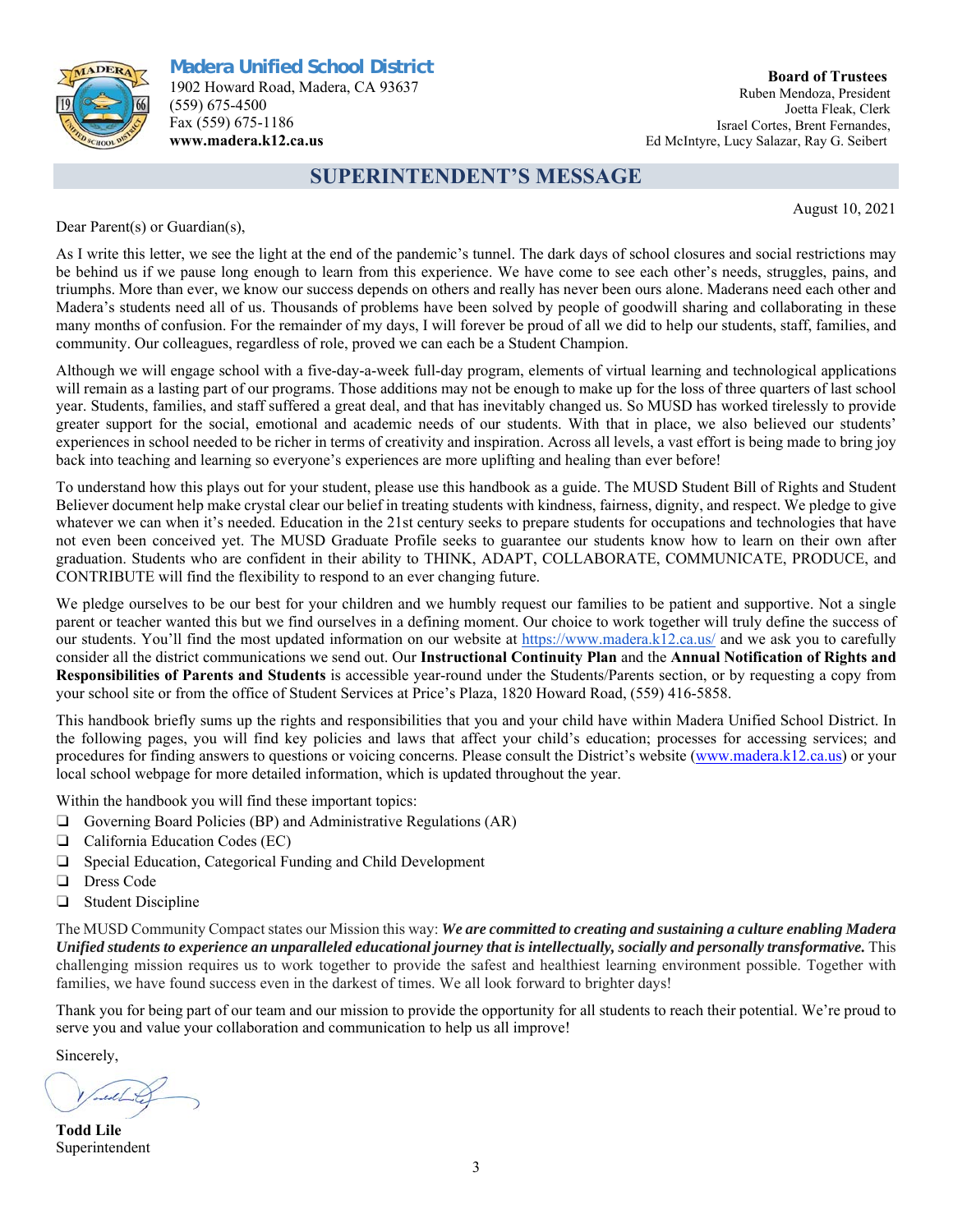### **MADERA UNIFIED COMMUNITY COMPACT**

This Madera Unified Community Compact acknowledges our guarantee to all stakeholders – trustees, taxpayers, community partners, students, parents, staff, and leadership – that our identity and philosophy are built upon our best traditions and aligns modern student needs with the highest-level research and professional learning. The MUSD Governing Board believes in fair and equitable opportunities to empower students to learn deeply and live long healthy lives with the widest array of career opportunities. In ever-changing times, the MUSD Governing Board believes in ongoing collaboration with stakeholders to continuously improve student outcomes and college and career readiness.

### **MUSD GOVERNING BOARD OF TRUSTEES' GOALS**

Clarity & Consistency at All Levels

Changing Perceptions & Mindsets of Staff & Community

Excellence In All Things

### **OUR VISION**

Madera Unified will set the standard for hard work, creativity, and resiliency with a fearless drive to continuously improve.

### **OUR MISSION**

We are committed to creating and sustaining a culture enabling Madera Unified students to experience an unparalleled educational journey that is intellectually, socially, and personally transformative.

#### **OUR BELIEF STATEMENT**

Madera Unified is where students are challenged to broaden their vision, inspired by meaningful opportunities, and strive for authentic achievements.

#### **OUR CREED**

WE BELIEVE in…

- Strong relationships between students, staff, parents, and our community
- Rigorous expectations for ALL students with proper supports and opportunities to achieve mastery
- Collaboratively planned relevant, challenging, and creative lessons
- Intrinsic motivation through curiosity, creativity, and choice
- **Intentionally engaging classrooms and active learning**
- **Strong civic engagement through service learning**
- The highest student achievement in all areas
- An orderly learning environment with dynamic school cultures
- A financially sound & effective organization

### **OUR CORE VALUES**

These questions frame our decisions when considering expenditures and initiatives. During our Executive Cabinet meetings, we ask ourselves each question aloud and invite debate. We want our budget, programs, and priorities to be aligned to our vision, mission, goals, beliefs, and values to ensure we're moving the district in a positive direction our community and trustees believe in and support.

| <b>Equity Before Equality</b><br>Will this prioritize equity before<br>equality?                | <b>Student Centered</b><br><b>Decision Making</b><br>Is this focused on students' needs?                                                         | <b>Collaborative Culture</b><br>Will this facilitate a collaborative<br>culture in our district? |  |
|-------------------------------------------------------------------------------------------------|--------------------------------------------------------------------------------------------------------------------------------------------------|--------------------------------------------------------------------------------------------------|--|
|                                                                                                 | <b>Excellence for All</b><br>Will this promote excellence for all?                                                                               |                                                                                                  |  |
| <b>Learning Organization</b><br>$W^{111}$ this family on the starting compact of $\mathbb{R}$ . | <b>Community Relationships</b><br>Will this Control of decrees at the control of the control of the control of the state of the state of the con | <b>Results Oriented</b>                                                                          |  |

Will this further the development of our learning organization?

### Will this foster and deepen relationships with our community partners?

### Will this be measured effectively and be results oriented?

#### **HONESTY + COMPETENCY = TRUST**

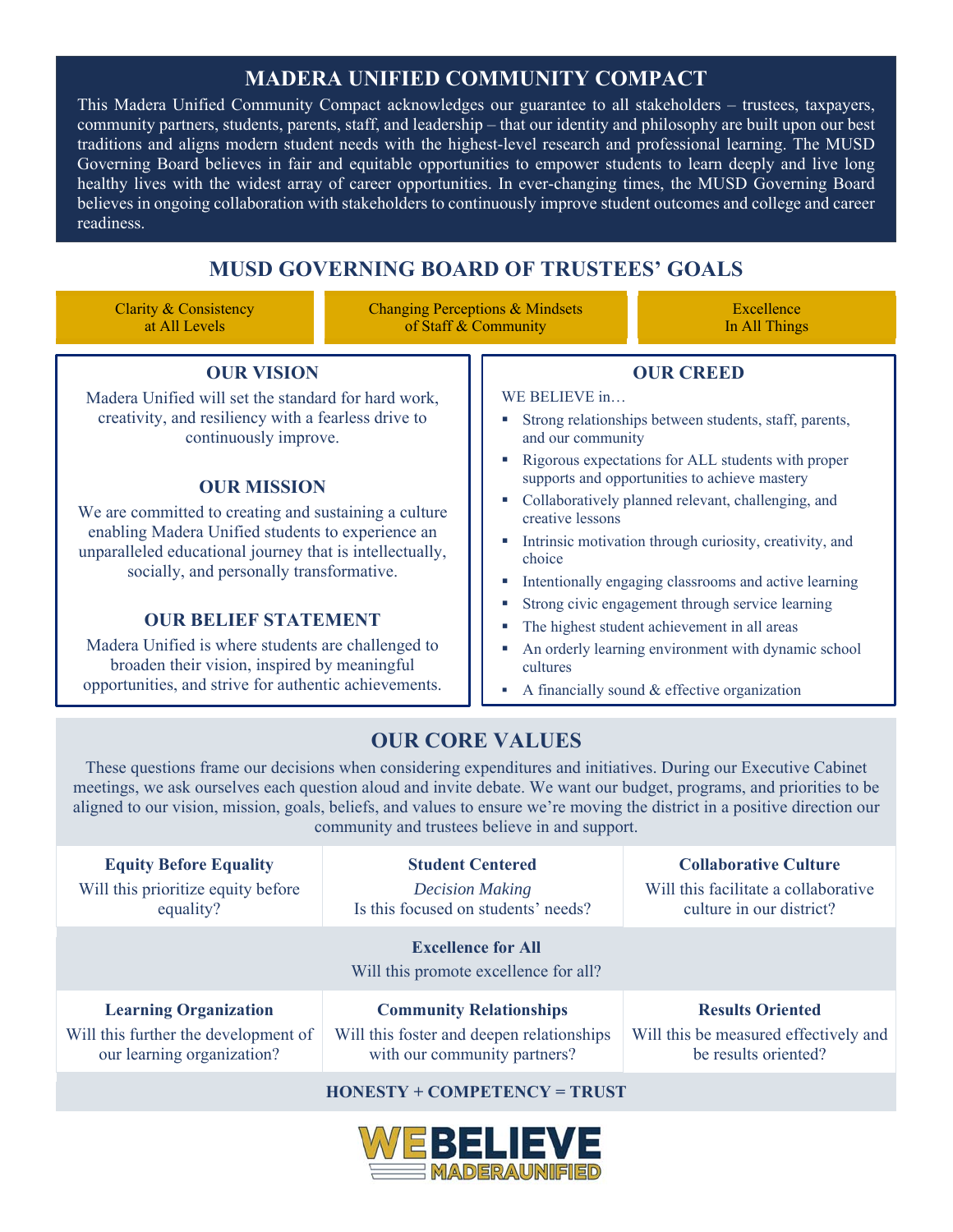# Madera Unified School District Student Bill of Rights

### **Resolution Ro. 32-2020/21**

#### *Students have the right to have a socially, emotionally, and physically safe positive school environment; defined as*

- a freedom to experience a "safe and inclusive campus; with adults who are committed to protecting and serving all students"; and
- **a** a positive learning environment that is welcoming; and
- **EXECUTE:** empowers students to have confidence in their identities; and
- shows compassion in making mistakes free from ridicule; and
- have administrators who are consistent and approachable; and

#### *Students have the right to be treated with respect and valued by the school community; defined as*

- being treated fairly regardless of religion, race, national origin, or disability, sex (including pregnancy, gender identity, and sexual orientation); and
- $\blacksquare$  to attend schools that are free from bullying by students and by adults; and
- to be treated according to their maturity, competency and with compassion; and

#### *Students have the right to inclusive teaching and learning environments in our classrooms; defined as*

- **having classrooms that feel safe, respectful and** welcoming, where *everyone* can learn; and
- **Example 1** learning opportunities tailored to our individual needs; and
- teachers who care about all students where all means *all*; and
- teachers who value our educational progress and us as human beings; and
- students are able to see themselves in our schools through challenging and culturally relevant learning; and

#### *Students have the right to effective teachers that are both knowledgeable and supportive; defined as*

- individuals who know their content and use various teaching strategies that contribute to a greater understanding; and
- **understand that learning starts with relationships; and**
- make learning active and visible; and
- are servant leaders who accept feedback from their students; and

#### *Students have the right to equitable quality education, that prepares them for life beyond high school; defined as*

- providing instruction that lends itself to differentiation, feedback and re-teaching for proof of mastery; and
- ensures teachers' skills align with students' needs; and
- **E** ensures accessibility to the fullest range of rigorous academic classes to *all* students; and
- provides real life learning opportunities with the widest array of post-secondary options, with the greatest number of choices around College and Career with equity in access to modern technology to support adulthood success; and

#### *Students have the right to Freedom of Expression within an educational context that has clear guidelines and expectations; defined as*

- allowing students to exercise our First Amendment rights through various forms and mediums; and
- informing students of these opportunities through a variety of means: and
- providing clear expectations and guidance; and
- providing a defined platform to report violations of student rights without fear of retribution or dismissal of the concern; and

#### *Students have the right to equitable school disciplinary policies and practices that focus on correction not punishment; defined as*

- ensuring due process is implemented at every level of infraction; and
- schools adopting positive forms of discipline, aimed at addressing the cause of the behavior and providing an opportunity for students to grow from their mistakes; and
- focusing on the resolution of conflict and restoration of all relationships involved to the extent that is possible; and
- refraining from use of stereotypes, unwarranted attention, and personal interactions that result in mistrust; and
- focusing on bringing the students back into the school community in a positive manner; and

#### *Students have the right to shape decisions that affect our education; defined as*

 formalizing opportunities with school board members, district administration, school administration and with our teachers on a regular, scheduled basis because student voice counts

 *Madera Unified School Board of Trustees hereby proclaims and recognizes on this 23rd Day of March 2021, that the above-mentioned rights be declared as a right of every student within Madera Unified School District.*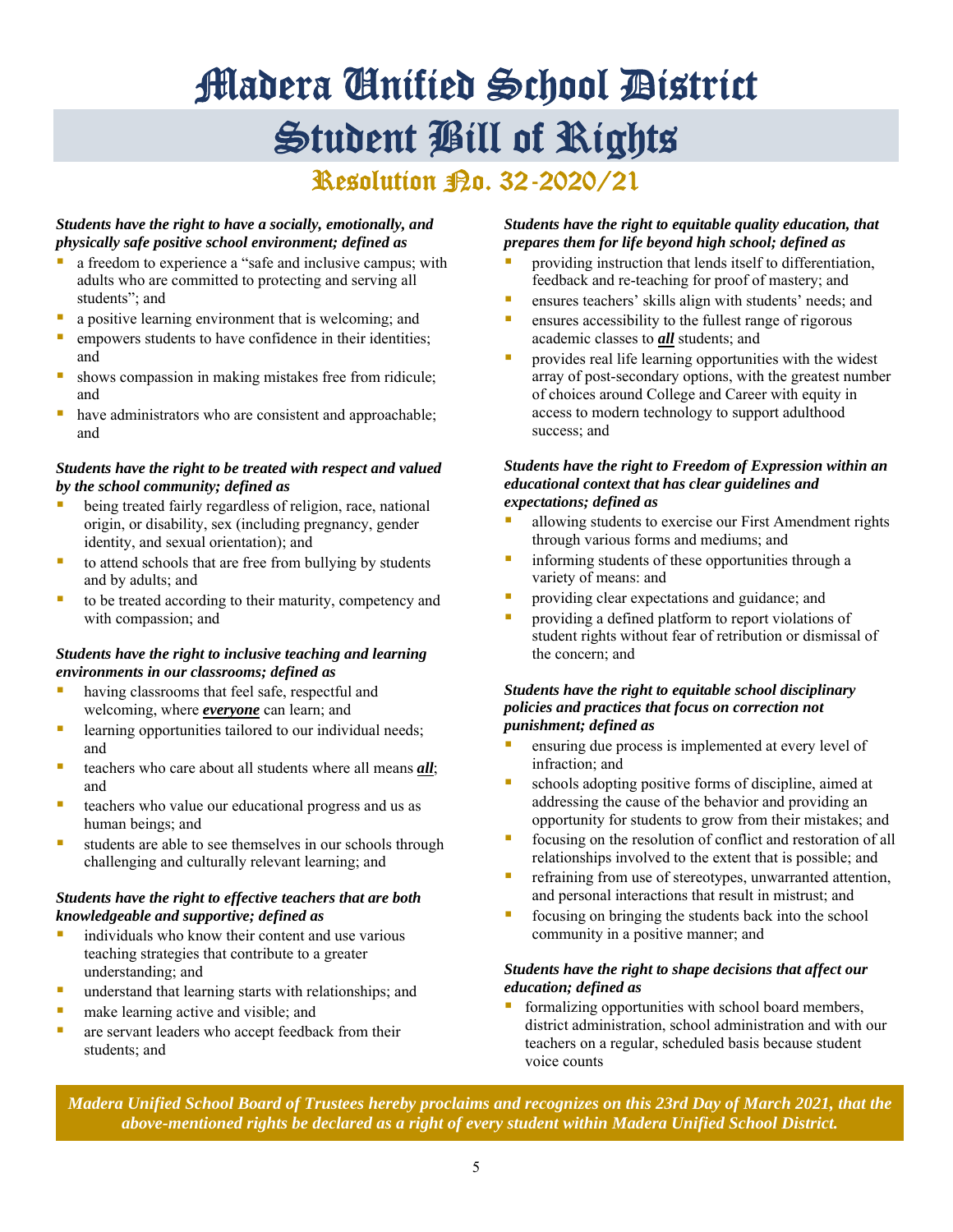## **STUDENT BELIEVER**

**WE BELIEVE** every student has a right to a socially, emotionally, and physically safe, positive school environment and students have a responsibility to express themselves and behave towards other students and staff with honesty, respect, and kindness.

**WE BELIEVE** students have the right to be treated with respect and valued by the school community and students have a responsibility to be empathetic and mindful in how they act and show their thoughts and feelings with others.

**WE BELIEVE** students have the right to inclusive teaching and learning environments in our classrooms and students have a responsibility to embrace their chances to learn by keeping open minds and hearts toward others.

**WE BELIEVE** students have the right to effective teachers that are both knowledgeable and supportive and students have a responsibility to strive to learn, grow, and achieve their best.

**WE BELIEVE** students have the right to equitable, quality education that prepares them for life beyond high school and students have a responsibility to take risks and explore what they're capable of by seeking variety in what they learn.

**WE BELIEVE** students have the right to Freedom of Expression within a place of learning that has clear guidelines and expectations and students have a responsibility to reveal their values, creativity, and opinions without harming others and with understanding of differences.

**WE BELIEVE** students have the right to equitable school disciplinary policies and practices that focus on correction not punishment and students have a responsibility for their actions and will learn how to appropriately react to challenges and conflicts.

**WE BELIEVE** students have the right to shape decisions that affect their education and students have a responsibility to properly and clearly share their views on such matters when chances arise to do so.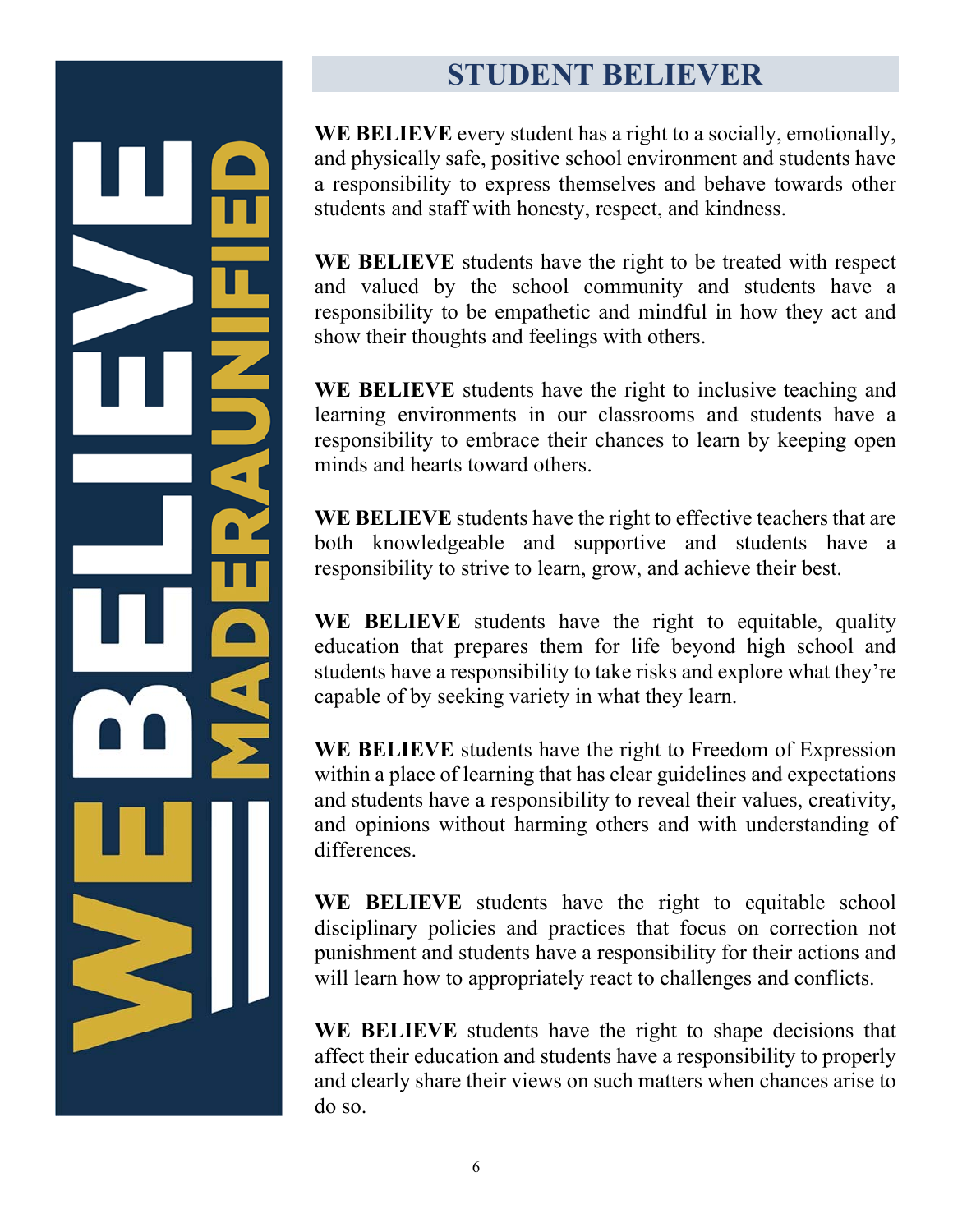### **INTRODUCTION**

In compliance with the requirements of Education Code (EC) section 48980, this Annual Notification contains important information regarding state and federal laws and policies and procedures of the Madera Unified School District that will assist parents (which include legal guardians, students 18 years or older, and other individuals holding educational rights) in navigating through the school system and that promote school and family partnership to positively impact students' educational outcomes. In addition to the information provided in this document, parents may access the District website at https://www.madera.k12.ca.us to address specific concerns and questions. Board policies and administrative regulations referenced in this document may be accessed by clicking on the applicable links provided, or accessed through the "Board Policy" link under the "Board" tab on the District website.

Please take the time to review the information provided in this document and keep it for reference during the school year. You were asked to confirm the acknowledgement of receipt during the Data Confirmation process. You were provided a link to access an electronic copy or an option to download the document. If you would like a hard copy of the document, please see the front office staff at your child's school site or contact Student Services. If you have any questions, or if you would like to review specific documents mentioned in the notice, please contact an administrator at your child's school for assistance.

### **KEY TO ACRONYMS**

| AR          | Madera Unified School District Administrative Regulations |
|-------------|-----------------------------------------------------------|
| BP          | Madera Unified School District Board Policy               |
| <b>CCR</b>  | California Code of Regulations                            |
| CDE         | California Department of Education                        |
| <b>CFR</b>  | Code of Federal Regulations                               |
| EC          | California Education Code                                 |
| GС          | California Government Code                                |
| <b>HSC</b>  | California Health and Safety Code                         |
| LC          | California Labor Code                                     |
| <b>MUSD</b> | Madera Unified School District                            |
| PС          | California Penal Code                                     |
| <b>USC</b>  | United States Code                                        |
| VС          | California Vehicle Code                                   |
| WIC         | California Welfare and Institutions Code                  |

*The Madera Unified School District prohibits discrimination, intimidation, harassment (including sexual harassment) and bullying based on actual or perceived age, ancestry, ethnicity, parental status, pregnancy status, color, mental or physical disability, gender, gender identity, gender expression, genetic information, immigration status, marital status, medical condition, nationality, race, religion, sex, sexual orientation, or association with a person or group with one or more of these actual or perceived characteristics.*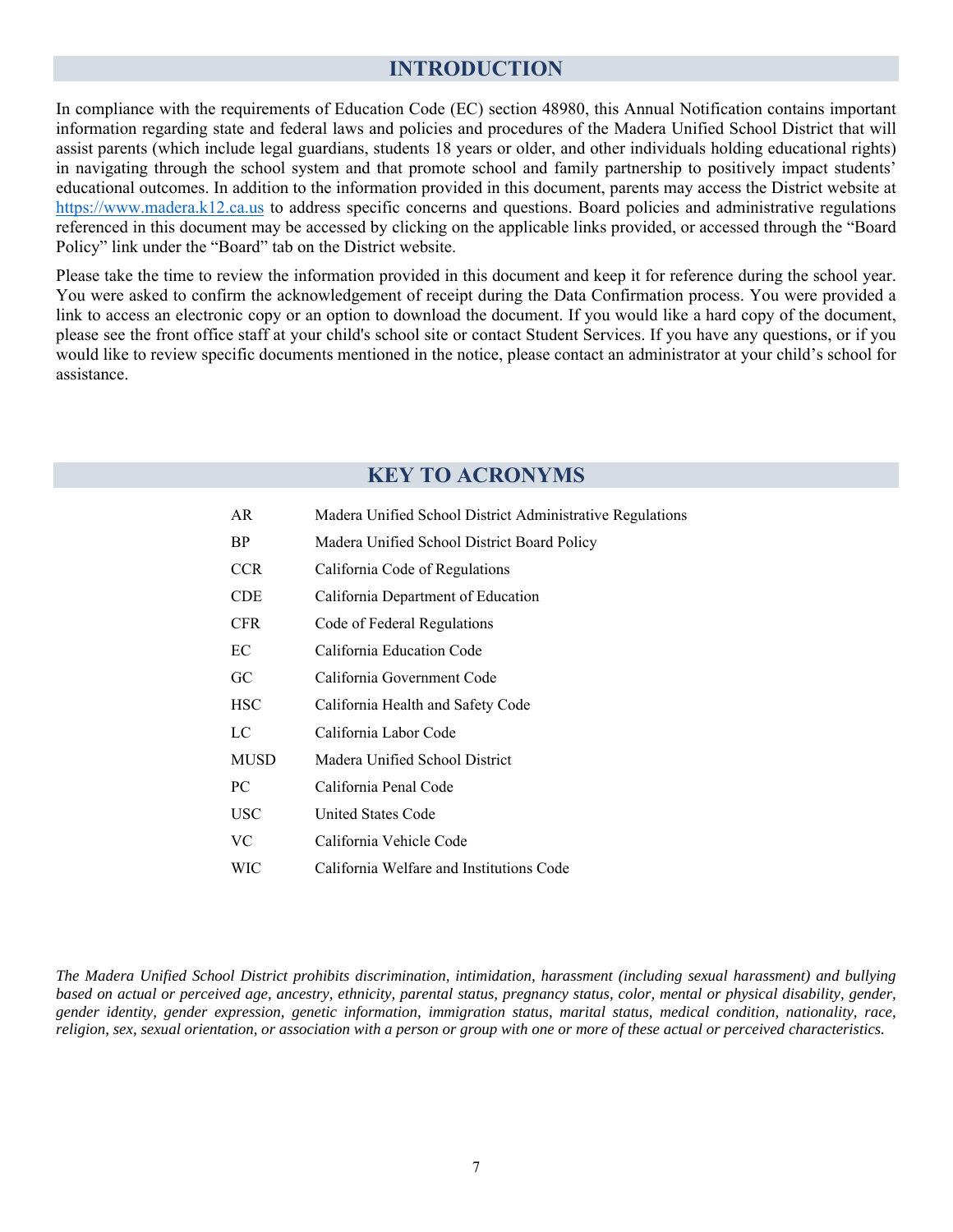### **TABLE OF CONTENTS**

| MUSD Governing Board of Trustees' Goals 4                 |  |
|-----------------------------------------------------------|--|
|                                                           |  |
|                                                           |  |
|                                                           |  |
|                                                           |  |
|                                                           |  |
| Nondiscrimination in Programs and Activities  10          |  |
|                                                           |  |
|                                                           |  |
| Married, Pregnant and Parenting Students 11               |  |
|                                                           |  |
|                                                           |  |
|                                                           |  |
|                                                           |  |
| Education for Homeless Youth - Families in Transition  14 |  |
| Student Fees, Charges, Donations, and Fundraising 15      |  |
|                                                           |  |
|                                                           |  |
|                                                           |  |
|                                                           |  |
| Residency Requirements for School Attendance  18          |  |
| Residency Based on Parent Employment 18                   |  |
|                                                           |  |
|                                                           |  |
|                                                           |  |
|                                                           |  |
|                                                           |  |
|                                                           |  |
|                                                           |  |
|                                                           |  |
|                                                           |  |
| Compulsory Education; Importance of Good Attendance  21   |  |
|                                                           |  |
|                                                           |  |
| Absences due to Religious Exercises or Instruction  22    |  |
|                                                           |  |
|                                                           |  |
|                                                           |  |
|                                                           |  |
|                                                           |  |
| Non-Participation in Physical Education Class 23          |  |
| Individual Instruction for Students with Temporary        |  |
|                                                           |  |
|                                                           |  |
|                                                           |  |
|                                                           |  |

| Excuse from Health Instruction which Conflicts with   |  |
|-------------------------------------------------------|--|
| Recognition of Religious Beliefs and Customs 28       |  |
| Excuse from Harmful or Destructive Use of Animals for |  |
|                                                       |  |
| English Language Proficiency Assessment  29           |  |
|                                                       |  |
|                                                       |  |
|                                                       |  |
|                                                       |  |
|                                                       |  |
|                                                       |  |
|                                                       |  |
| Audio Recordings of IEP or Section 504 Meetings31     |  |
|                                                       |  |
|                                                       |  |
|                                                       |  |
|                                                       |  |
|                                                       |  |
|                                                       |  |
| Teacher Notice Regarding Student Behavior 32          |  |
|                                                       |  |
|                                                       |  |
|                                                       |  |
| Student Information Gathered from Social Media 34     |  |
|                                                       |  |
|                                                       |  |
|                                                       |  |
|                                                       |  |
|                                                       |  |
|                                                       |  |
|                                                       |  |
|                                                       |  |
|                                                       |  |
|                                                       |  |
|                                                       |  |
| Use of Non-Prescription Medicines/Health Products36   |  |
|                                                       |  |
| Insurance for Members of Athletic Teams 37            |  |
|                                                       |  |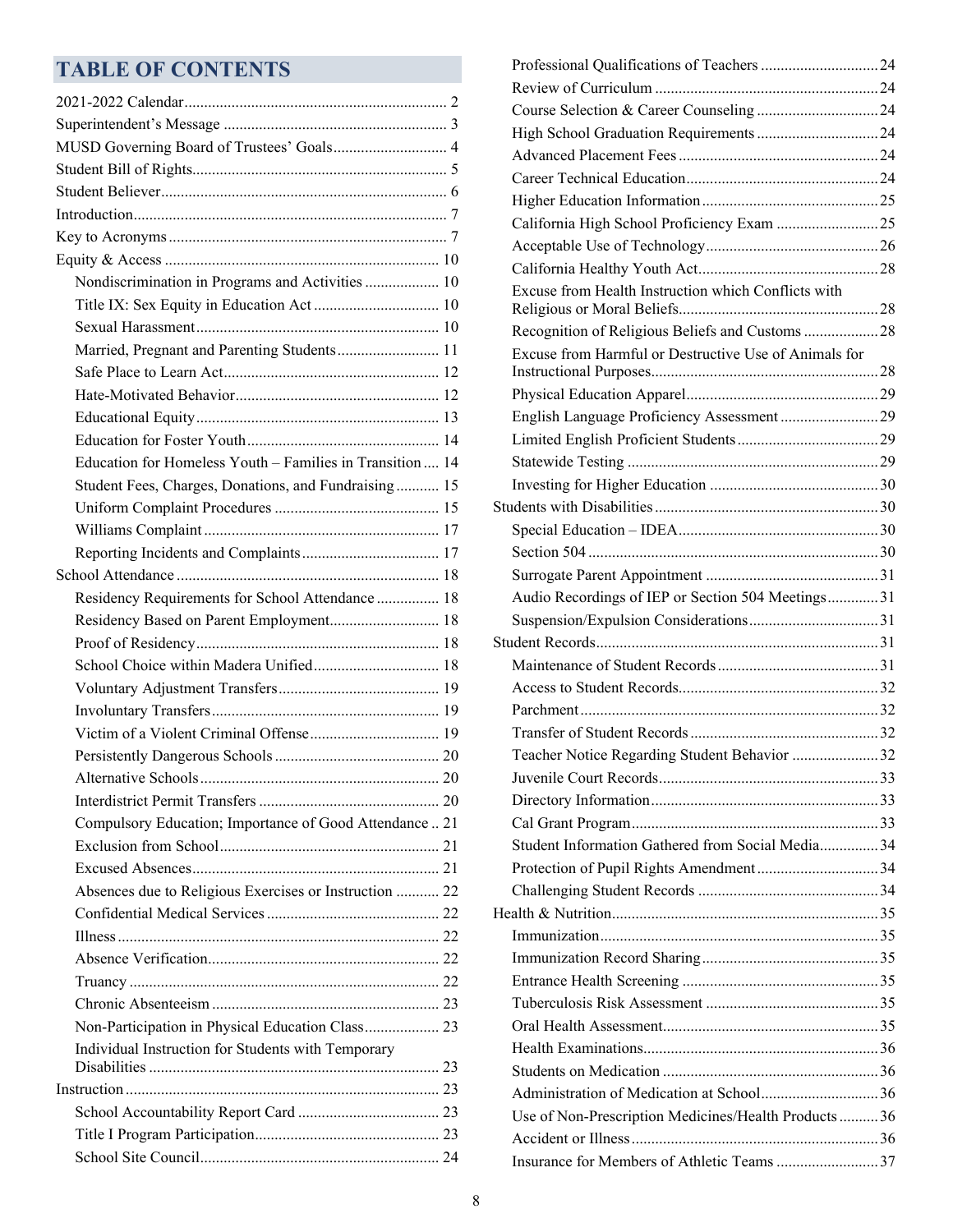| Medical and Hospital Services and Coverage for Students. 37 |
|-------------------------------------------------------------|
|                                                             |
| Emergency Epinephrine Auto-Injectors 37                     |
|                                                             |
|                                                             |
|                                                             |
|                                                             |
|                                                             |
|                                                             |
|                                                             |
|                                                             |
|                                                             |
|                                                             |
|                                                             |
|                                                             |
|                                                             |
|                                                             |
|                                                             |
|                                                             |
|                                                             |
| Safe Riding Practices and Emergency Procedures 41           |
|                                                             |
|                                                             |
|                                                             |
| General Rules of Behavior at the Bus Stop or Loading        |
|                                                             |
|                                                             |
|                                                             |
|                                                             |
|                                                             |
|                                                             |
|                                                             |
|                                                             |
| Information for Use in Emergencies/Emergency Cards 43       |
|                                                             |
|                                                             |
| Smartphones and Other Electronic Signaling Devices 43       |
|                                                             |
|                                                             |
|                                                             |
| Sex Offender/Megan's Law Notification 46                    |
|                                                             |
|                                                             |
|                                                             |
| Grounds for Suspension and Expulsion  47                    |
|                                                             |
| Requirement of Parent School Attendance  48                 |
|                                                             |
| Assignments and Tests During Suspension  49                 |
| Expulsion Recommendations and Decisions  49                 |

| Madera Unified School District - School Site Listing51 |  |
|--------------------------------------------------------|--|
| Area Assistant Superintendent – Designated Areas 52    |  |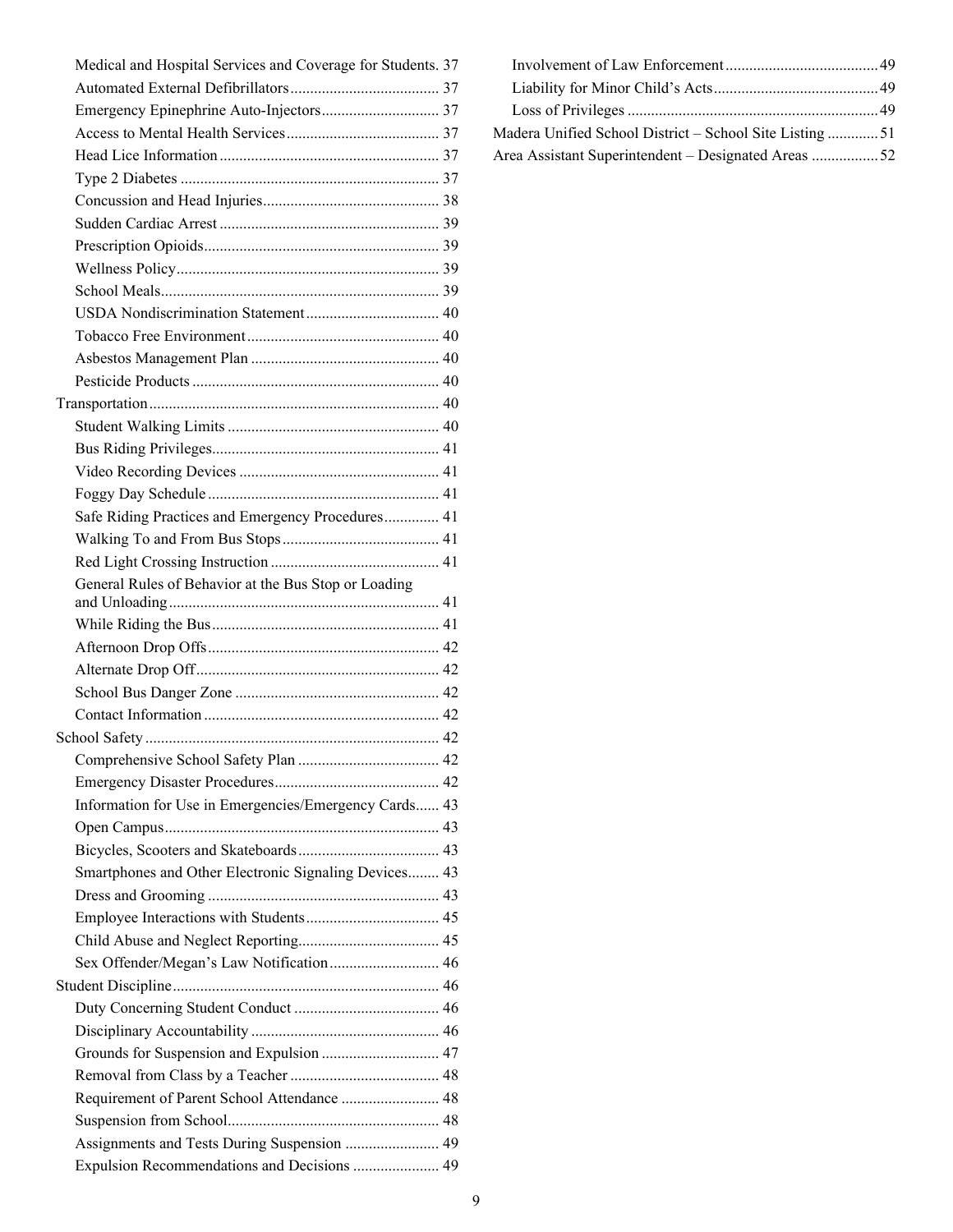### **EQUITY & ACCESS**

#### **Nondiscrimination in Programs and Activities**

#### *EC 200-262.4; (BP 0410)*

The Madera Unified School District is committed to providing a safe school environment where all individuals in education are afforded equal access and opportunities. The District's academic and other educational support programs, services and activities must be free from discrimination, harassment, intimidation, and bullying of any individual based on the person's actual or perceived race, color, ancestry, national origin, immigration status, ethnic group identification, age, religion, political affiliation, marital or parental status, military or veteran status, pregnancy and related conditions, physical or mental disability, genetic information, sex, sexual orientation, gender, gender identity, or gender expression; or association with a person or group with one or more of these actual or perceived characteristics. The District assures that lack of English language skills will not be a barrier to admission or participation in District programs. District programs and facilities, viewed in their entirety, must comply with the Americans with Disabilities Act (ADA) and any implementing standards and/or regulations. Complaints of unlawful discrimination are investigated and resolved through the Uniform Complaint Procedures, as described in this section.

#### **Title IX: Sex Equity in Education Act**

#### *20 USC 1681-1688; EC 221.61, 221.8*

Title IX of the Education Amendments of 1972 is one of several federal and state anti-discrimination laws that ensure equality in educational programs and activities that receive federal funding. Specifically, Title IX protects students, employees, applicants for admission and employment, and other persons from all forms of sex discrimination, including discrimination based on gender identity or failure to conform to stereotypical notions of masculinity or femininity. All students (as well as other persons) are protected by Title IX – regardless of their sex, gender, gender expression, gender identity, sexual orientation, disability, race, or national origin – in all aspects of the District's educational programs and activities. California law further provides that students may not be discriminated against based on their parental, family, or marital status, and pregnant and parenting students may not be excluded from participating in any educational program, including extracurricular activities, for which they qualify. The essence of Title IX is to ensure that students (as well as other persons) are not excluded, separated, denied benefits to, or otherwise treated differently on the basis of sex unless expressly authorized to do so under state or federal law in areas including, but not limited to: recruitment, admissions, and counseling; financial assistance; athletics; sex-based harassment; treatment of pregnant and parenting students; discipline; single-sex education; and employment.

Under Title IX, students in Madera Unified have the right to:

- 1. Fair and equitable treatment that is free from discrimination based on sex.
- 2. Not be required to take and/or be denied enrollment in a course based on the student's gender, gender identity, gender expression, or sexual orientation.
- 3. Not be subjected to separate or different rules of behavior, sanctions, or other treatment, such as discriminatory discipline policies and practices, based on sex.
- 4. Be provided with an equitable opportunity to participate in all academic extracurricular activities, including athletics.
- 5. Inquire of the school's athletic director as to the athletic opportunities offered by the school.
- 6. Apply for athletic scholarships.
- 7. Receive equitable treatment and benefits in the provision of all of the following: equipment and supplies; scheduling of games and practices; transportation and daily allowances; access to tutoring; coaching; locker rooms; practice and competitive facilities; medical and training facilities and services; and publicity.
- 8. Access to the District's compliance officer to answer questions regarding gender equity laws.
- 9. Contact the California Department of Education (CDE) and the California Interscholastic Federation (CIF) to get information on gender equity laws.
- 10.File a confidential discrimination complaint with the United States Office of Civil Rights (OCR) or CDE if discrimination, or unequal treatment, on the basis of sex has occurred.
- 11.Pursue civil remedies as a result of discrimination.
- 12.Be protected against retaliation for filing a discrimination complaint.

The following personnel has been designated to address questions and complaints regarding the District's non-discrimination policies specific to Title IX: Prince Marshall, Executive Director of Student and Family Support Services, 1902 Howard Road, Madera, CA 93637, PrinceMarshall@maderausd.org, (559) 416-5826. Any complaint alleging noncompliance with Title IX will be investigated and resolved through the Uniform Complaint Procedures, as described in this section.

#### **Sexual Harassment**

#### *5 CCR 4917; EC 231.5, 48900.2; (BP 5145.7)*

The Governing Board is committed to maintaining a learning environment that is free of harassment. Sexual harassment of students at school or at school-sponsored or school-related activities is prohibited. Retaliatory behavior or action against any person who reports, files a complaint, or testifies about, or otherwise supports a complainant in alleging sexual harassment is also prohibited. Any student who engages in sexual harassment or sexual violence at school or at a school-sponsored or schoolrelated activity will be subject to disciplinary action. For students in grades 4 through 12, disciplinary action may include suspension and/or expulsion, provided that in imposing such discipline the entire circumstances of the incident(s) will be taken into account.

#### Instructional Program

As a preventative measure, students will receive age-appropriate instruction and information on sexual harassment, including:

- 1. What acts and behavior constitute sexual harassment, including the fact that sexual harassment could occur between people of the same sex and could involve sexual violence.
- 2. A clear message that students do not have to endure sexual harassment under any circumstance.
- 3. Encouragement to report observed instances of sexual harassment even where the victim of the harassment has not complained.
- 4. Information about the District's procedure for investigating complaints and the person(s) to whom a report of sexual harassment should be made.
- 5. Information about the rights of students and parents to file a criminal complaint, as applicable, including the right to file a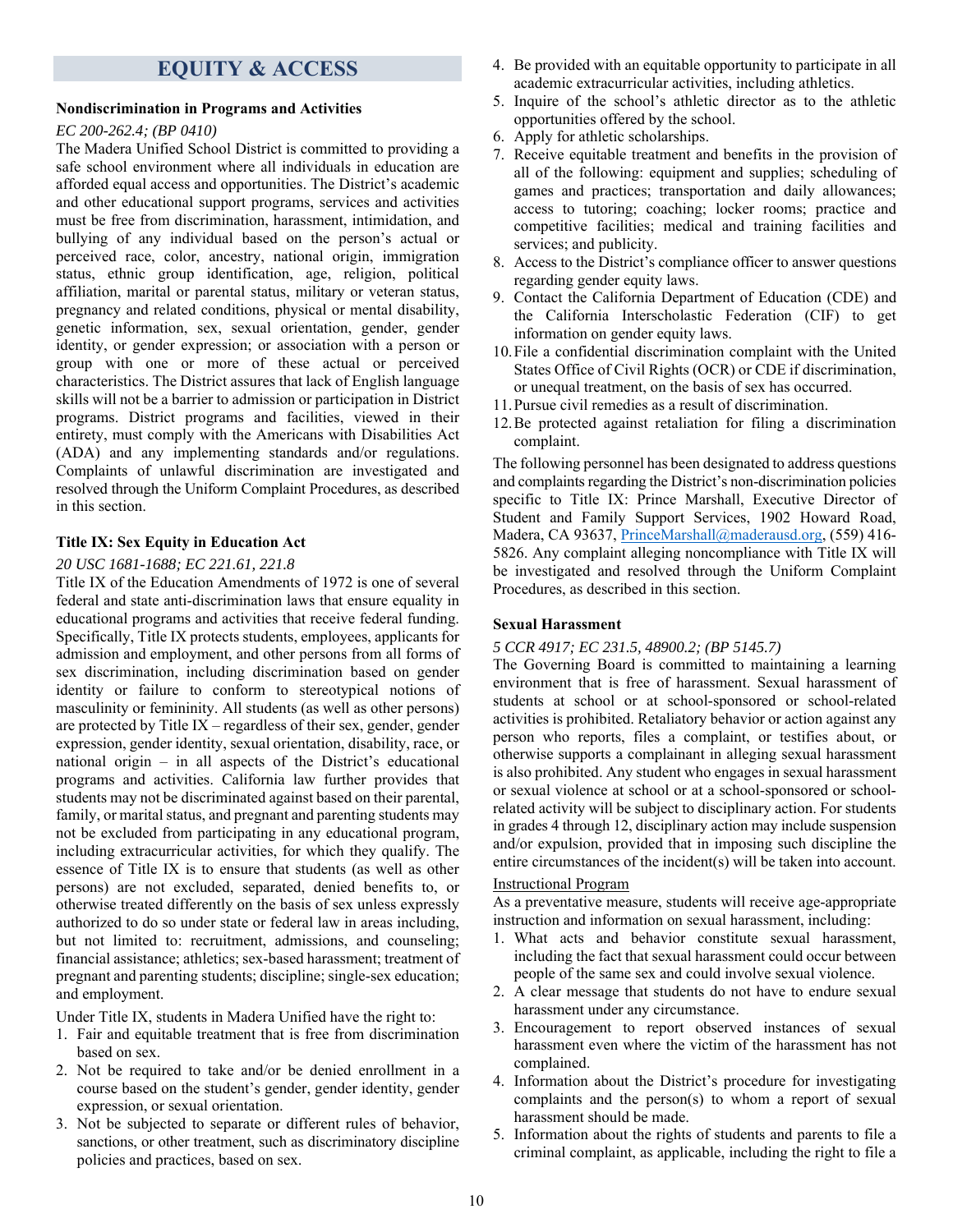civil or criminal complaint while the District investigation of a sexual harassment complaint continues.

#### Defining Sexual Harassment

Prohibited sexual harassment includes, but is not limited to, unwelcome sexual advances, unwanted requests for sexual favors or other unwanted verbal, visual or physical conduct of a sexual nature made against another person of the same or opposite sex, in the educational setting, under any of the following conditions:

- 1. Submission to the conduct is explicitly or implicitly made a term or condition of a student's academic status or progress.
- 2. Submission to or rejection of the conduct by a student is used as the basis for academic decisions affecting the student.
- 3. The conduct has the purpose or effect of having a negative impact on the student's academic performance or of creating an intimidating, hostile, or offensive educational environment.
- 4. Submission to or rejection of the conduct by the student is used as the basis for any decision affecting the student regarding benefits and services, honors, programs, or activities available at or through any district program or activity.

Examples of types of conduct which are prohibited and which may constitute sexual harassment include, but are not limited to:

- 1. Unwelcome leering, sexual flirtations, or propositions
- 2. Unwelcome sexual slurs, epithets, threats, verbal abuse, derogatory comments, or sexually degrading descriptions
- 3. Graphic verbal comments about an individual's body or overly personal conversation
- 4. Sexual jokes, derogatory posters, notes, stories, cartoons, drawings, pictures, obscene gestures, or computer-generated images of a sexual nature
- 5. Spreading sexual rumors
- 6. Teasing or sexual remarks about students enrolled in a predominantly single-sex class
- 7. Massaging, grabbing, fondling, stroking, or brushing the body
- 8. Touching an individual's body or clothes in a sexual way
- 9. Impeding or blocking movements or any physical interference with school activities when directed at an individual on the basis of sex
- 10.Displaying sexually suggestive objects
- 11.Sexual assault, sexual battery, or sexual coercion
- 12.Electronic communications containing comments, words, or images described above

Any prohibited conduct that occurs off campus or outside of school-related or school-sponsored programs or activities will be regarded as sexual harassment in violation of District policy if it has a continuing effect on or creates a hostile school environment for the complainant or victim of the conduct.

Reporting and Investigating Allegations of Sexual Harassment

Any student who feels that they are being or have been sexually harassed on school grounds or at a school-sponsored or schoolrelated activity by another student, an employee, or a third party or who have witnessed sexual harassment is strongly encouraged to report the incident to their teacher, the principal, or any other available school employee. An employee who receives a report or observes an incident of sexual harassment will notify the principal or the District compliance officer within one school day. The employee will take these actions, whether or not the alleged victim files a complaint. Once notified, the principal or compliance officer will take the steps to investigate and address the allegation. Any complaint alleging sexual harassment will be investigated and resolved through the Uniform Complaint Procedures, as described in this section.

When a verbal or informal report of sexual harassment is submitted, the principal or compliance officer will inform the student or parent of the right to file a formal written complaint in accordance with the District's Uniform Complaint Procedures. Regardless of whether a formal complaint is filed, the principal or compliance officer will take steps to investigate the allegations and, if sexual harassment is found, will take prompt action to stop it, prevent recurrence, and address any continuing effects.

All complaints and allegations of sexual harassment are kept confidential except as necessary to carry out the investigation or take other subsequent necessary action. However, when a complainant or victim of sexual harassment notifies the District of the harassment but requests confidentiality, the compliance officer will inform the complainant or victim that the request may limit the District's ability to investigate the harassment or take other necessary action. When honoring a request for confidentiality, the District will nevertheless take all reasonable steps to investigate and respond to the complaint consistent with the request. When a complainant or victim of sexual harassment notifies the District of the harassment but requests that the District not pursue an investigation, the District will determine whether or not it can honor such a request while still providing a safe and nondiscriminatory environment for all students.

Records of all reported cases of sexual harassment are maintained to enable the District to monitor, address and prevent repetitive harassing behavior in its schools.

To review the full text of MUSD board policy and administrative regulation on sexual harassment, please click on the following links: **BP** 5145.7 and **AR** 5145.7. A copy of the written policy on sexual harassment is posted in the main administrative offices and other areas where rules, regulations, procedures, and standards of conduct are posted. Additionally, each school site serving students in grades 9 through 12 have the written policy posted in each bathroom and locker room. A copy of the policy, as it pertains to students, is provided as part of any orientation program conducted for new and continuing students. Staff members also receive a copy of the policy at the beginning of the school year or at the time of hire.

#### **Married, Pregnant and Parenting Students**

*34 CFR 106.40; EC 221.51, 222, 222.5, 46015, 48205; (BP 5146)*  Married, pregnant and parenting students often face overwhelming obstacles to receiving an education of equal quality to that of their peers, placing them at higher risk of dropping out of school. A student under the age of 18 years who enters into a valid marriage has all the rights and privileges of students who are 18 years old, even if the marriage has been dissolved. Madera Unified School District further supports pregnant and parenting students by providing them with the opportunity to succeed academically while protecting their health and the health of their children in the following ways:

- 1. The District will not adopt any rule concerning a student's actual or potential parental, family, or marital status that treats students differently on the basis of sex.
- 2. The District will not exclude or deny any student from an educational program or activity, including any class or extracurricular activity, solely on the basis of pregnancy, childbirth, false pregnancy, termination of pregnancy, or related recovery; the District will treat pregnancy, childbirth, false pregnancy, termination of pregnancy, or related recovery in the same manner and under the same policies as any other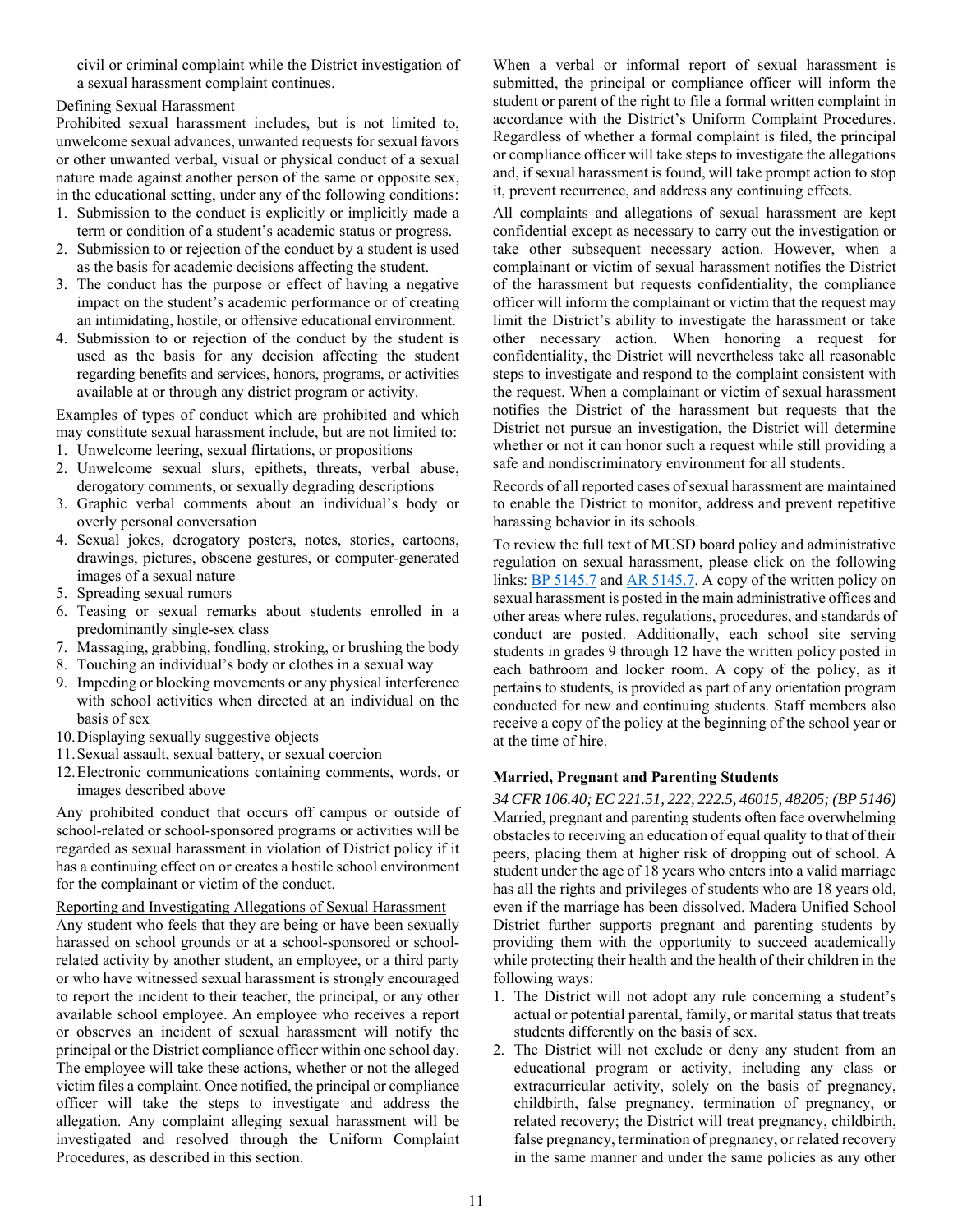temporary disabling condition.

- 3. Pregnant and parenting students have the right to participate in the regular education program and will not be required to participate in a pregnant minor program or alternative education program. Students who voluntarily participate in an alternative education program, such as the Cal Safe Program, must be given educational programs, activities, and courses equal to those they would have been in if participating in the regular education program. For information regarding the Cal Safe Program for pregnant and parenting teens, call (559) 675- 4490.
- 4. The District may require a pregnant or parenting student to obtain the certification of a physician or nurse practitioner that they are physically and emotionally able to participate, or continue to participate, in the regular education program or activity.
- 5. The school will provide reasonable accommodations to any lactating student to express breast milk, breastfeed an infant child, or address other needs related to breastfeeding. A student will not incur an academic penalty for using any of these reasonable accommodations and will be provided the opportunity to make up any work missed due to such use. Reasonable accommodations include, but are not limited to:
	- a. Access to a private and secure room, other than a restroom, to express breast milk or breastfeed an infant child
	- b. Permission to bring onto a school campus a breast pump and any other equipment used to express breast milk
	- c. Access to a power source for a breast pump or any other equipment used to express breast milk
	- d. Access to a place to store expressed breast milk safely
	- e. A reasonable amount of time to accommodate the student's need to express breast milk or breastfeed an infant child
- 6. A pregnant or parenting student will be excused from school when the absence is due to the illness or medical appointment of their child, including absences to care for a sick child.
- 7. During the school year in which the birth of the student's infant takes place, a pregnant or parenting student is entitled to eight weeks of parental leave, which the student may take before childbirth if there is a medical necessity and after childbirth to care for and bond with the infant. If deemed medically necessary by the student's physician, parental leave may be extended beyond eight weeks.
- 8. Specific to parental leave:
	- a. No student is required to take all or part of the parental leave.
	- b. A student on parental leave cannot be required to complete academic work or other school requirements but has the right to make up work missed upon return to school.
	- c. The student has the right to return to the school and course of study in which they were enrolled before taking parental leave.
	- d. The District's Supervisor of Attendance will ensure that absences from school, as a result of the parental leave, are excused until the student returns to school.

A student cannot be penalized for exercising the rights listed above. A complaint of noncompliance by the District can be filed through the Uniform Complaint Procedures, as described in this section.

#### **Safe Place to Learn Act**

#### *EC 234, 234.1; (BP 5131.2)*

The Madera Unified School District prohibits discrimination, harassment, intimidation, and bullying based on the actual or perceived characteristics set forth in PC 422.55, including immigration status, and EC 220, and disability, gender, gender identity, gender expression, nationality, race or ethnicity, religion, sexual orientation, or association with a person or group with one or more of these actual or perceived characteristics. All school personnel who witness an act of discrimination, harassment, intimidation, or bullying must take immediate steps to intervene when safe to do so. Any student who engages in acts of discrimination, harassment, violence, intimidation, or bullying related to school activity or school attendance occurring within a District school may be subject to disciplinary action up to and including expulsion.

The policy addressing discrimination, harassment, violence, intimidation, or bullying are posted in all schools and offices, including staff lounges and student government meeting rooms. The posting provides information to students, parents, employees, members of the Governing Board, and the general public on how to file a complaint at the school, the process for investigating complaints, and all applicable timelines. Generally, any student, parent, or other individual may report an incident to a teacher, the principal, a compliance officer, or any other available school employee. The complaint alleging unlawful discrimination, harassment, intimidation, or bullying against any student, employee, or other person participating in District programs and activities will be investigated and resolved through the Uniform Complaint Procedures, as described in this section.

For a list of statewide resources, including community-based organizations, that provide support to youth, and their families, who have been subjected to school-based discrimination, harassment, intimidation, or bullying, please visit the CDE webpage: https://www.cde.ca.gov/ls/ss/se/bullyingprev.asp.

#### **Hate-Motivated Behavior**

#### *EC 200-262.4, 48900.3, 48900.4; PC 422.55; (BP 5145.9)*

The MUSD Governing Board is committed to providing a safe learning environment that protects students from discrimination, harassment, intimidation, bullying, and other behavior motivated by a person's hostility towards another person's real or perceived ethnicity, national origin, immigrant status, sex, gender, sexual orientation, religious belief, age, disability, or any other physical or cultural characteristic. The District will implement strategies to promote harmonious relationships among students, prevent incidents of hate-motivated behavior to the extent possible, and address such incidents if they occur. Any student who engages in hate-motivated behavior at school or at a school-sponsored or school-related activity will be subject to disciplinary action. For students in grades 4 through 12, disciplinary action may include suspension and/or expulsion.

#### Prevention and Intervention Strategies

Students will be provided with age-appropriate instruction that includes the development of social-emotional learning, promotes their understanding of and respect for human rights, diversity, and acceptance in a multicultural society, and provides strategies to manage conflicts constructively. As necessary, counseling, guidance, and support will be provided to students who are victims of hate-motivated behavior and to students who exhibit such behavior.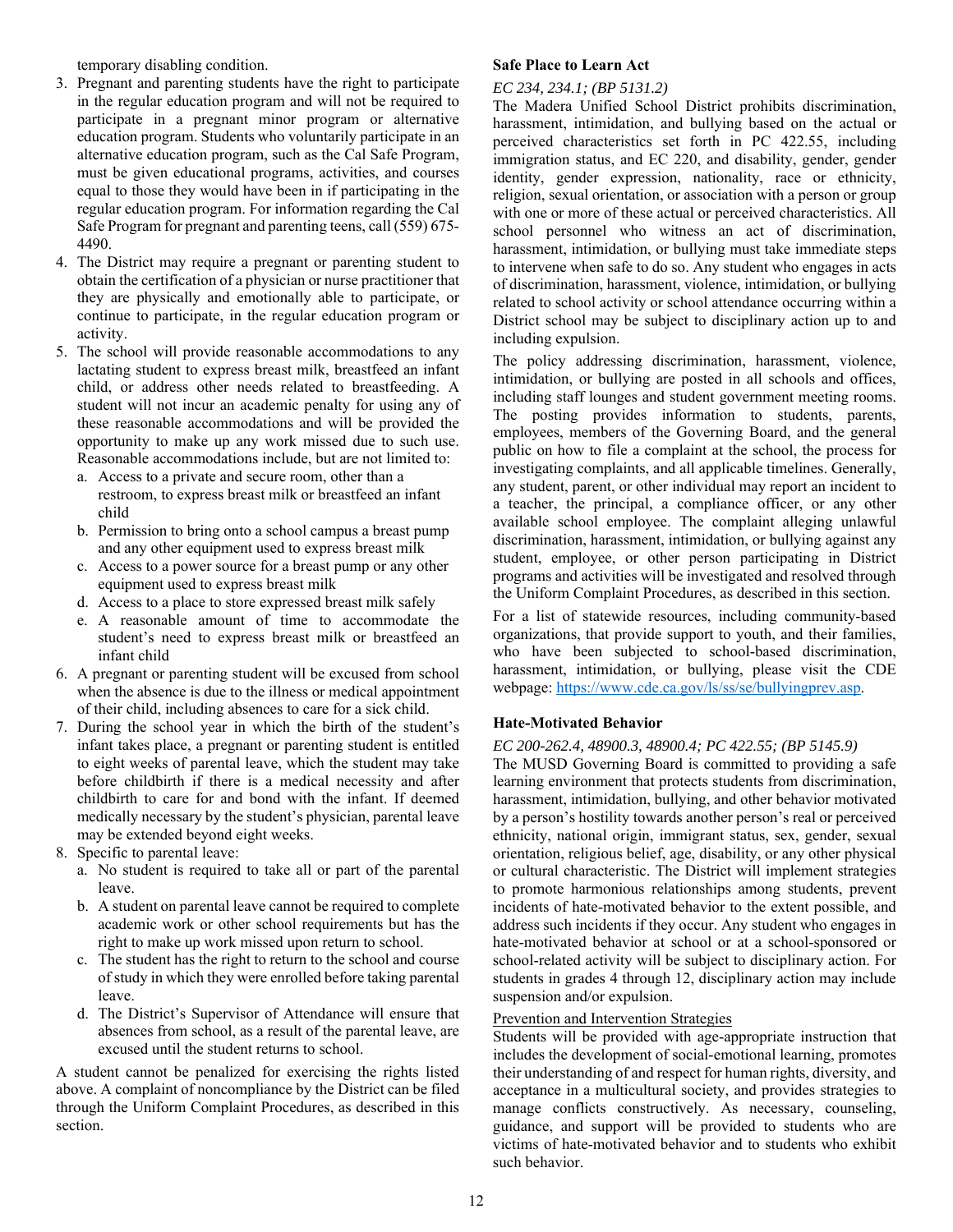#### Defining Hate-Motivated Behavior

"Hate motivated behavior" is any act, or attempted act, intended to cause emotional suffering, physical injury, or property damage through intimidation, harassment, bigoted slurs or epithets, force or threat of force, or vandalism motivated in part or in whole by hostility towards a victim's real or perceived ethnicity, national origin, immigrant status, religious belief, sex, gender, sexual orientation, age, disability, political affiliation, race, or any other physical or cultural characteristic.

A "hate crime" is a criminal act or attempted criminal act committed against a person or the person's property because the person is, or is perceived to be, a member of a protected class.

#### Reporting and Investigating Allegations of Hate-Motivated Behaviors

Any person who believes that a student is a victim of hatemotivated behavior is strongly encouraged to report the incident to a teacher, the principal, or other staff member. Any complaint of hate-motivated behavior is investigated and, if determined to be discriminatory, resolved in accordance with law and the Uniform Complaint Procedures, as described in this section. If, during the investigation, it is determined that a complaint is about nondiscriminatory behavior, the principal or designee will inform the complainant and take all necessary actions to resolve the complaint.

The MUSD board policy and administrative regulation on hatemotivated behavior can be found by clicking on the following links: BP 5145.9 and AR 5145.9.

#### **Educational Equity**

#### *EC 234.7; (BP 5145.13)*

All students, regardless of their immigration status or religious beliefs, have the right to a free public education. As such, the District: (1) prohibits discrimination, harassment, intimidation, and bullying based on actual or perceived immigration status; (2) receives and investigates related complaints based on immigration status in accordance with its Uniform Complaint Procedures; (3) prohibits the collection of information or documents regarding the citizenship or immigration status of students or their family members unless required to administer a state or federal program; (4) requires reporting to the Board any requests to gain information or access to a school site by an officer or employee of a law enforcement agency for immigration enforcement purposes; and (5) will first exhaust parents' instruction concerning a student's care in the emergency contact information in the parents' absence and to avoid contacting Child Protective Services unless the District is unable to arrange for care based on parental instruction. The following "know your rights" information regarding immigration-enforcement actions is provided by the California Attorney General.

#### Know Your Educational Rights

*Your child has the right to a free public education* 

- All children have a right to equal access to free public education, regardless of their or their parents' immigration status.
- All children in California:
	- − Have the right to a free public education.
	- − Must be enrolled in school if they are between 6 and 18 years old.
	- Have the right to attend safe, secure, and peaceful schools.
	- Have a right to be in a public school learning environment free from discrimination, harassment, bullying, violence,

and intimidation.

Have equal opportunity to participate in any program or activity offered by the school without discrimination.

#### *Information required for school enrollment*

- Schools must accept a variety of documents from the student's parent to demonstrate proof of child's age or residency.
- Information about citizenship/immigration status is never needed for school enrollment. A Social Security number is never needed for school enrollment.

#### *Confidentiality of personal information*

- Federal and state laws protect student education records and personal information. These laws generally require that schools get written consent from parents before releasing student information, unless the release of information is for educational purposes, is already public, or is in response to a court order or subpoena.
- Some schools collect and provide publicly basic student "directory information." If so, the school district must provide parents with written notice of the directory information policy and provide the option to refuse release of your child's information.

#### *Family safety plans if you are detained or deported*

- You can update your child's emergency contact information, including secondary contacts, to identify a trusted adult guardian who can care for your child if you are detained or deported.
- You can complete a Caregiver's Authorization Affidavit or a Petition for Appointment of Temporary Guardian of the Person to give a trusted adult the authority to make educational and medical decisions for your child.

#### *Right to file a complaint*

 Your child has the right to report a hate crime or file a complaint to the school district if they are discriminated against, harassed, intimidated or bullied because of their actual or perceived nationality, ethnicity, or immigration status.

#### Checklist for Immigrant Students and Families Attending Public Schools

#### *You do not have to share the following information with school officials:*

- You do not have to share information, including passports or visas, regarding the immigration status of students, parents, guardians, or other family members.
- You do not have to provide Social Security numbers (SSN) or cards.
	- − When completing the "Free and Reduced-Price Meals" form, only provide the last four digits of the SSN of the adult household member who signs the application.
	- − If the family meets the income eligibility requirements and no adult household member has a SSN, your child still qualifies. Check the "No SSN" box on forms where applicable, to ensure that applications are complete.
	- If any household member participates in CalFresh, CalWORKs (California Work Opportunity and Responsibility for Kids), or FDPIR (Food Distribution Program on Indian Reservations), no adult household member needs to provide the last four digits of their SSN to qualify the student for free or reduced-price meals at school.
- When providing information for proof of a student's residency or age, you do not have to use documents that could reveal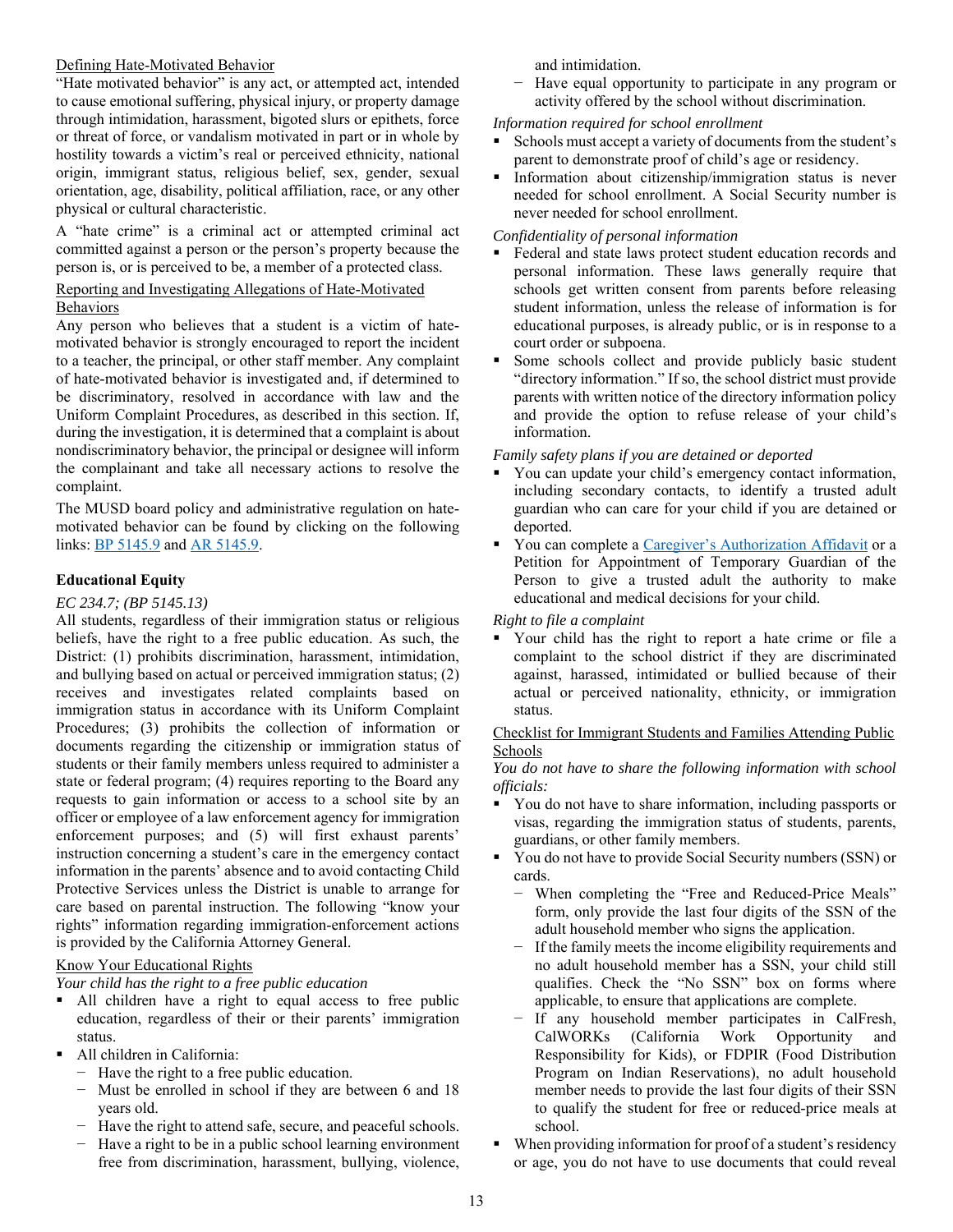information related to immigration status.

*Take steps to protect student information:* 

- Ask for the school's written privacy policies regarding student information.
- Review the school's policy for "directory information" which allows for public release of basic student information and consider whether to opt out of releasing of that information.

*Take steps to prepare for situations where one or more parents or guardians are detained or deported:* 

- Develop and keep in a safe place a "Family Safety Plan" that includes the following information:
	- − Name of a trusted adult to care for your child if no parent or guardian can.
	- Emergency phone numbers and instructions on where to find important documents (birth certificates, passports, Social Security cards, doctor contact information, etc.). https://www.lirs.org/assets/2474/bna\_beinformed\_safetyplan

ningtoolkit.pdf (example plan)

 Make sure that your child's school always has current emergency contact information, including alternative contacts if no parent is available.

For more information on resources for responding to immigration enforcement activities at California schools, or to file a complaint, please contact: Bureau of Children's Justice, California Attorney General's Office, P.O. Box 944255, Sacramento, CA 94244-2550, (800) 952-5225, BCJ@doj.ca.gov, https://oag.ca.gov/bcj/complaint.

#### **Education for Foster Youth**

#### *EC 48204, 48853, 48853.5, 51225.1, 51225.2; (BP 6173.1)*

A foster youth means a child who has been removed from their home pursuant to WIC 309, is the subject of a petition filed under WIC 300 or 602, or has been removed from their home and is the subject of a petition filed under WIC 300 or 602, or is a nonminor who is under the transition jurisdiction of a juvenile court, as described in WIC 450, who satisfies the criteria specified in EC 42238.01.

The District's educational liaison for foster youth is Rosa Galindo, Program Manager in the Student Services Department, at rosagalindo@maderusd.org or (559) 416-5863. The role of the educational liaison is to: (1) ensure and facilitate the proper educational placement, enrollment in school, and checkout from school of foster youth; (2) assist foster youth when transferring from one school or school district to another school or school district in ensuring proper transfer of records, credits, and grades; (3) notify a foster youth's attorney and county welfare agency representative(s) when the foster youth is undergoing any expulsion or other disciplinary proceeding, including a manifestation determination review, when they are a student with a disability; and (4) address any disputes over school selection or enrollment.

The following link is for the standardized notice of foster youth rights posted on the CDE website:

https://www.cde.ca.gov/ls/pf/fy/documents/fosteryouthedrights. pdf

The following is a brief summary of a foster youth's rights:

1. Right to attend either the "school of origin" or the current school of residence. The school of origin can be the school attended when the student first entered foster care, the school

most recently attended, or any school the foster youth attended in the last 15 months.

- 2. Right to immediate enrollment even if the foster youth is unable to produce records normally required for enrollment (*e.g.,* proof of residency, birth certificate, immunization, transcript), does not have clothing normally required by the school (*e.g.,* school uniforms), or has outstanding fees, fines, textbooks, or other monies due to the school last attended.
- 3. Right to file a complaint through the Uniform Complaint Procedures if there is an allegation that the District has not complied with requirements regarding the education of foster youth.

#### **Education for Homeless Youth – Families in Transition**

*42 US 11432; EC 48853, 49069, 51225.1, 51225.2; (BP 6173)*  The McKinney-Vento Homeless Assistance Act for Homeless Children and Youth entitles all homeless school-aged children to the same free and appropriate public education that is provided to non-homeless students. A homeless youth is defined as a child who lacks a fixed, regular, and adequate nighttime residence and includes children and youth who: are sharing the housing of other persons due to loss of housing, economic hardship, or a similar reason; may be living in motels, hotels, trailer parkers, or shelters; have a primary nighttime residence that is a public or private place not designed for or ordinarily used as a regular sleeping accommodation for human beings; are living in cars, parks, public spaces abandoned buildings, substandard housing, bus or train stations, or similar settings; or are migratory children who qualify as homeless because of similar living circumstances.

The District's educational liaison for homeless youth is Rosa Galindo, Program Manager in the Student Services Department, at rosagalindo@maderusd.org or (559) 416-5863. The role of the educational liaison is to: (1) ensure that homeless students are identified so that they have access to and receive educational services for which they are eligible; (2) assist homeless students when transferring from one school or school district to another school or school district in ensuring proper transfer of records, credits, and grades; (3) ensure that homeless families and students receive referrals for services, such as health care, dental, mental health, and housing; (4) assist, facilitate, or represent a homeless student who is undergoing disciplinary proceeding that could result in expulsion from the District; (5) participate in an IEP or Section 504 team meeting to make a manifestation determination regarding the behavior of a homeless student with disability; and (6) address any disputes over school selection or enrollment.

The following is a brief summary of a homeless youth's rights:

- 1. Right to attend either the "school of origin" or the current school of residence, and not be required to attend a separate school for homeless children or youth. The school of origin can be the school attended when the student had permanent housing, the school most recently attended, or any school the homeless youth attended in the last 15 months. Transportation may be provided.
- 2. Right to immediate enrollment even if the homeless youth is unable to produce records normally required for enrollment (*e.g.,* proof of residency, birth certificate, immunization, transcript), does not have clothing normally required by the school (*e.g.,* school uniforms), or has outstanding fees, fines, textbooks, or other monies due to the school last attended.
- 3. Right to automatically qualify for child nutrition programs.
- 4. Right to not be stigmatized by school personnel.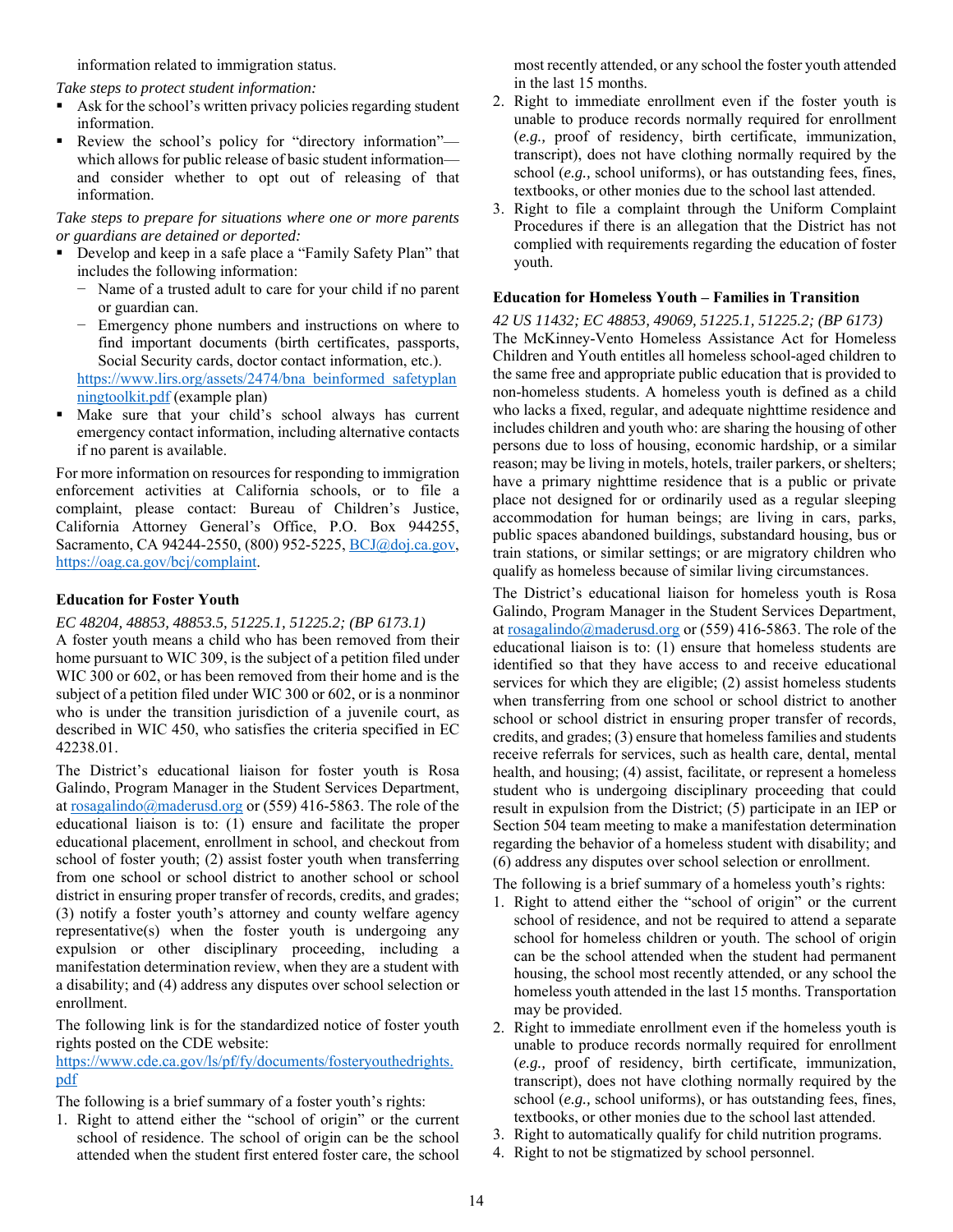5. Right to file a complaint through the Uniform Complaint Procedures if there is an allegation that the District has not complied with requirements regarding the education of homeless youth.

Unaccompanied youth who meet the definition of homeless youth are also eligible for rights and services under the McKinney-Vento Act. An unaccompanied youth is defined as a minor who is not in the physical custody of a parent.

#### **Student Fees, Charges, Donations, and Fundraising**

*5 CCR 4622; EC 48904, 49013, 49014; (BP 3260)* 

Madera Unified School District will ensure that books, materials, equipment, supplies, and other resources necessary for students' participation in the District's educational program are made available to them at no cost. Students will not be required to pay a fee, deposit, or other charge for their participation in an educational activity which constitutes an integral fundamental part of the District's educational program, including curricular and extracurricular activities. Charges by private businesses to students for services that are not integral parts of the educational program are permissible even if such services are facilitated by the District or school (*e.g.,* school or sport pictures).

As necessary, the Governing Board may approve and impose fees, deposits and other charges which are specifically authorized by law. In determining whether waivers or exceptions should be granted, the Board will consider relevant data, including the socioeconomic conditions of students' families and their ability to pay.

Examples of permissible fees include:

- 1. Reimbursement for the direct cost of materials that the student has used to create something for their own possession and use (EC 17551)
- 2. Charge for damaged school property, or for failure to return school property on loan to the student (EC 19911, 48904)
- 3. Charge for safety glasses for specified courses or activities that are likely to cause injury to the eyes (EC 32033)
- 4. Deposit for band instruments, music, uniforms, and other regalia for use on an excursion to a foreign country (EC 38120)
- 5. Fees associated with field trips and excursions (*e.g.,* direct transportation costs or admission/entry fees), as long as no student is denied the opportunity to participate because of lack of sufficient funds (EC 35330)
- 6. Medical or hospital insurance for fieldtrips that is made available by the District (EC 35331)
- 7. Medical/accident insurance for athletic team members, so long as there is a waiver for financial hardship. (EC 32220- 32224)
- 8. Parking of vehicles on school grounds (VC 21113)
- 9. Fees for community classes, not to exceed the cost of maintaining them (EC Sections 51810, 51815)
- 10.Fee for the actual cost of duplicating public records, student records, or a prospectus of the school curriculum (GC 6253; EC 49063, 49091.14.)
- 11.Food served to students, subject to free and reduced-price meal program eligibility and other restrictions specified in law (EC 38084)
- 12.Fees for childcare and development services (EC 8263)
- 13.Actual cost of an optional fingerprint program for children in kindergarten or other newly enrolled children (EC 32390)
- 14.Fees for adult education classes, materials and textbooks, or a refundable deposit on loaned books (EC 52612, 60410)

15.Tuition fees charged to students whose parents are actual and legal residents of an adjacent country or an adjacent state (EC 48050, 48052)

Examples of impermissible fees include:

- 1. Necessary supplies/items needed by the student to participate in regular classwork (*e.g.,* drawing paper, pens, crayons, lead pencils, P.E. uniforms)
- 2. Charge for textbooks or workbooks
- 3. A tuition fee or charge as a condition of enrollment in any class or course of instruction, a registration fee, a fee for a catalog of courses, a fee for an examination in a subject, a late registration or program change fee, a fee for the issuance of a diploma or certificate, or a charge for lodging
- 4. Tuition for summer school
- 5. A deposit to guarantee that the school would be reimbursed for loss to the District because of breakage, damage to, or loss of school property
- 6. Membership fees in a student body or student organization as a condition for enrollment or participation in athletic or other curricular or extracurricular school-sponsored activities
- 7. Caps and gowns for students to participate in a graduation ceremony unless a student opts to purchase them to keep

The District will recover any debt owed as a result of unpaid fees lawfully imposed by the Board, but will not bill a current or former student for accumulated debt, nor take negative action (*e.g.,* limiting or denying participation in any classroom activity, extracurricular activity, field trip, or ceremony; denying or withholding grades or transcripts) against a student or former student because of such debt. The District may withhold grades or transcripts only for debt owed as a result of vandalism or loss of District property loaned to the student. Before pursuing payment of any debt that has accumulated from unpaid permissible fees, the District will provide an itemized invoice, referencing applicable District policies, for any amount owed by the parent on behalf of a student or former student. For each payment received, a receipt will be provided to the parent. The District will not sell debt owed by a parent.

The District, its schools and programs may solicit voluntary donations or participate in fundraising activities. However, the District will not offer or award to a student any course credit or privileges related to educational activities in exchange for voluntary donations or participation in fundraising activities by or on behalf of the student. It also will not remove or threaten to remove from a student any course credit or privileges related to educational activities, or otherwise discriminate against the student, due to a lack of voluntary donations or participation in fundraising activities by or on behalf of the student.

Any complaints of unlawful imposition of fees, deposits, or other charges will be investigated and resolved through the Uniform Complaint Procedures, as described in this section. If, upon investigation, the District finds merit in the complaint, the Superintendent or designee will recommend, and the Board will adopt, an appropriate remedy to be provided to all affected students and parents in accordance with 5 CCR 4600.

#### **Uniform Complaint Procedures**

#### *5 CCR 4600-4670; EC 33315; (BP 1312.3)*

Madera Unified School District has the primary responsibility to ensure compliance with applicable state and federal laws and regulations governing education programs. The Uniform Complaint Procedures (UCP) will be used to investigate and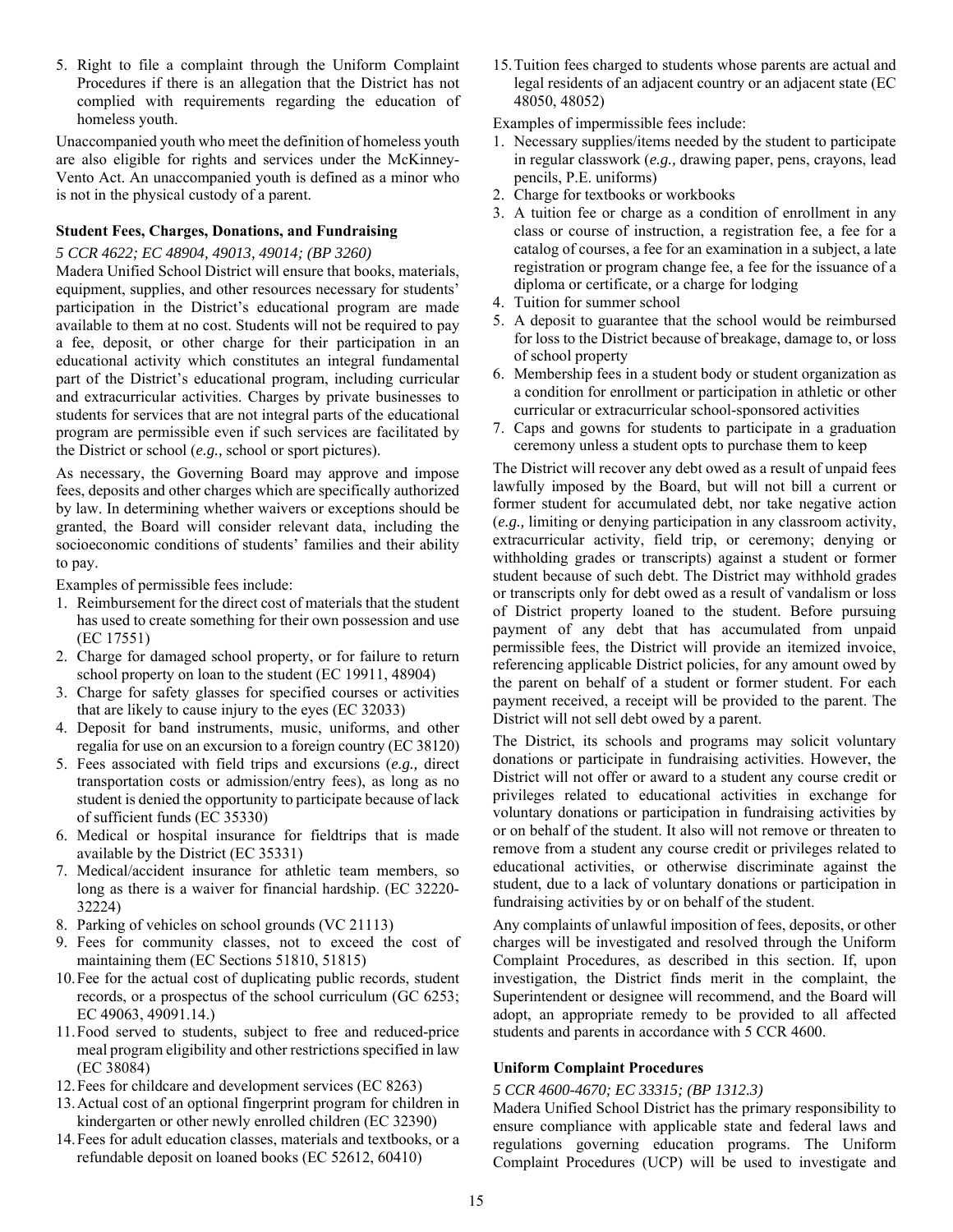resolve complaints regarding the following programs and activities, some of which are described in detail in this document:

- 1. Accommodations for pregnant and parenting students
- 2. Adult education programs
- 3. After School Education and Safety programs
- 4. Agricultural career technical education
- 5. Career technical and technical education and career technical and technical training programs
- 6. Childcare and development programs
- 7. Compensatory education
- 8. Consolidated categorical aid programs
- 9. Course periods without educational content, when students in grades 9-12 are assigned to such courses more than one week in any semester or in a course the student has previously satisfactorily completed, unless specified conditions are met
- 10.Discrimination, harassment, intimidation, or bullying in district programs and activities, including in those programs or activities funded directly by or that receive or benefit from any state financial assistance, based on the person's actual or perceived characteristics of race or ethnicity, color, ancestry, nationality, national origin, immigration status, ethnic group identification, age, religion, marital status, pregnancy, parental status, physical or mental disability, medical condition, sex, sexual orientation, gender, gender identity, gender expression, or genetic information, or any other characteristic identified in EC 200 or 220, GC 11135, or PC 422.55, or based on their association with a person or group with one or more of these actual or perceived characteristics
- 11.Educational and graduation requirements for students in foster care, homeless students, students from military families, students formerly in a juvenile court school, migrant students, and immigrant students participating in a newcomer program
- 12.Every Student Succeeds Act
- 13.Local control and accountability plan
- 14.Migrant education
- 15.Physical education instructional minutes
- 16.Reasonable accommodations to a lactating student
- 17.Regional occupational centers and programs
- 18.School plans for student achievement as required for the consolidated application for specified federal and/or state categorical funding
- 19.School safety plans
- 20.School site councils as required for the consolidated application for specified federal and/or state categorical funding
- 21.State preschool programs
- 22.State preschool health and safety issues in license-exempt programs
- 23.Student fees
- 24.Any complaint alleging retaliation against a complainant or other participant in the complaint process or anyone who has acted to uncover or report a violation subject to this policy
- 25.Any other state or federal educational program the State Superintendent of Public Instruction or designee deems appropriate

The following complaints are not subject to the District's UCP but will be investigated and resolved by the specified agency or through an alternative process:

- 1. Child abuse or neglect. Referred to the County Department of Social Services, the County Protective Services Division or the appropriate law enforcement agency.
- 2. Health and safety violations by a child development program, for licensed facilities. Referred to the Department of Social

Services.

- 3. Employment discrimination or harassment. Investigated and resolved by the District in accordance with the procedures specified in AR 4030 – Nondiscrimination in Employment, including the right to file the complaint with the California Department of Fair Employment and Housing.
- 4. State or federal law or regulation related to special education. A settlement agreement related to the provision of a free appropriate public education, or a due process hearing order must be submitted to the CDE in accordance with AR 6159.1 – Procedural Safeguards and Complaints for Special Education.
- 5. The District's food service program (*e.g.,* meal counting and claiming, reimbursable meals, eligibility of children or adults, or use of cafeteria funds and allowable expenses). Filed with or referred to CDE in accordance with BP 3555 – Nutrition Program Compliance.
- 6. Discrimination based on race, color, national origin, sex, age, or disability in the District's food service program. Filed with or referred to the U.S. Department of Agriculture in accordance with BP 3555 – Nutrition Program Compliance.
- 7. Sufficiency of textbooks or instructional materials, emergency or urgent facilities conditions that pose a threat to the health or safety of students or staff, or teacher vacancies and misassignments. Investigated and resolved in accordance with AR 1312.4 – Williams Uniform Complaint Procedures.

#### Notifications

The District's UCP policy and regulations are posted in all schools and offices, including staff lounges and student government meeting rooms. Written notification of the District's UCP will be provided annually to students, employees, parents of District students, District and school advisory committee members, appropriate private school officials or representatives, and other interested parties.

The District will also post a standardized notice of the educational rights of foster youth, homeless students, former juvenile court students now enrolled in the District, children of military families, migrant students, and immigrant students enrolled in a newcomer program, as specified in EC 48853, 48853.5, 49069.5, 51225.1, and 51225.2, and the complaint process.

The District will post a notice to identify appropriate subjects of state preschool health and safety issues in each California state preschool program classroom in each school notifying parents, guardians, students, and teachers of (1) the health and safety requirements under Title 5 of the California Code of Regulations that apply to California state preschool programs pursuant to HSC 1596.7925, and (2) where to get to a form for a state preschool health and safety issues complaint.

#### Investigation and Response

These uniform procedures require the complainant to submit a written complaint no later than one year from the date the alleged violation occurred. In the case of a complaint alleging unlawful discrimination, harassment, intimidation, or bullying, a UCP complaint must be filed no later than six months from the date of the alleged conduct or the date the complainant first obtained knowledge of the facts of the alleged conduct. A student enrolled in a public school must not be required to pay a fee for participation in an educational activity that constitutes an integral fundamental part of the District's educational program, including curricular and extracurricular activities. A complaint regarding student fees or the LCAP may be filed anonymously if the complainant provides evidence or information leading to evidence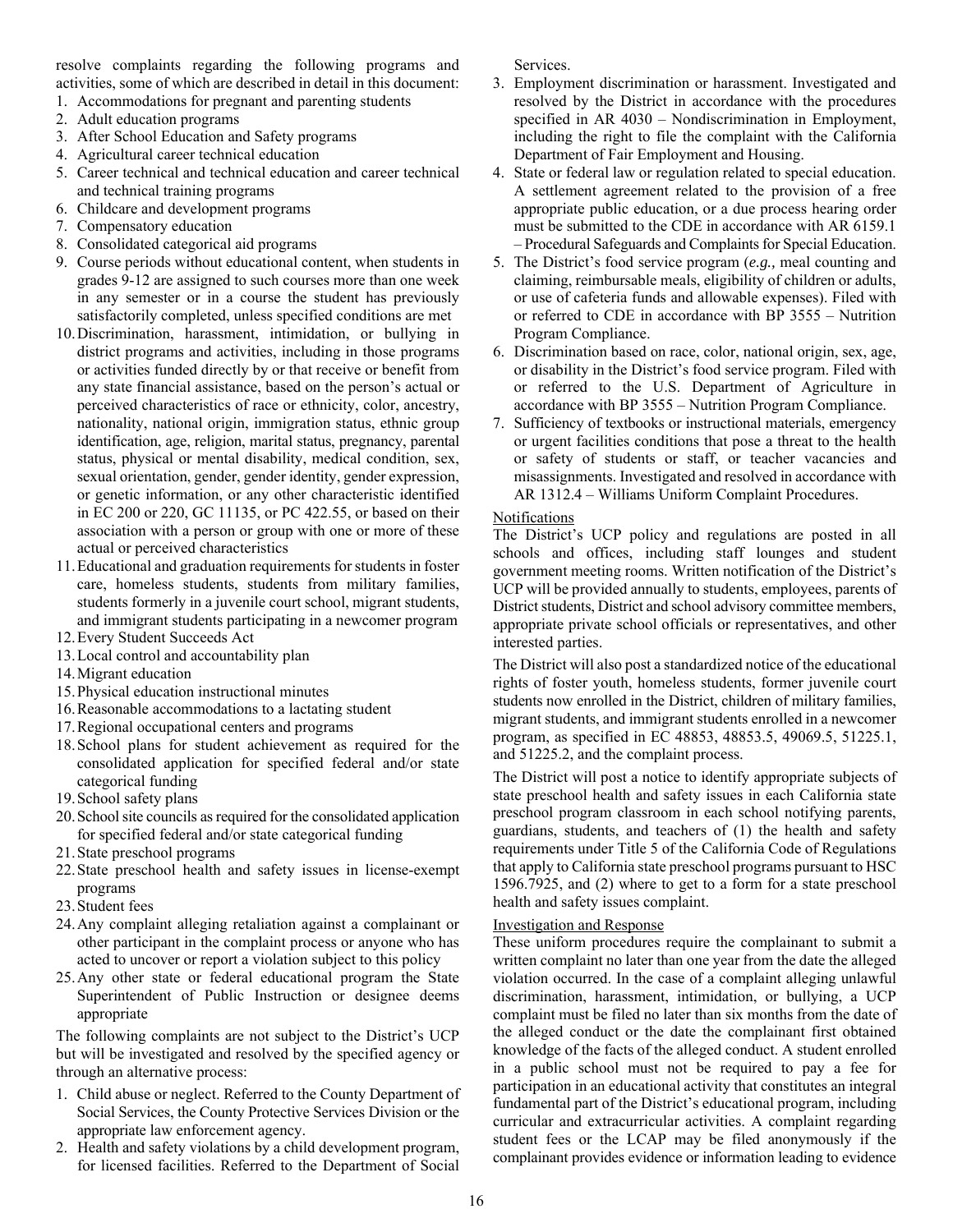to support the complaint.

Each of the Area Assistant Superintendents has been designated as the primary compliance officer for the schools under their jurisdiction to receive and investigate complaints and to ensure District compliance with law. *(See chart for "Area Assistant Superintendent – Designated Areas" at the end of this document.)* The Area Assistant Superintendent Office is located at 1902 Howard Road, Madera, CA 93639, (559) 675-4500; however, the individual contact information is as follows:

#### *Jesse Carrasco*

Area Assistant Superintendent – Madera South High School Phone: (559) 675-4500 ext. 246 Email: jessecarrasco@maderausd.org

#### *Oracio Rodriguez*

Area Assistant Superintendent – Matilda Torres High School Phone: (559) 675-4500 ext. 248

Email: oraciorodriguez@maderausd.org

#### *Lalo Lopez*

Area Assistant Superintendent – Madera High School Phone: (559) 675-4500 ext. 244 Email: ladislaolopez@maderausd.org

The appropriate compliance officer, who is knowledgeable about the laws and programs subject to the complaint, will coordinate an investigation and send to the complainant the investigation report within 60 calendar days from the receipt of the complaint, unless the complainant agrees in writing to extend the timeline. If the District finds merit in a complaint, the District will provide a remedy to all affected students and parents.

A complainant may appeal the District's investigation report to the CDE by filing a written appeal within 30 calendar days after receiving the District's decision. The appeal must be accompanied by a copy of the originally filed complaint and a copy of the investigation report for that complaint. A complainant may also pursue civil law remedies, including, but not limited to, injunctions, restraining orders, or other remedies or orders that may be available under state or federal discrimination, harassment, intimidation or bullying laws.

Copies of the UCP process are available free of charge. To obtain a copy of the complaint form and review additional UCP-related information, go to: https://www.madera.k12.ca.us/Page/13865.

#### **Williams Complaint**

#### *5 CCR 4680-4687; EC 35186; (BP 1312.4)*

Every school must provide sufficient textbooks and instructional materials that are in good and usable condition. Every student, including English learners, must have textbooks or instructional materials, or both, to use in class and to take home. School facilities must be clean, safe, and maintained in good repair so as not to pose an emergency or urgent threat to the health or safety of students or staff. There should be no teacher vacancies or misassignments. There should be a teacher assigned to each class and not a series of substitutes or other temporary teachers. The teacher should have the proper credential to teach the class, including the certification required to teach English learners, if present.

#### Definitions

*Misassignment* means the placement of a certificated employee in a teaching or services position for which the employee does not hold a legally recognized certificate or credential or the placement of a certificated employee in a teaching or services

position that the employee is not otherwise authorized by law to hold.

*Teacher vacancy* means a position to which a single designated certificated employee has not been assigned at the beginning of the year for an entire year or, if the position is for a one-semester course, a position to which a single designated certificated employee has not been assigned at the beginning of a semester for an entire semester.

*Beginning of the year or semester* means not more than 20 working days after the first day students attend classes for the year or semester,

*Emergency or urgent threat* means structures or systems that are in a condition that poses a threat to the health and safety of students or staff while at school, including, but not limited to, gas leaks; nonfunctioning heating, ventilation, fire sprinklers, or air conditioning systems; electrical power failure; major sewer line stoppage; major pest or vermin infestation; broken windows or exterior doors or gates that will not lock and that pose a security risk; abatement of hazardous materials previously undiscovered that pose an immediate threat to students or staff; structural damage creating a hazardous or uninhabitable condition; or any other condition deemed appropriate.

#### Investigation and Response

Complaints must be filed with the principal or designee at the school in which the complaint arises, and may be filed anonymously. However, complainants who identify themselves are entitled to having a response mailed to the mailing address indicated on the complaint form within 45 working days of the initial filing of the complaint if they indicate that a response is requested. Any complaint about problems beyond the authority of the school principal will be forwarded in a timely manner, but not to exceed 10 working days, to the Superintendent or designee. Reasonable efforts will be made to investigate the problem; remedies to a valid complaint will be implemented within a reasonable time period, not to exceed 30 working days from the date the complaint was received.

Although complainants do not need to use the District's complaint form to file a complaint, a standardized complaint form may be obtained at the school's main office, or downloaded from the District's at https://www.madera.k12.ca.us/Page/13865. The Constituent Concern form may also be used to file a complaint.

A complainant who is not satisfied with the resolution of the principal or compliance officer may describe the complaint to the Governing Board at a regularly scheduled board meeting. If the complainant is still dissatisfied with the Board's resolution of a facility condition that poses an emergency or urgent threat may appeal to the State Superintendent of Public Instruction at the CDE. Appeals must be filed within 15 days from the date the complainant receives the District's final resolution. The complainant should provide a copy of the complaint filed with the District and a copy of the resolution, and should specify the basis for the appeal and whether the facts are incorrect and/or the law is misapplied.

On a quarterly basis, summarized data on the nature and resolution of all complaints are reported to the governing board at a regularly scheduled board meeting. All complaints and written responses are available as public records.

#### **Reporting Incidents and Complaints**

For any reporting of incidents and complaints that do not have a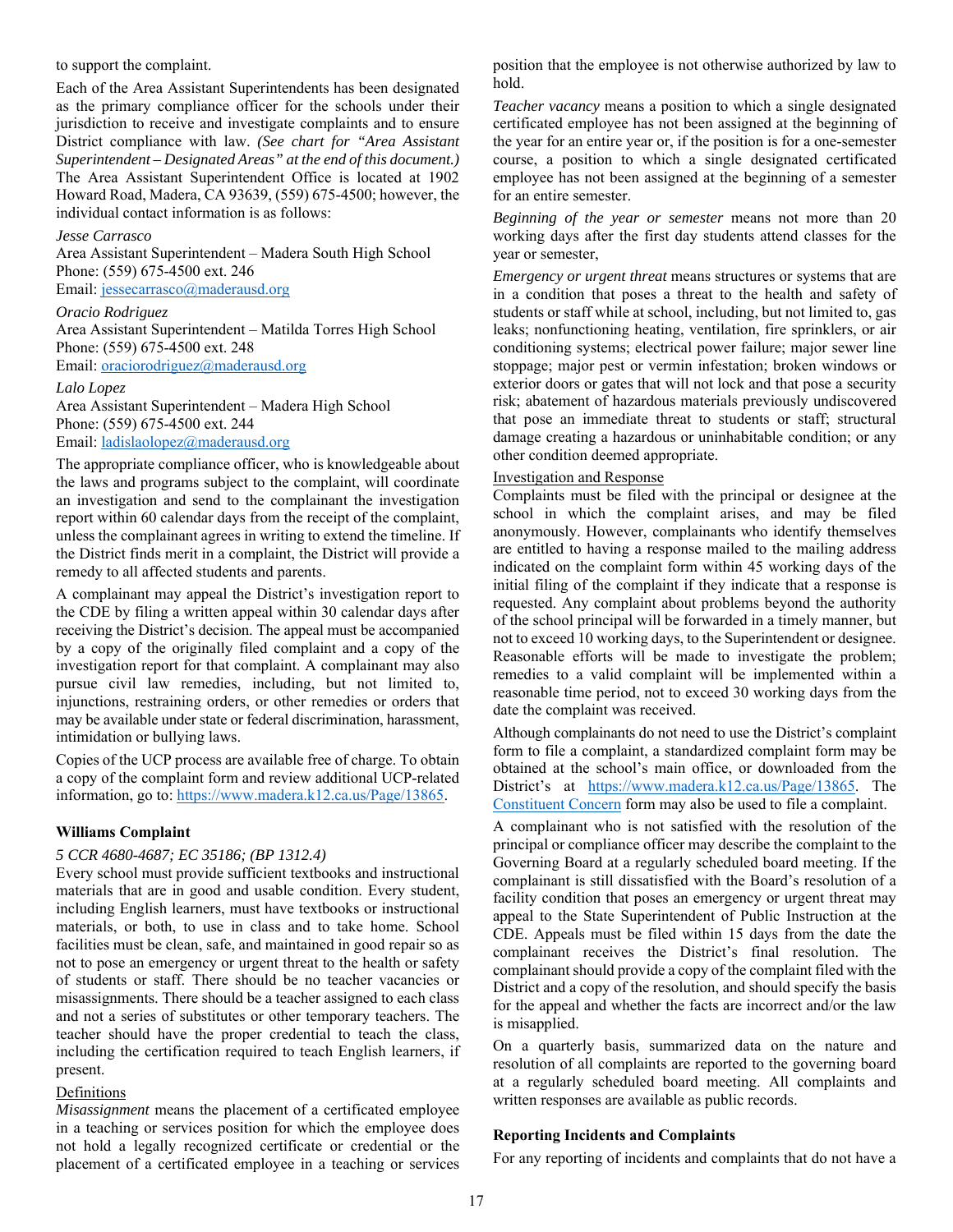specific form or process specified, students and parents may use one of the following methods:

- 1. Completing and submitting a Constituent Concern form https://docs.google.com/forms/d/e/1FAIpQLSfiizcbsilcnhAcl vYHyUmTU9FfNaM\_aBNzl2lKZepYP7GUQQ/viewform
- 2. Filing an anonymous report through STOPit, using the access code (all in lowercase): maderausd https://appweb.stopitsolutions.com/login

### **SCHOOL ATTENDANCE**

#### **Residency Requirements for School Attendance**

#### *EC 48200 et seq.; (BP 5111.1)*

A student may be enrolled in a MUSD school if they meet any of the following criteria:

- 1. The student's parent resides within District boundaries.
- 2. The student is placed within the District's boundaries in a regularly established licensed children's institution, licensed foster home, or a family home pursuant to a court-ordered commitment or placement.
- 3. The student is an emancipated minor residing within District boundaries.
- 4. The student lives with a caregiving adult within District boundaries and the caregiving adult submits an affidavit to that effect.
- 5. The student resides in a state hospital located within District boundaries.
- 6. The student is confined to a hospital or other residential health facility within District boundaries for treatment of a temporary disability.
- 7. The student's parent resides outside District boundaries but is employed within District boundaries and lives with the student at the place of employment for a minimum of three days during the school week.
- 8. The student's parent was a resident of California who departed the state against their will due to a transfer by a government agency that had custody of the parent, a lawful order from a court or government agency authorizing the removal of the parent, or removal or departure pursuant to the federal Immigration and Nationality Act, and the student was enrolled in a California public school immediately before moving out of state as a result of their parent's departure.
- 9. The student is a homeless or foster child who remains in their school of origin.
- 10.The student is a migratory child or a child of a military family who continues to attend their school of origin.

A student also complies with residency requirements if their parent, while on active military duty pursuant to an official military order, is transferred or is pending transfer to a military installation within California. The school must accept enrollment applications by electronic means, and the parent must provide proof of residence within 10 days after the published arrival date provided on official documentation.

#### **Residency Based on Parent Employment**

#### *EC 48204(b); (AR 5111.1)*

The District considers a student whose parent is physically employed within its attendance boundaries for a minimum of 10 hours during school week to have complied with residency requirements for school attendance. Once a student is deemed to have complied with residency requirements in this manner, the

student may continue to attend school in the District through the highest grade level offered without having to reapply each school year as long as the parent continues to be physically employed within the attendance boundaries for a minimum of 10 hours during the school week. The District will not deny admission of a student on the basis of race, ethnicity, sex, family income, academic achievement, or any other arbitrary consideration; however, the District may prohibit the transfer of a student if the District determines that the additional cost of education the student would exceed the amount of additional state aide received as a result of the transfer, or if either the District or the district of residence determines that the transfer would negatively impact its court-ordered or voluntary desegregation plan.

#### **Proof of Residency**

#### *5 CCR 432; EC 234.7, 48204.1; (BP 5111.1)*

Reasonable evidence that the student meets residency requirements for school attendance must be provided by the parent upon request by a District employee. Verification of residency is required at the time of school enrollment and annually, thereafter, to comply with California laws related to the maintenance of specified information in a student's mandatory permanent records.

The District will not solicit or collect information or documents regarding the citizenship or immigration status of students or their family members for the purpose of determining residency within the District.

The District will investigate any cases where there may be reason to believe that a student does not comply with residency requirements for school attendance, that the parent has provided false information with respect to residency, or that the information provided at the time of enrollment is no longer current or accurate. The investigation may be conducted by a trained District employee or a private investigator employed by the District, and may include the examination of records, including public records, and/or interviews of persons who may have knowledge of the student's residency. The investigation will not include the surreptitious collection of photographic or videographic images of persons or places subject to the investigation. However, the use of technology is not prohibited if done in open and public view.

#### **School Choice within Madera Unified**

#### *EC 35160.5, 46600; (BP 5116.1)*

The parent of any student who resides within the attendance boundaries of the MUSD may apply to enroll their student in any District school, regardless of the location of their residence within the District. Decisions will follow the priority order described below, and transfers that are granted are valid for one year only. No student currently residing with a school's attendance area will be displaced by another student transferring from outside the attendance area. Transportation to any other school is the responsibility of the parent.

All application forms and additional information, including the list of space availability, if any, at each school, can be found at https://www.madera.k12.ca.us/Page/13728 on the District's website under the Department of "Student Services".

#### Open Enrollment Transfers

Applications must be submitted online between March 1 and April 30 for the following school year. Incoming kindergarteners must be registered at their school of residence in order to submit a request. After the enrollment priorities have been applied in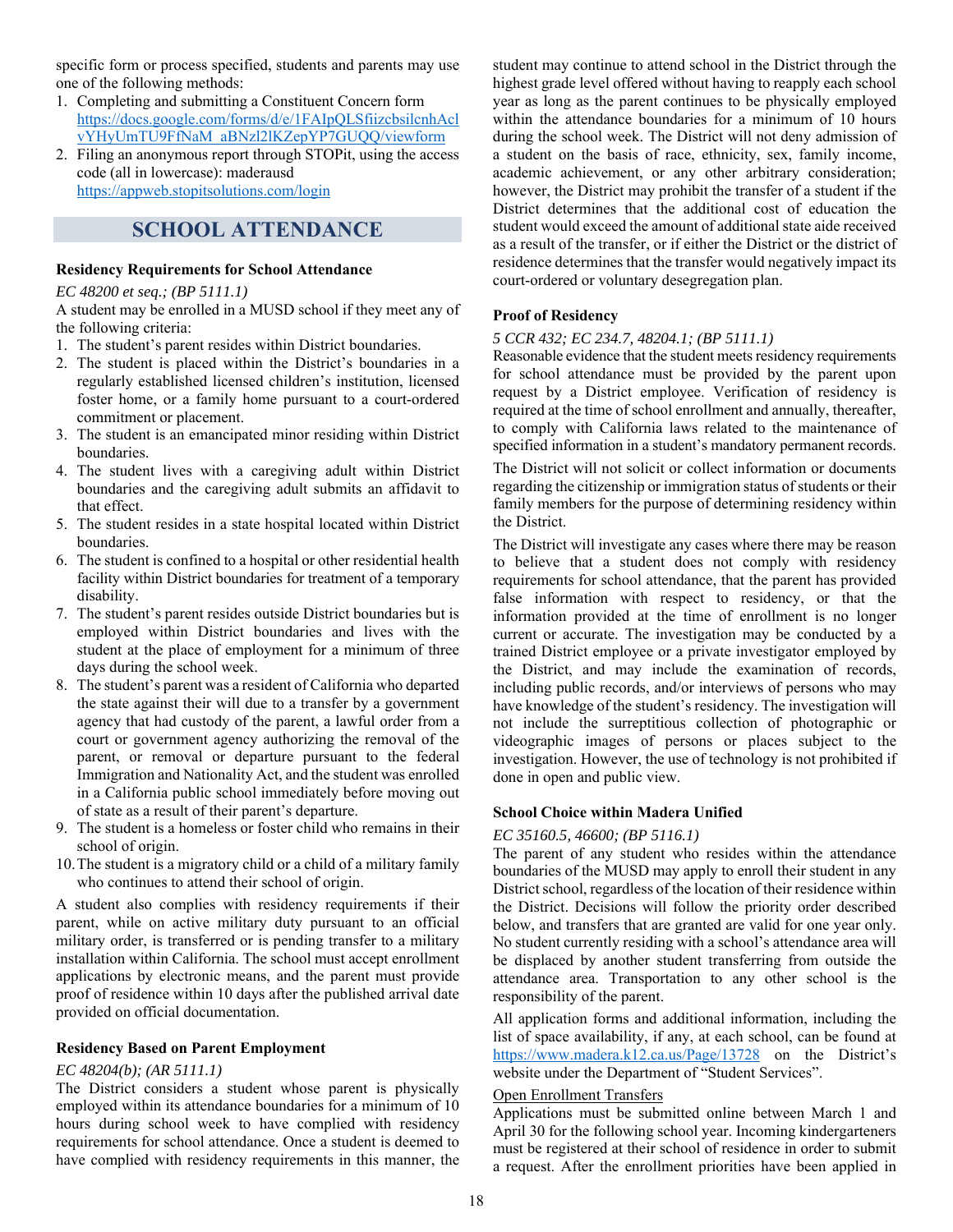accordance with BP 5116.1 – Open Enrollment and Intradistrict Transfer Permits, and if there are more requests for a particular school than there are spaces available, a random drawing will be held from the applicant pool. A waiting list will be established to indicate the order in which applicants may be accepted if openings occur prior to October 15. Late applicants will not be added to the waiting list for the current year; they must wait for the open enrollment period the following school year.

#### Professional Courtesy

The Governing Board authorizes the Superintendent or designee to allow "Professional Courtesy" as a reason for requesting an open enrollment transfer to a school of choice for those students who are children, stepchildren, or foster children of full-time MUSD employees who receive employment benefits or Board Members of the MUSD Board.

Approval may not be granted until after the District Office has finalized the staffing plan for the next school year and have an opportunity to assess the availability of space. Applications must be submitted online during the open enrollment window – between March 1 and April 30 – for the following school year. If there are more applications than can be accommodated, then, applications are selected for approval through an unbiased lottery selection, except that renewal applications will have priority over new applications.

#### Intradistrict Transfers

Outside of the open enrollment period, parents may submit a request for a transfer to another school within the District through an intradistrict transfer request. Applications may be submitted beginning May 1 for the following school year, and at any time after the first two weeks of school for a transfer in the current school year. The first two weeks of school is reserved to ensure students have the opportunity to enroll in their school of residence; however, this restriction may be waived if the District is confident the school will have ample space availability.

Reasons for requesting an intradistrict transfer request include matters related to parent employment, student's medical needs, childcare needs for K-8th grade students, and change of residence outside of the open enrollment window. For students who have been determined to have been a victim of bullying, the District will approve an intradistrict transfer unless the requested school is at maximum capacity, in which case, the District will accept an intradistrict transfer request for a different school within the District.

Applications are considered and a decision is made on a first come, first serve basis. Admission to a particular school will not be influenced by a student's academic or athletic performance, except that existing entrance criteria for specialized schools or programs may be used provided that the criteria are uniformly applied to all applicants.

#### **Voluntary Adjustment Transfers**

#### *(BP 5116)*

Adjustment transfers during the school year may be initiated by students and parents for any of the following reasons:

- 1. The student is failing to make acceptable academic progress in the student's current setting.
- 2. The student is frequently late to school, has a history of unexcused absences or of truancy.
- 3. The student is failing to comply with the rules governing student conduct.

4. The student has been subjected to harassment, threats or intimidation that is sufficiently severe or pervasive to create an intimidating or hostile environment for the student.

Requests must be submitted to the Director of Student Services who has the authority to approve or deny the request based on a supportable, documented reason to believe that a transfer will significantly improve the student's performance and/or educational environment. The decision of the Director of Student Services is final.

Adjustment transfers are not permanent. The student is expected to return to their previous school of attendance at the end of the school year in which the transfer was granted, unless the Director of Student Services allows for an extension through the subsequent school year.

If no established transportation service is available at the school to which the student is transferred, transportation is the responsibility of the parent.

#### **Involuntary Transfers**

*EC 48432.5, 48662, 48929; (BP 5116.2, 6184, 6185)* 

A student may be transferred to another District school if the student is convicted of a violent felony, as defined in PC 667.5(c), or a misdemeanor listed in PC 29805, and is enrolled at the same school as the victim of a crime for which the student was convicted. Before transferring the student, the parent will be notified of the right to request a meeting with the principal or designee. The Governing Board, based on the recommendations of the Superintendent and principal, or designees, will render the final decision as to whether or not to transfer the student.

A student may also be involuntarily transferred under either of the following circumstances:

- 1. If a high school student committed an act described in EC 48900 or has been habitually truant or irregular in school attendance, the student may be transferred to a continuation school. The decision to transfer will be provided to the parent in writing, stating the facts and reasons for the decision, and will not be made by members of the staff of the school in which the student is enrolled at the time. The involuntary transfer may not exceed two semesters.
- 2. If a student is expelled from school for any reason, is referred by probation, or is referred by the School Attendance Review Board or another formal district process, the student may be involuntarily transferred to a community day school. The process will include a written notification of transfer to the student and the student's parent and an opportunity for the student and parent to meet with the Superintendent or designee to discuss the transfer.

#### **Victim of a Violent Criminal Offense**

#### *20 USC 7912; (BP 5116.1)*

A student who is determined to be a victim of a violent criminal offense while on the school grounds that the student attends has the right to transfer to another school within the District. The District has 14 calendar days to make the determination and offer the student an option to transfer. In making the determination that a student has been a victim of a violent criminal offense, the Superintendent or designee will consider the specific circumstances of the incident and consult with local law enforcement as appropriate. Examples of violent criminal offenses include, but are not limited to, attempted murder, battery with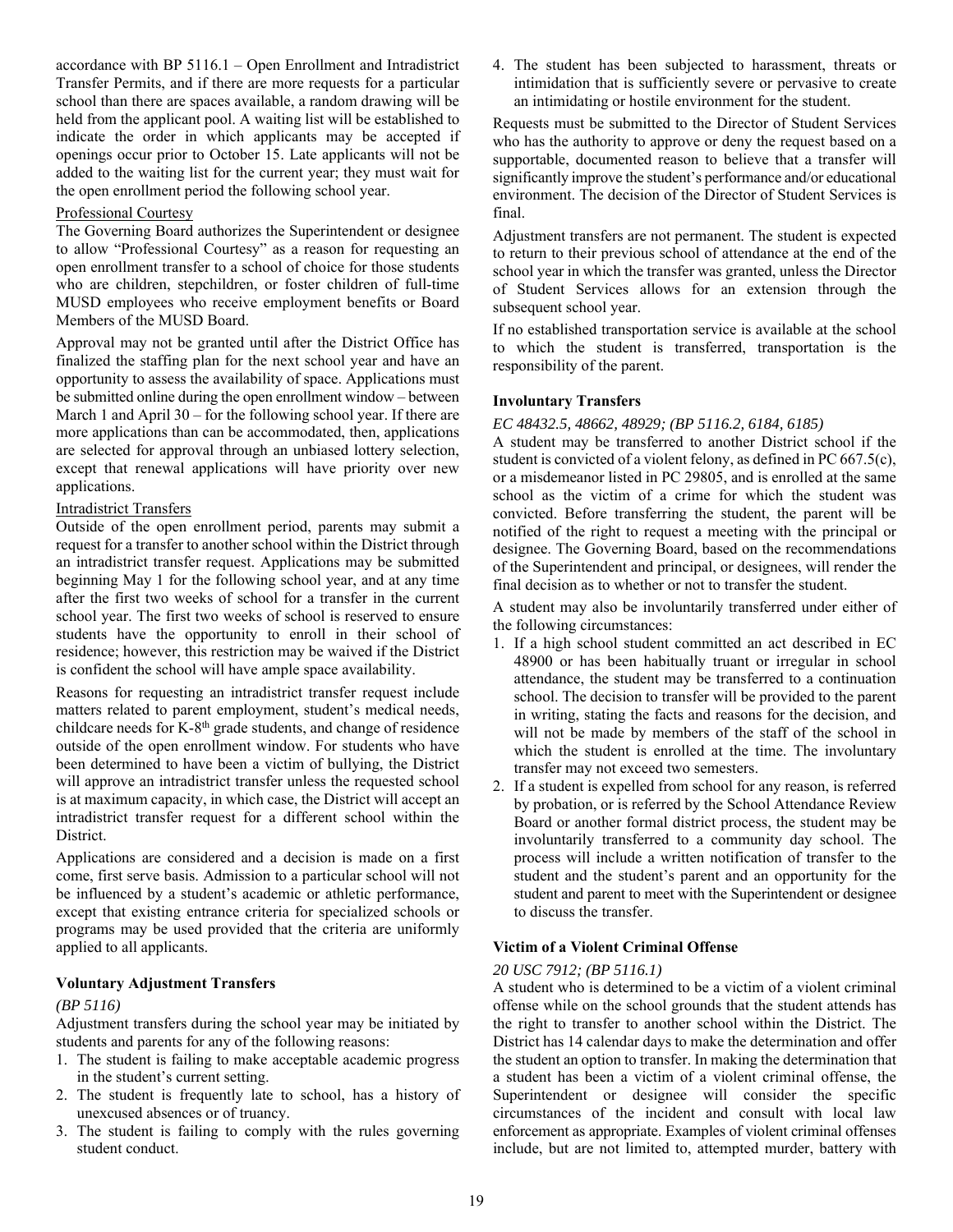serious bodily injury, assault with a deadly weapon, rape, sexual battery, robbery, extortion, or hate crimes.

#### **Persistently Dangerous Schools**

#### *5 CCR 11992; 20 USC 7912; (BP 5116.1)*

Upon receipt of notification from the CDE that a District school has been designated as "persistently dangerous," the Superintendent or designee will, within 10 days, provide parents of students attending the school with notice of the school's designation and the option to transfer their students to another school. A list of other schools to which a student may transfer, and applicable timelines and procedures for requesting the transfer will be provided within 20 days, and at least 14 calendar days before the start of a new school year.

Parents who desire to transfer their child out of a "persistently dangerous" school will need to provide a written request to the Superintendent or designee and rank-order their preferences from among all schools identified by the Superintendent or designee as eligible to receive transfer students. The Superintendent or designee will consider the needs and preferences of students and parents before making an assignment, but is not obligated to accept the parent's preference if the assignment is not feasible due to space constraints or other considerations. The Superintendent or designee will cooperate with neighboring districts to develop an interdistrict transfer program in the event that space is not available in a District school.

If parents decline the assigned school, the student may remain in their current school. For students whose parents accept the offer, the transfer will be made as quickly as possible. The transfer will remain in effect as long as the student's school of origin is identified as "persistently dangerous." The Superintendent or designee may choose to make the transfer permanent based on the educational needs of the student, parent preferences, and other factors affecting the student's ability to succeed if returned to the school of origin.

#### **Alternative Schools**

The following notice is required per EC 58501, and is posted in at least two places normally visible to students, teachers, and visiting parents at each school for the entire month of March in each year:

California state law authorizes all school districts to provide for alternative schools. Section 58500 of the Education Code defines alternative school as a school or separate class group within a school which is operated in a manner designed to:

(a) Maximize the opportunity for students to develop the positive values of self-reliance, initiative, kindness, spontaneity, resourcefulness, courage, creativity, responsibility, and joy.

(b) Recognize that the best learning takes place when the student learns because of his desire to learn.

(c) Maintain a learning situation maximizing student selfmotivation and encouraging the student in his own time to follow his own interests. These interests may be conceived by him totally and independently or may result in whole or in part from a presentation by his teachers of choices of learning projects.

(d) Maximize the opportunity for teachers, parents and students to cooperatively develop the learning process and its subject matter. This opportunity shall be a continuous, permanent process. (e) Maximize the opportunity for the students, teachers, and parents to continuously react to the changing world, including but not limited to the community in which the school is located.

In the event any parent, student, or teacher is interested in further information concerning alternative schools, the county superintendent of schools, the administrative office of this district, and the principal's office in each attendance unit have copies of the law available for your information. This law particularly authorizes interested persons to request the governing board of the district to establish alternative school programs in each district.

#### **Interdistrict Permit Transfers**

#### *EC 46600 et seq.; (BP 5117)*

If granted an interdistrict attendance permit, students whose parents are residents of the Madera Unified School District, may attend school in another school district. Similarly, students residing outside of the MUSD may be allowed to attend Madera's schools. The Governing Board will allow such transfers for a limited number of reasons, including:

- 1. To meet the childcare needs of the student.
- 2. To meet the student's special mental or physical health needs, as certified by a physician, school psychologist or other appropriate school personnel.
- 3. When the student has siblings attending school in the district of proposed enrollment, to avoid splitting the family's attendance.
- 4. To complete a school year when the student's parents have moved out of the district during that year.
- 5. To allow the student to remain with a class graduating that year from an elementary, junior, or senior high school.
- 6. To allow a high school senior to attend the same school the student has attended as a junior, even if the student's family moved out of the district during the junior year.
- 7. When the parent provides written evidence that the family will be moving into the district in the immediate future and would like the student to start the year in the district.
- 8. When the student will be living out of the district for one year or less.
- 9. When recommended by the School Attendance Review Board or by county child welfare, probation, or social service agency staff in documented cases of serious home or community problems which make it inadvisable for the student to attend any school in the District.
- 10.When there is valid interest in a particular educational program not offered in the district of residence.

The District will not prohibit the transfer of a student who is a child of an active military duty parent to a district of proposed enrollment if that district approves the application for transfer. If the District has only one school offering the grade level of the victim of an act of bullying and therefore has no options for an intradistrict offer, the victim of an act of bullying may apply for an interdistrict transfer and the District will not prohibit the transfer if the receiving district approves the application for transfer. Additionally, a student who has been determined by personnel of either the MUSD or the receiving district to have been the victim of an act of bullying will, at the request of the parent, be given priority for interdistrict attendance. The term "bullying" is defined under EC 48900(r), and a student is determined to be a "victim of an act of bullying" through an investigation of a complaint and the bullying was committed by a student in the MUSD, and the parent had filed a written complaint regarding the bullying with the school, district personnel, or a local law enforcement agency. Upon request by the parent, a receiving district must provide transportation assistance to a student who is both eligible for free or reduced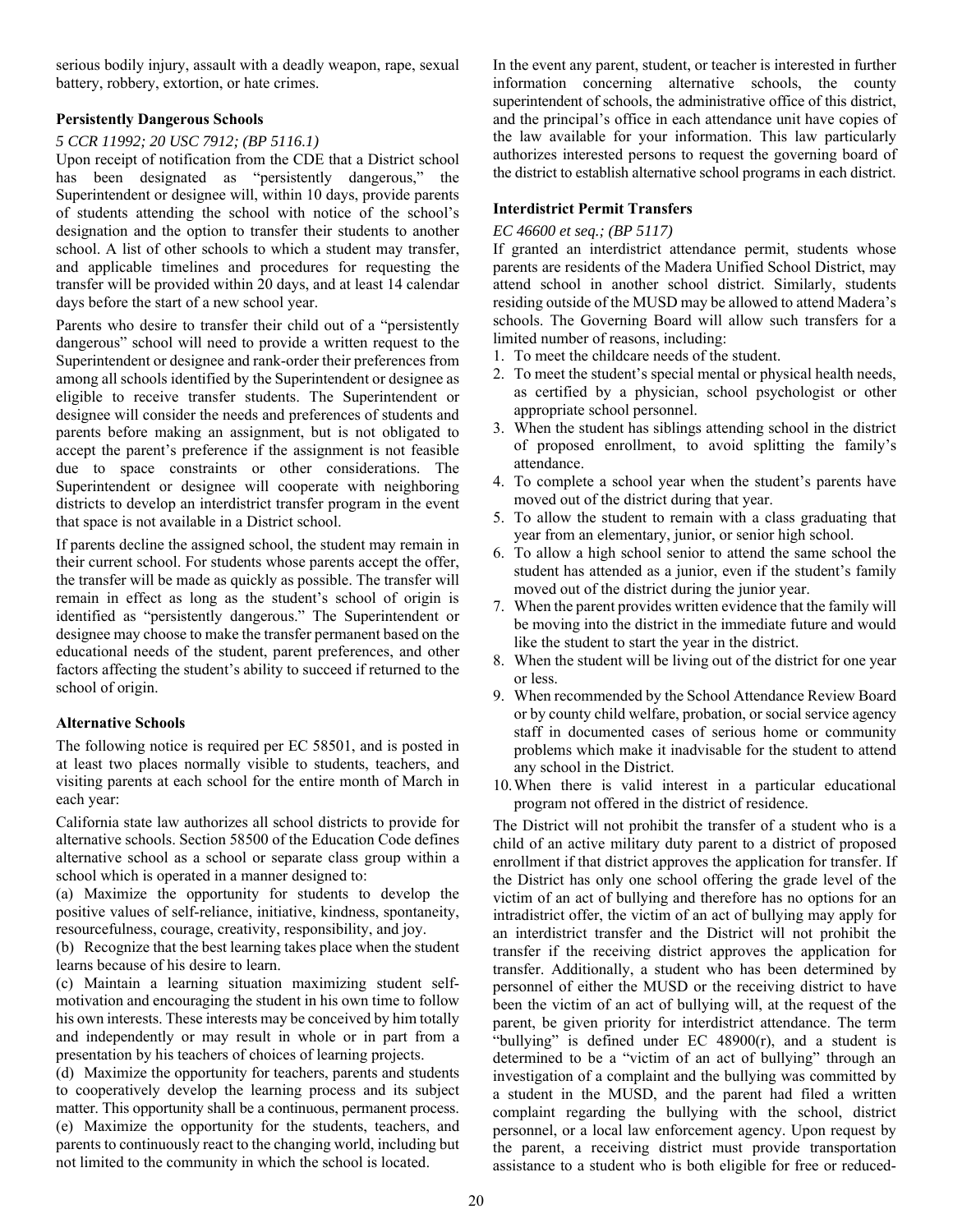price meals and either a victim of an act of bullying or a child of an active-duty military parent.

Interdistrict permits are valid for one year; except that a student's existing permit may not be revoked after June 30 following their completion of the  $10^{th}$  grade, or during their  $11^{th}$  or  $12^{th}$  grade year. Transportation will not be provided for students attending school through an interdistrict permit.

The application and additional information to request for an interdistrict transfer from the District to attend school in another district is available at the Office of Student Services or on the District website at https://www.madera.k12.ca.us/Page/13728 under the department of "Student Services". For all future year requests (applications submitted up until 15 calendar days before the start of the school year for which the transfer is sought), the District has until 14 calendar days into the new school year to determine whether to approve or deny a request. For current year requests (applications submitted 15 calendar days before the start of the school year for which the transfer is sought), the District will make its final decision within 30 calendar days from the date a request was received. A denial of the request by the District may be appealed to the Madera County Superintendent of Schools within 30 calendar days from the date of denial.

#### **Compulsory Education; Importance of Good Attendance**

#### *EC 48200, 48293, 48400 et seq.*

California law requires full-time attendance and punctuality of every student between 6 and 18 years of age. This applies to instruction provided in-person or via distance learning, or a hybrid of the two instructional models; except that attendance in distance learning is defined by participation in teacher learning expectations. Schools are required to enforce the law and parents are responsible to compel the attendance of their children at school. Any parent who fails to meet this obligation may be guilty of an infraction and subject to prosecution.

Regular attendance plays an important role in student achievement and is an important life skill that will help students graduate from college and keep a job. When students do not attend school regularly, they miss out on fundamental reading and math skills and the chance to build a habit of good attendance.

Absences can be minimized by scheduling medical, dental, and other appointments after school or when school is not in session. Vacations should be planned around holidays. Parents must make school attendance a priority.

#### **Exclusion from School**

#### *EC 48213; (AR 5112.2)*

The Superintendent or designee may exclude a student without prior notice to the parent if the student is excluded for any of the following reasons:

- 1. The student resides in an area subject to quarantine pursuant to HSC 120230.
- 2. The student is exempt from a medical examination but suffers from a contagious or infectious disease pursuant to EC 49451.
- 3. The Superintendent or designee determines that the presence of the student would constitute a clear and present danger to the safety or health of other students or school personnel.

However, in such cases, the Superintendent or designee will send a notice as soon as reasonably possible after the exclusion. Upon exclusion of the student, a parent may meet with the Superintendent or designee to discuss the exclusion. If the parent disagrees with the decision of the Superintendent or designee, the parent may appeal the decision to the Governing Board. The parent will have an opportunity to inspect all documents upon which the District is basing its decision, to challenge any evidence and question any witness presented by the District, to present oral and documentary evidence on the student's behalf, and to have one or more representatives present at the meeting.

#### **Excused Absences**

#### *EC 46014, 48205; (BP 5113)*

Each person between the ages of 6 and 18 is subject to compulsory full-time education, unless exempted by law. In order for an absence to be excused, the reason for such absence must meet the criteria specified under EC 48205 *(see full text below)*. It is the responsibility of the parent to notify the school office of any absences or tardies in written or verbal form within the timeframe prescribed by the school. Written notes should include the student's name, date(s) of absence, reason for absence, and parent's signature and daytime contact number. A doctor's note may be requested by the principal or designee when a student has had more than 10 absences in the school year due to illness. Absences not cleared will remain unverified.

EC 48205. (a) Notwithstanding Section 48200, a pupil shall be excused from school when the absence is:

(1) Due to the pupil's illness.

(2) Due to quarantine under the direction of a county or city health officer.

(3) For the purpose of having medical, dental, optometrical, or chiropractic services rendered.

(4) For the purpose of attending the funeral services of a member of the pupil's immediate family, so long as the absence is not more than one day if the service is conducted in California and not more than three days if the service is conducted outside California.

(5) For the purpose of jury duty in the manner provided for by law.

(6) Due to the illness or medical appointment during school hours of a child of whom the pupil is the custodial parent, including absences to care for a sick child for which the school shall not require a note from a doctor.

(7) For justifiable personal reasons, including, but not limited to, an appearance in court, attendance at a funeral service, observance of a holiday or ceremony of the pupil's religion, attendance at religious retreats, attendance at an employment conference, or attendance at an educational conference on the legislative or judicial process offered by a nonprofit organization when the pupil's absence is requested in writing by the parent or guardian and approved by the principal or a designated representative pursuant to uniform standards established by the governing board.

(8) For the purpose of serving as a member of a precinct board for an election pursuant to Section 12302 of the Elections Code.

(9) For the purpose of spending time with a member of the pupil's immediate family who is an active duty member of the uniformed services, as defined in Section 49701, and has been called to duty for, is on leave from, or has immediately returned from, deployment to a combat zone or combat support position. Absences granted pursuant to this paragraph shall be granted for a period of time to be determined at the discretion of the superintendent of the school district.

(10) For the purpose of attending the pupil's naturalization ceremony to become a United States citizen.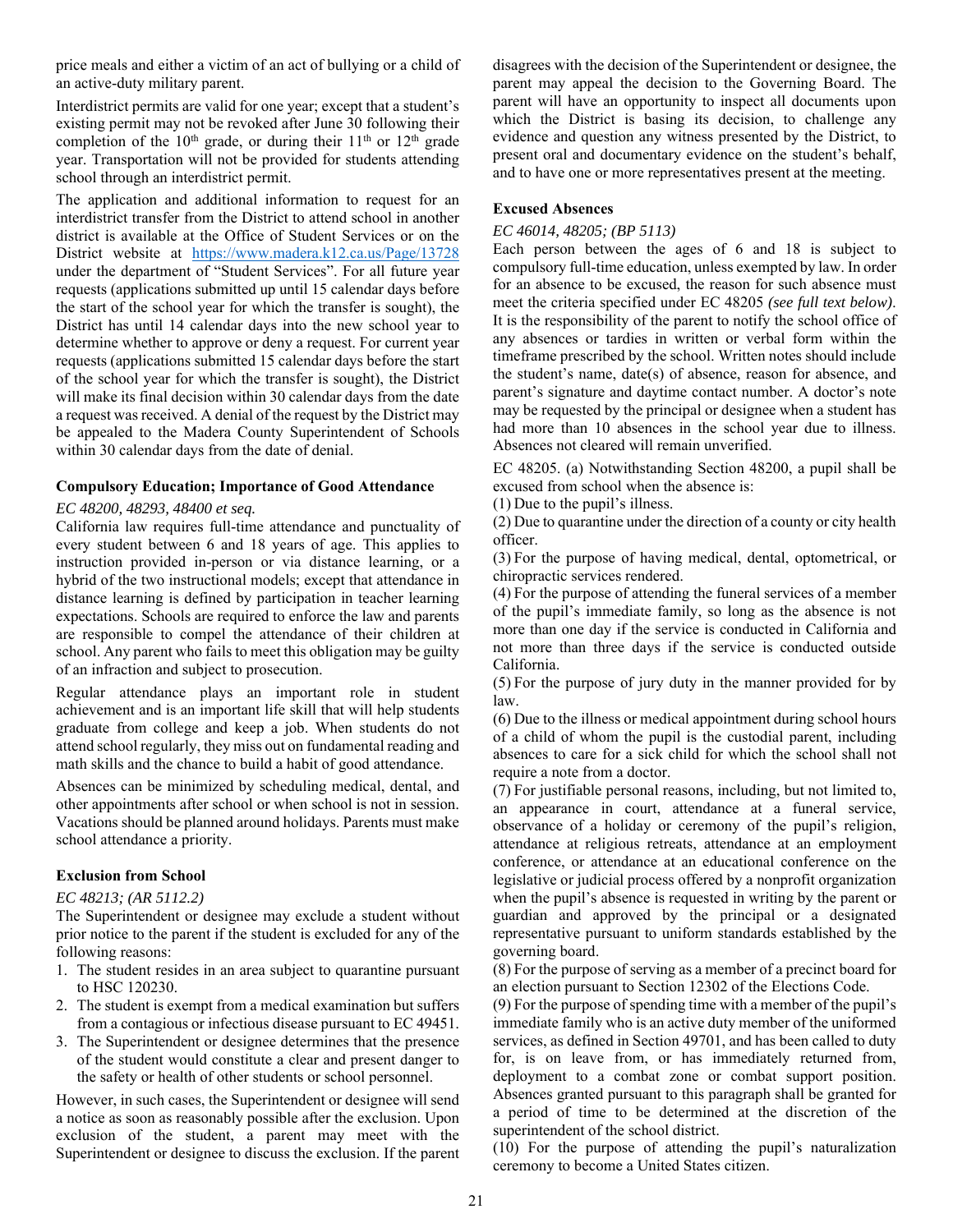(11) Authorized at the discretion of a school administrator, as described in subdivision (c) of Section 48260.

(b) A pupil absent from school under this section shall be allowed to complete all assignments and tests missed during the absence that can be reasonably provided and, upon satisfactory completion within a reasonable period of time, shall be given full credit therefor. The teacher of the class from which a pupil is absent shall determine which tests and assignments shall be reasonably equivalent to, but not necessarily identical to, the tests and assignments that the pupil missed during the absence.

(c) For purposes of this section, attendance at religious retreats shall not exceed four hours per semester.

(d) Absences pursuant to this section are deemed to be absences in computing average daily attendance and shall not generate state apportionment payments.

(e) "Immediate family," as used in this section, means the parent or guardian, brother or sister, grandparent, or any other relative living in the household of the pupil.

Additionally, a student, with written parent consent, may be excused from school to participate in religious exercises or to receive moral and religious instruction at their place of worship or other suitable place away from school property designated by the religious group, church, or denomination. The student must attend school at least the minimum school day and cannot be excused from school for such purpose on more than four days per school month.

It is important for parents and students to understand that writing a note verifying an absence or a tardy does not excuse an absence. Absences are excused only if they meet the criteria listed under EC 48205. Absences that are not excused are marked unexcused in the student's records.

#### **Absences due to Religious Exercises or Instruction**

#### *EC 46014; (AR 5113)*

With the written consent of the parent, a student may be excused from school in order to participate in religious exercises or to receive moral and religious instruction at the student's place of worship or other suitable place away from school. Such absence will not be deemed absence in computing average daily attendance if the student attends at least the minimum school day and is not excused from school for this purpose on more than four days per school month.

#### **Confidential Medical Services**

#### *EC 46010.1; (BP 5113)*

Students in grades 7-12 may be excused from school for the purpose of obtaining confidential medical services without the consent of the student's parent. When excusing students for confidential medical services or verifying such appointments, staff will not ask the purpose of such appointments but may contact a medical office to confirm the time of the appointment. In accordance with a November 2004 opinion issued by the California Attorney General, staff may not notify a parent when a student leaves school to obtain confidential medical services.

#### **Illness**

#### *EC 49451*

It is important to protect the health of all students from risk posed by infectious diseases that can be transmitted within the school setting. A student may be excluded from school in accordance with EC 49451: "whenever there is a good reason to believe that the child is suffering from a recognized contagious or infectious disease, he or she shall be sent home and shall not be permitted to return until the school authorities are satisfied that any contagious or infectious disease does not exist."

Students should not be sent to school if they have any of the following signs or symptoms:

- 1. *Fever (over 100 degrees).* Keep the student at home until they have not had a fever for at least 24 hours without the use of fever reducing medication (*e.g.,* Tylenol, Motrin).
- 2. *Eyes that are red, swollen, crusting or draining.* The student may return to school when the eyes are clear, or a doctor's note states "non-contagious" or "under treatment."
- 3. *Head lice.* Students with head lice may return to school after they have been treated with an appropriate lice shampoo and there is no evidence of live lice in their hair.
- 4. *Vomiting/Diarrhea.* Keep the student at home until they have not vomited or had diarrhea for 24 hours.
- 5. *Skin rashes.* A skin rash of unknown origin or a contagious rash requires a clearance from a health care provider that states the student is not contagious and may return to school. Otherwise, the student may return when the rash has cleared.
- 6. Any illness that requires prescribed antibiotic treatment. The student must complete 24 hours of the treatment prior to returning to school.

If there is a reasonable suspicion that a student is ill with any of the above signs or symptoms while at school, the student will be removed from class and isolated from others, as appropriate, and the parent will be called to pick up the student from school.

#### **Absence Verification**

If the absence will be for several days, a phone call on the first day would be appreciated. When a student who has been absent for one or more days returns to school, the student's parent must present an explanation for the absence. Unless verification is obtained, the student may be classified as a truant and may not be allowed to make up missed assignments/tests.

Methods that may be used to verify student absences include:

- 1. Written note from parent or student, if 18 or older.
- 2. Conversation, in-person or by telephone, between the verifying employee and student's parent.
- 3. Verification by a school nurse, attendance supervisor, physician, principal, teacher, or any other district employee assigned to make verification for the District.

Please note that verification of an absence does not necessarily "excuse" the absence – see the notification on "Truancy" below.

#### **Truancy**

#### *EC 48260-48273; (BP 5113.1)*

A student is considered *truant* after three absences or three tardies of more than 30 minutes each time or any combination thereof and the absences or tardies are unexcused. After a student has been reported as a truant three or more times in a school year and the District has made a conscientious effort to meet with the family, the student is considered a *habitual truant*. A student who is absent from school without a valid excuse for 10% or more of the schooldays in one school year, from the date of enrollment to the current date, is considered a *chronic truant*. Unexcused absences are all absences that do not fall within EC 48205, 46010.1 and 46015, as described previously.

Schools in the MUSD use an automatic, computer-based system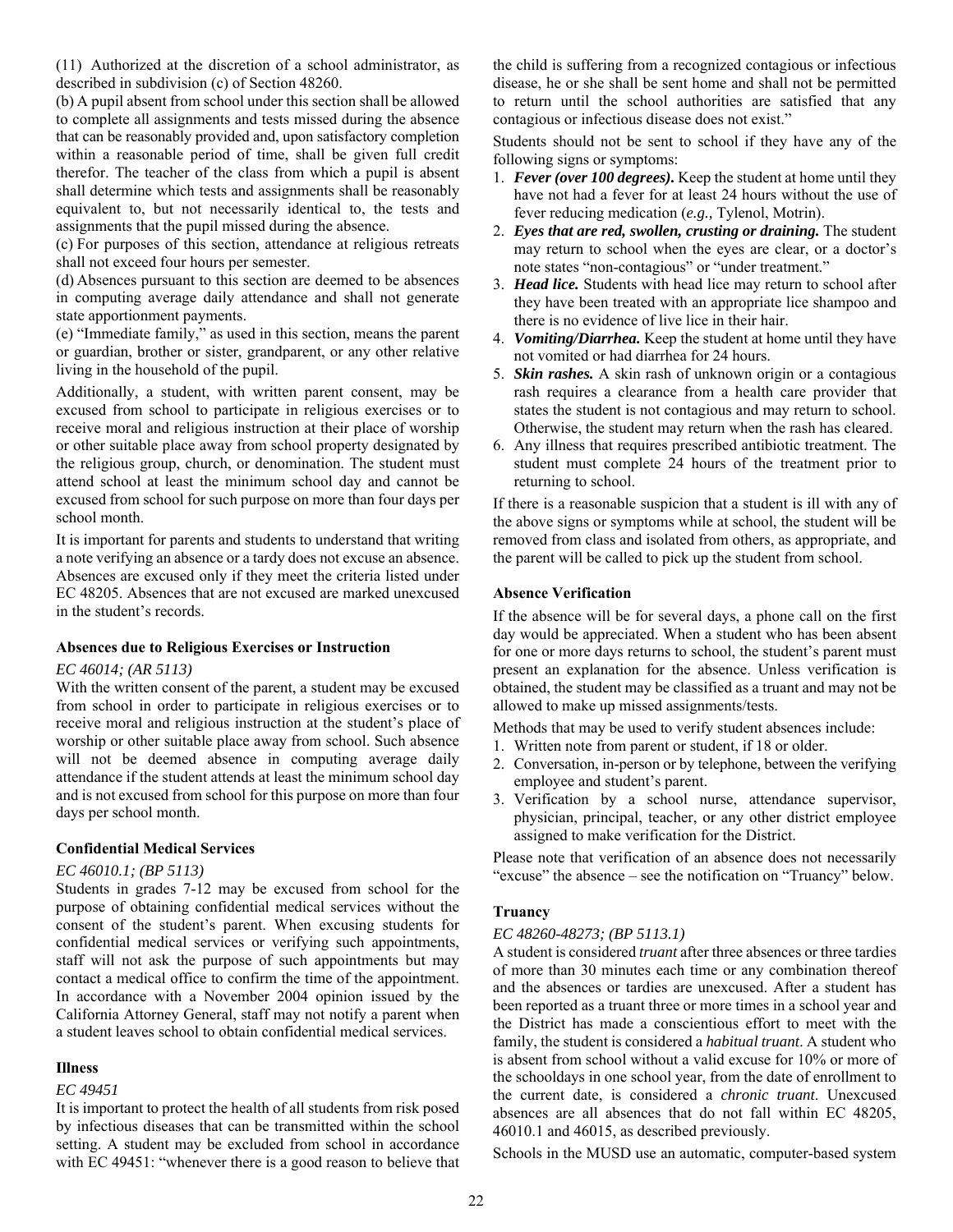to generate notices to parents when students are initially classified as a truant. Students who are subsequently classified as habitual or chronic truants may be subject to any or all of the following:

- 1. Required to attend Saturday make-up classes
- 2. Referred to the School Attendance Review Board (SARB)
- 3. Referred to the Truancy Intervention Program
- 4. Referred to the District Attorney

Parents of students who are classified as habitual or chronic students will be asked to work with the school site administrator to develop a written action plan to help reduce unexcused absences. Along with the student, parents will be asked to participate in the SARB process. If the case is brought before the Court, the parent may be fined for their failure to insure their student's attendance at school.

#### **Chronic Absenteeism**

#### *EC 60901; (BP 5113.1)*

A student is considered a chronic absentee when they are absent on 10% or more of the school days in one school year, from the date of enrollment to the current date. Chronic absenteeism includes all absences – excused and unexcused – and is an important measure because excessive absences negatively impact academic achievement and student engagement.

When a parent receives a "Chronic Absence Letter" from the school, any further absences related to illness must be verified by a physician's note.

#### **Non-Participation in Physical Education Class**

#### *EC 51241; (BP 6142.7)*

Non-participation in a physical education (P.E.) class for more than three days requires a written note from a physician. Nonparticipation in a P.E. class for three days or less requires a written note from the parent. If a student has a non-participation note from a parent, the student will still be asked to participate to the best of their ability. If the student is unable to participate in any way, the student is still expected to make up the work during missed P.E. days. An example of a make-up activity could be bookwork required to earn daily points.

The District Wellness Policy supports physical activity to reduce obesity and the development of chronic diseases such as diabetes. A "Physical Education Recommendation" form is required to be submitted for consideration of modification of participation in required P.E. classes.

#### **Individual Instruction for Students with Temporary Disabilities**

#### *EC 48206.3-48208, 48240; (BP 6183)*

Temporary disability means a physical, mental, or emotional disability incurred while a student is enrolled and after which the student can reasonably be expected to return without special intervention. Temporary disability is not a disability for which a student is identified as an individual with exceptional needs.

A student enrolled in regular day classes who has a "temporary disability" may receive individualized instruction for one hour a day, following the same calendar as regular school – meaning, vacations and holidays are observed on the same schedule. Individualized instruction is only provided to students who will be unable to attend school for longer than four weeks, and the need for individualized instruction is substantiated by a physician licensed to practice medicine in the State of California.

It is the responsibility of the parent to notify the District's Student Services Department at (559) 416-5857. Once notified that a student has a temporary disability, the District must determine within five working days, whether the student should receive individual instruction. If determined that individual instruction is appropriate, the instruction will begin within five working days from the date the determination was made.

If a student with a temporary disability is in a hospital or other residential health facility ("qualifying hospital"), excluding a state hospital, that is located outside the school district in which the student's parent resides, it is the parent's responsibility to notify the school district in which the qualifying hospital is located of the student's presence. The location of the qualifying hospital is considered the student's place of residence during their stay there; therefore, the student will receive individual instruction by the school district in which they are temporarily residing. The school district may enter into an agreement with the student's previous school district to have that district provide the student with individual instruction.

The District may continue to enroll a student with a temporary disability who is receiving individual instruction in a qualifying hospital to facilitate the timely reentry of the student in their prior school after the hospitalization has ended, or to provide a partial week of instruction at school or at home to a student who is no longer confined to the hospital setting. The total days of instruction may not exceed the maximum of five days in the combined setting, and attendance may not be duplicated. The supervisor of attendance will ensure that absences from the regular school program are excused until the student is able to return to that program.

### **INSTRUCTION**

#### **School Accountability Report Card**

#### *EC 35256, 35258; (BP 0510)*

The school accountability report card (SARC) is designed to provide a variety of data to allow the public to evaluate and compare schools in terms of student achievement, environment, resources and demographics. The most current SARCs (English and Spanish) may be found on the MUSD website at https://www.madera.k12.ca.us/Domain/2341 and each school's individual website.

Parents may request a hard copy of the SARC from their school site principal.

#### **Title I Program Participation**

#### *20 USC 6314; EC 64001; (BP 6171)*

Schools may operate as Title I Schoolwide if the school receives Title I funds and has at least 40 percent of the students from lowincome families. All schools (except MTEC) in the Madera Unified School District meet the requirement and function as Title I Schoolwide. In order to improve the academic achievement of students from economically disadvantaged families, the District uses federal Title I funds to provide supplementary services that reinforce the core curriculum and assist students in attaining proficiency on state academic standards and assessments.

The District, and each school receiving Title I funds, has developed a written parent involvement policy in accordance with 20 USC 6318 and holds an annual Title I public meeting to inform parents of their program. Any participating school has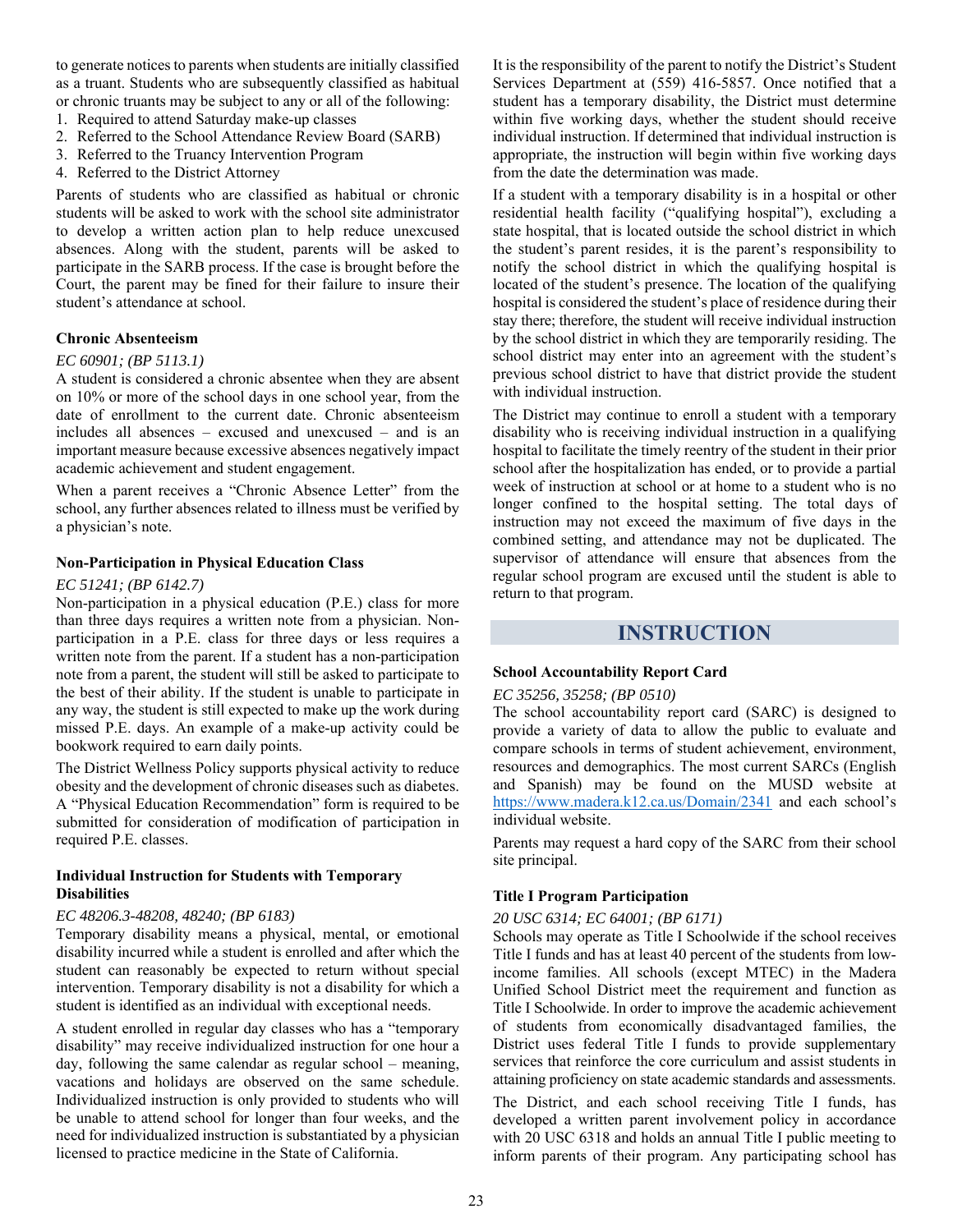also developed, annually reviews, and updates a School Plan for Student Achievement (SPSA), which incorporates the plan required by 20 USC 6314 for reforming the school's total instructional program and plans required by other categorical programs.

#### **School Site Council**

The role of the School Site Council (SSC) is to develop, implement, and evaluate the SPSA, which includes strategies to increase student achievement and the allocation of categorical funds. The SSC must approve the plan and recommend it to the Governing Board for approval. The SSC will also annually review the SPSA, establish a new budget, and make necessary modifications to reflect changing needs and priorities.

#### **Professional Qualifications of Teachers**

#### *20 USC 6312; (BP 4222, 6171)*

Parents of students who attend a school receiving Title I funds may request information regarding the professional qualifications of their students' classroom teachers, including, at a minimum, the following:

- 1. Whether the teacher has met State qualification and licensing criteria for the grade levels and subject areas in which the teacher provides instruction.
- 2. Whether the teacher is teaching under emergency or other provisional status through which State qualification or licensing criteria have been waived.
- 3. The baccalaureate degree major of the teacher and any other graduate certification or degree held by the teacher, and the field of discipline of the certification or degree.
- 4. Whether the child is provided services by paraprofessionals and, if so, their qualifications.

A school that receives Title I funds will also provide to each individual parent information on the level of achievement and academic growth of their child, if applicable and available, on each of the required State academic assessments, and timely notice that their child has been assigned, or has been taught for four or more consecutive weeks by, a teacher who does not meet applicable State certification or licensure requirements at the grade level and subject area in which the teacher has been assigned.

#### **Review of Curriculum**

#### *EC 49063(k), 49091.14*

The curriculum, including titles, descriptions and instructional aims of every course offered are compiled and reviewed at least once annually. Information regarding K-8 curriculum is available at the school site for review upon request. Copies are available for a reasonable fee not to exceed the actual copying cost. Information regarding each course offered at the high school level can be found on the District's website at:

https://courseguide.madera.k12.ca.us/courses

#### **Course Selection & Career Counseling**

#### *EC 221.5(d); (BP 6164.2)*

Beginning with  $7<sup>th</sup>$  grade, parents have the right to be notified, so that they may participate in career counseling and course selection along with their children. A school counselor, teacher, instructor, administrator, or aide will not offer vocational or school program guidance to a student or, in counseling a student, differentiate career, vocational, or higher education opportunities, on the basis of the student's sex. Any school personnel acting in a career counseling or course selection capacity to a student will affirmatively explore with the student the possibility of careers, or courses leading to careers, that are nontraditional for that student's sex.

#### **High School Graduation Requirements**

#### *EC 51225.1, 51225.3; (BP 6146.1)*

Students should, upon graduation, have opportunities that prepare them for postsecondary education and career success. To that end, requirements have been designed to promote choices, whether career or academic, to give every student a springboard to a successful life. Please review the course catalog for a complete list of courses.

To obtain a diploma of graduation, students must complete the course of study prescribed by the MUSD at the high school where they are enrolled. These requirements include earning a 2.0 or above grade point average from having successfully completed a minimum of 230 credits.

A student who transfers between schools any time after their second year of high school and who is in foster care, homeless, former juvenile court school student, child of a military family, or a migratory child, or a newly arrived immigrant who is in the third or fourth year of high school and is participating in a newcomer program, may be eligible for exemption from the District's graduation coursework requirements that are beyond the state minimum requirements if they are not reasonably able to complete the District's graduation requirements by the end of their fourth year of high school. This right to exemption is also available for students who were enrolled in their third or fourth year of high school during the 2020-2021 school year, and are not on track to graduate within the four years of high school. For more information, please contact the Program Manager in the Student Services Department at (559) 416-5858.

#### **Advanced Placement Fees**

#### *EC 52242*

The District utilizes CDE grant funds to help defray the costs for advanced placement (AP) exam fees for economicallydisadvantaged students. Each high school AP Coordinator meets with students in AP courses each semester to review the eligibility requirements and application process to access this financial support. Please contact the head counselor for more information.

#### **Career Technical Education**

#### *EC 51229*

A Career Technical Education (CTE) program of study involves a multiyear sequence of courses that integrates core academic knowledge with technical and occupational knowledge to provide students with a pathway to postsecondary education and careers. For more information about CTE visit: www.cde.ca.gov/ci/ct.

CTE is offered in the MUSD to provide high school students with valuable career and technical education so students can:

- 1. Enter the workforce with high-level skills and competencies to be successful.
- 2. Pursue advanced training in postsecondary educational institutions.
- 3. Upgrade existing skills and knowledge.

Equal access to CTE courses is provided to all students, including students with disabilities and students who are economically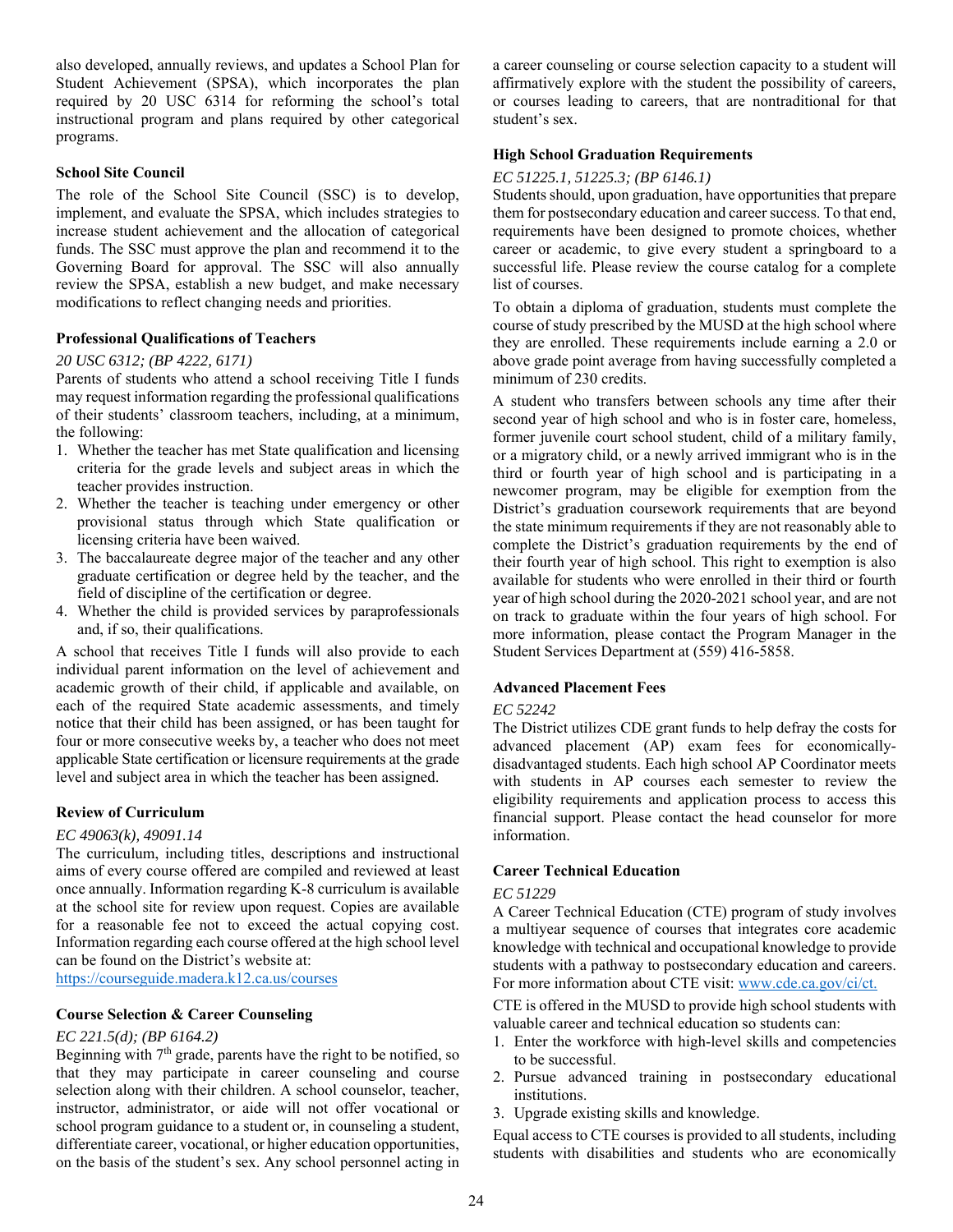disadvantaged, in regard to recruitment, enrollment, and placement activities. Students are encouraged to meet with a counselor to discuss a program that will meet college admission requirements and/or enroll in CTE courses. Information regarding available CTE pathways can be found by visiting https://courseguide.madera.k12.ca.us/cte.

#### **Higher Education Information**

#### *EC 48980(k), 51229*

#### Minimum Course Requirements for UC/CSU Admission

To gain admission into the University of California (UC) or California State University (CSU) systems, a student must complete a minimum of 15 college-preparatory courses (*e.g.,* A-G requirements) with a grade of "C" or better. The course requirements are:

| <b>SUBJECT</b>    | <b>CSU</b>                         | UC                                                        |
|-------------------|------------------------------------|-----------------------------------------------------------|
| A   History/      |                                    | 2 years/4 semesters of history/social science,            |
| Social Science    |                                    | including one year of U.S. history OR one                 |
|                   |                                    | semester of U.S. history and one semester of              |
|                   | American government, AND           |                                                           |
|                   | 1 year of history/                 | 1 year of world history,                                  |
|                   | social science                     | cultures, or historical                                   |
|                   | from either the A                  | geography (including                                      |
|                   |                                    | or G subject area   European History)                     |
| $B  $ English     |                                    | 4 years/8 semesters of college preparatory                |
|                   |                                    | English composition/literature (including no              |
|                   |                                    | more than 1 year of Advanced ESL/ELD,                     |
|                   |                                    | which for the UC, cannot be completed                     |
|                   | during the senior year)            |                                                           |
| $C$   Mathematics | 3 years/6 semesters of mathematics |                                                           |
|                   |                                    | (including or integrating topics covered in               |
|                   | algebra I and II, geometry)        |                                                           |
|                   | N/A                                | Completion of a                                           |
|                   |                                    | geometry course (or                                       |
|                   |                                    | integrated math courses                                   |
|                   |                                    | with geometry content)                                    |
| $D$   Laboratory  |                                    | 2 years/4 semesters of laboratory science                 |
| Science           | At least 1 year of                 | Must include at least two                                 |
|                   | physical science                   | of the three foundational                                 |
|                   |                                    | subjects of biology,                                      |
|                   | and 1 year of                      |                                                           |
|                   | biological                         | chemistry, and physics;                                   |
|                   | science, one year                  | or 2 years of a 3-year                                    |
|                   | must be from the                   | NGSS integrated science                                   |
|                   | D subject area                     | model; or 1 year of                                       |
|                   | and the second                     | biology, chemistry or                                     |
|                   | year may be                        | physics and 1 year of an                                  |
|                   | from the D or G                    | approved lab science                                      |
|                   | area                               | chosen from the earth &                                   |
|                   |                                    | space sciences or                                         |
|                   |                                    | interdisciplinary sciences                                |
|                   |                                    | disciplines                                               |
| $E$   Language    |                                    | 2 years/4 semesters (or equivalent to the 2 <sup>nd</sup> |
| Other than        |                                    | level of high school instruction) of a                    |
| English           |                                    | language other than English. Courses,                     |
|                   |                                    | including American Sign Language, must be                 |
|                   | in the same language.              |                                                           |
| $F$   Visual and  |                                    | 1 year/2 semesters (or two one-semester                   |
|                   |                                    |                                                           |
| Performing Arts   |                                    | courses in the same discipline) chosen from               |
|                   | the following disciplines: Dance,  |                                                           |
|                   |                                    | Interdisciplinary Arts, Music, Theater, or                |

| G   College | 1 year/2 semesters of elective course work |
|-------------|--------------------------------------------|
| Preparatory | chosen from any area on approved A-G       |
| Elective    | course list                                |

University admission requirements frequently adjust to meet the academic demands of higher education. Students should meet with their high school counselors early in the SOPHOMORE year to plan adequately for the changes in admission requirements that may be announced for the following school year.

Information about college admission requirements and high school courses that satisfy requirements for admission to UC and CSU is available at the following web sites:

- University of California www.universityofcalifornia.edu
- University of California a-g requirements https://hsarticulation.ucop.edu/
- Cal State University https://www2.calstate.edu/
- Early Assessment Program (EAP) http://www.cde.ca.gov/ci/gs/hs/eapindex.asp
- Financial Aid Information FAFSA https://studentaid.gov/
- California Student Aid Commission, California Dream Act Application – https://dream.csac.ca.gov/
- College Board (for information including SAT, PSAT, and AP testing) www.collegeboard.org
- ACT Testing Information www.act.org

#### California Community College

A California Community College (CCC) is an additional option for students who wish to continue their education after high school. The CCC system consists of over 100 colleges, with a large number of additional campus centers and classrooms throughout the state. Each college offers a diverse array of educational programs, with specializations that reflect the unique character of the local region.

A broad range of student goals can be met by the CCC, from associate degree to university transfer, from personal growth to professional training. There are many student services to help you choose your path and stay on it, including academic counseling, financial aid, and tutoring.

CCCs are required to admit any California resident possessing a high school diploma or any person over the age of 18.

For more information on college admission requirements, please refer to the following web pages:

- www.cccco.edu This is the official website of the CCC system. It offers links to all of the California Community Colleges.
- www.assist.org This interactive site provides course transfer information for students planning to transfer from a California Community College to a CSU or UC.

#### **California High School Proficiency Exam**

#### *5 CCR 11523; EC 48412*

The California High School Proficiency Exam (CHSPE) is a voluntary test that assesses proficiency in basic reading, writing, and mathematics skills taught in public schools. Eligible students who pass the CHSPE are awarded a Certificate of Proficiency by the State Board of Education. A student who receives a Certificate of Proficiency may, with verified approval from the parent, leave high school early. The Certificate of Proficiency is equivalent to a high school diploma; however, it is not equivalent to completing all course work required for regular graduation from high school. Students planning to continue their studies in a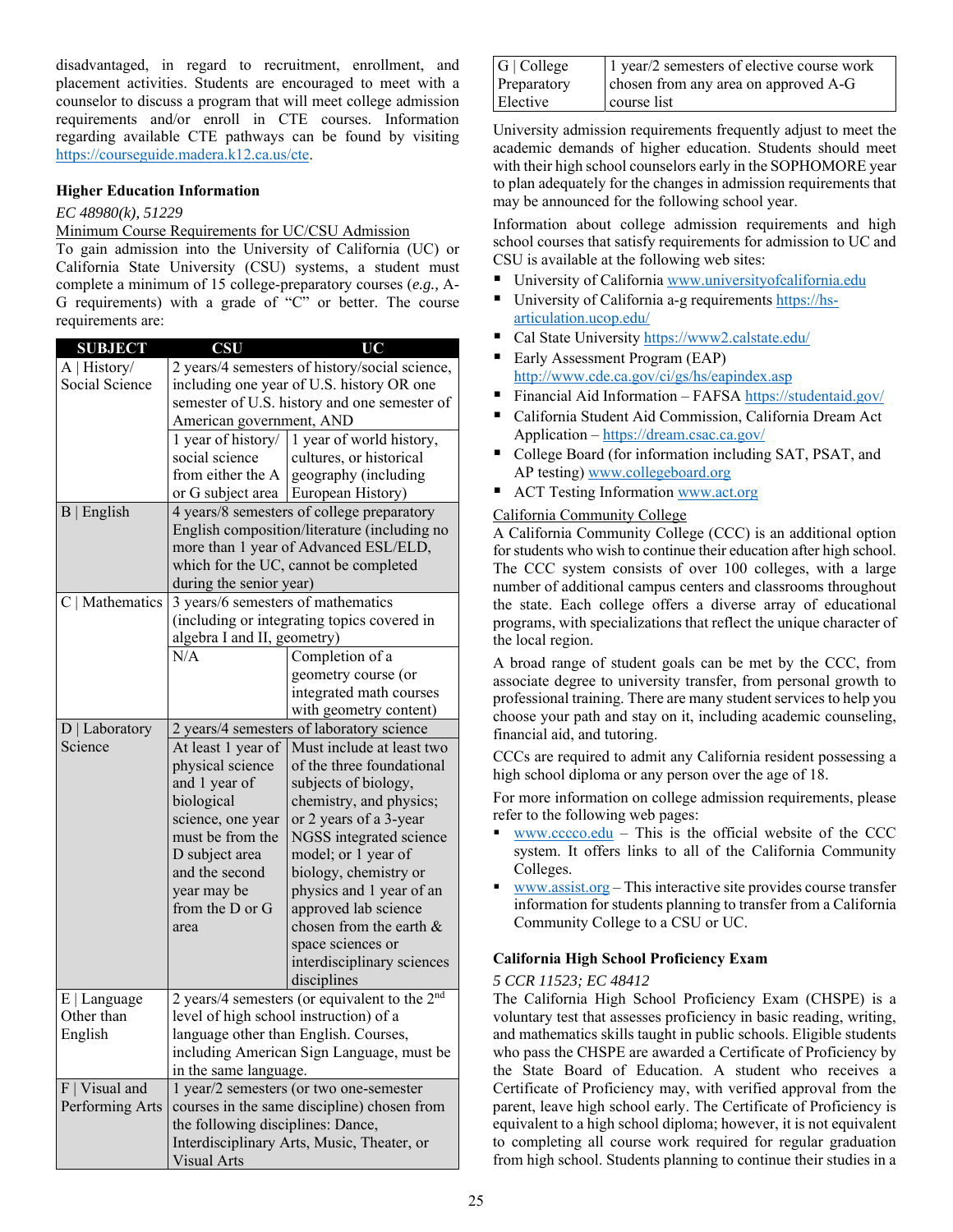college or university should contact the admissions office of the institution to find out if the Certificate of Proficiency will meet admission requirements.

A student is eligible to take the CHSPE only if they meet one of the following requirements on the test date:  $(1)$  is at least 16 years old; (2) has been enrolled in the tenth grade for one academic year or longer; or (3) will complete one academic year of enrollment in the tenth grade at the end of the semester during which the CHSPE regular administration will be conducted. A fee for each examination application will not be charged to a homeless or foster youth under the age of 25. For more information, including administration dates and registration deadlines, visit the following website: http://www.chspe.net/.

#### **Acceptable Use of Technology**

#### *47 CFR 54.520; 15 USC 6501-6506, 47 USC 254; PC 313, 502; (BP 6163.4)*

Madera Unified School District's Acceptable Use Policy outlines the rules governing student and employee use of District and school data communication networks, the intranet, and internet safety, and provides education about appropriate online behavior, including interacting with other individuals on social media networking sites, and cyberbullying awareness and response.

Technological resources provided by the District are intended to be used in a safe and responsible manner in support of the instructional program and for the advancement of student learning. All students using these resources receive instruction in their proper and appropriate use. Staff are expected to review the technological resources and online sites that will be used in the classroom or assigned to students in order to ensure that they are appropriate for the intended purpose and the age of the students.

Before a student is authorized to use District technology, the student and the student's parent must sign and return the Acceptable Use Agreement. In that agreement, the parent agrees not to hold the District or any district staff responsible for the failure of any technology protection measures or user mistakes or negligence and agrees to indemnify and hold harmless the District and district staff for any damages or costs incurred.

#### Definitions

*District technology* includes, but is not limited to, computers, the District's computer network including servers and wireless computer networking technology (wi-fi), the Internet, email, USB drives, wireless access points (routers), tablet computers, smartphones and smart devices, telephones, cellular telephones, personal digital assistants, pagers, MP3 players, wearable technology, any wireless communication device including emergency radios, and/or future technological innovations, whether accessed on or off site or through district-owned or personally owned equipment or devices.

*District data* means information maintained and processed in the conduct of district business as required by state or federal mandate and/or district procedure. Confidentiality restrictions may apply to information maintained as district data records and to all copies of those records.

*District system* means any computer, information system or device owned or operated by the District or operated on behalf of the District including hosted systems and services that are physically located outside the District.

*Computer* includes any hardware, software, or other technology attached or connected to, installed in, or otherwise used in connection with an electronic data processor.

*System administrator* is the person(s) responsible for managing, maintaining or securing computers, network services, data and/or information systems.

*Technology protection measure* means a specific technology that blocks or filters Internet access to visual depictions that are obscene, child pornography, or harmful to minors.

*Harmful to minors* means any picture, image, graphic image file, or other visual depiction that—

- Taken as a whole and with respect to minors, appeals to a prurient interest in nudity, sex, or excretion;
- Depicts, describes, or represents, in a patently offensive way with respect to what is suitable for minors, an actual or simulated sexual act or sexual contact, actual or simulated normal or perverted sexual acts, or a lewd exhibition of the genitals; and
- Taken as a whole, lacks serious literary, artistic, political, or scientific value as to minors.

#### Compliance with the Children's Internet Protection Act (CIPA)

The District's Internet safety policy is adopted and implemented to address:

- 1. Access by minors to inappropriate matter on the Internet;
- 2. The safety and security of minors when using electronic mail, chat rooms and other forms of direct electronic communications;
- 3. Unauthorized access, including so-called "hacking," and other unlawful activities by minors online;
- 4. Unauthorized disclosure, use, and dissemination of personal information regarding minors; and
- 5. Measures restricting minors' access to materials harmful to them.

#### Prohibited Use

Users of the District's technology must not:

- Use the Internet for any illegal purpose, including the violation of copyright or other laws.
- Violate the rules of common sense or etiquette.
- **Transmit or access any material in violation of Board Policy** or any federal or state regulation.
- Use the system to threaten, intimidate, harass, ridicule, or otherwise cyberbully other students or staff.
- Access, post, submit, publish, or display harmful or inappropriate matter that is threatening, obscene, disruptive, pornographic or sexually explicit, or that could be construed as harassment or disparagement of others based on their race/ ethnicity, national origin, sex, gender, sexual orientation, age, disability, religion, or political beliefs.
- Use the system to encourage the use of drugs, alcohol, or tobacco.
- Promote unethical practices or any activity prohibited by law, Board policy, or administrative regulations.
- Use vulgar or other inappropriate language.
- Disclose, use, or disseminate personal identification information about themselves or others including but not limited to personal addresses, phone numbers or other personal information when using email, or other forms of electronic communication; or disclose such information by other means to individuals contacted through the Internet without the permission of their parents.
- Attempt to harm or destroy district equipment or system performance.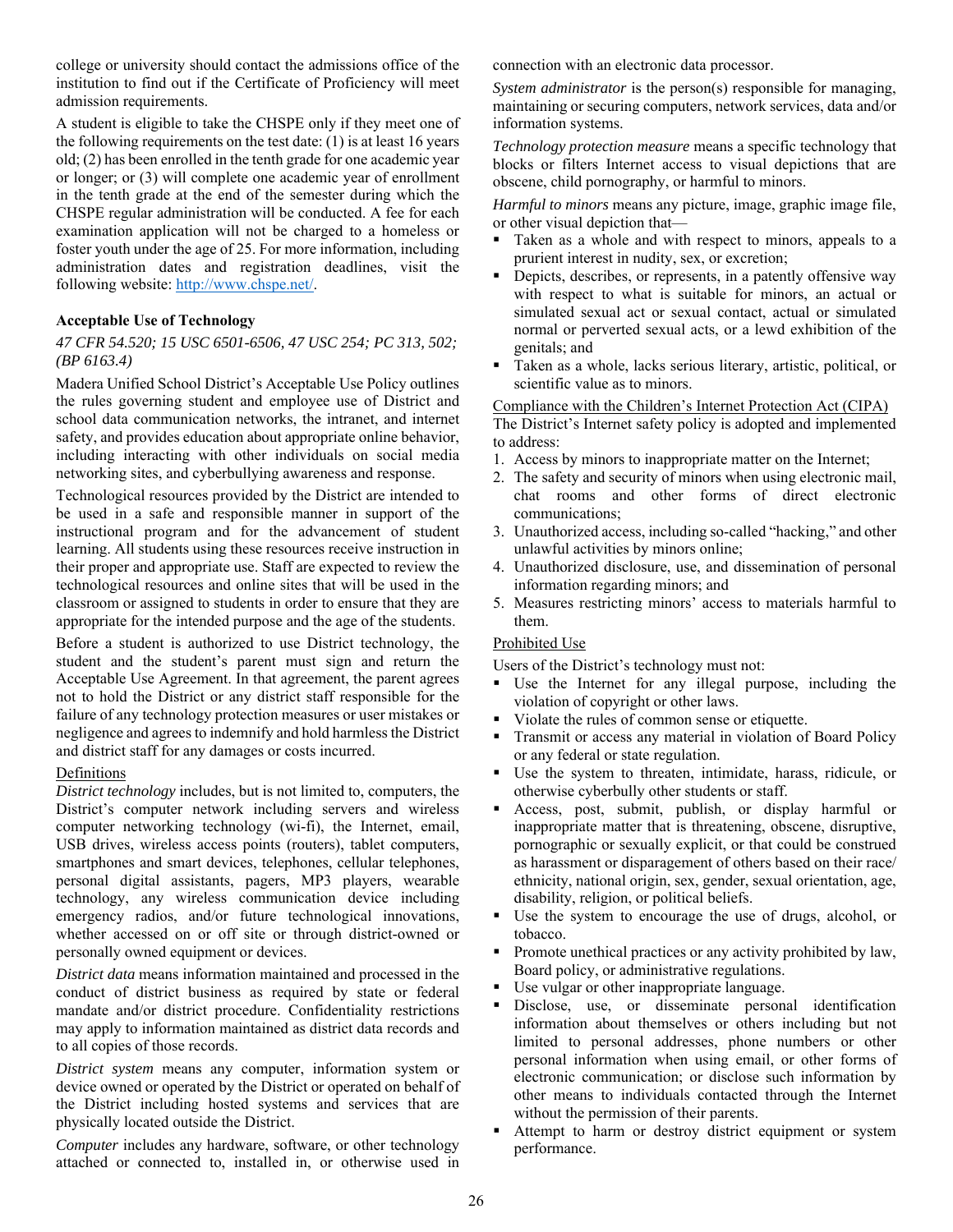- Attempt to harm or destroy another person's data or manipulate the data of any other user, including so-called "hacking".
- Knowingly attempt to upload or create computer viruses or other malicious software.
- Attempt to gain access to unauthorized resources or entities.
- Share passwords or use an account assigned to another user with or without their permission.
- Attempt to bypass security measures whether or not this action causes additional harm.
- Attempt to interfere with other users' ability to send or receive email; or attempt to read, delete, copy, modify another's files; or use another individual's identity.
- Use the District's system to engage in commercial or other for-profit activities.
- **Perform activities that interfere with the ability of students or** staff members to use the District's technology resources or other network-connected services effectively.

#### Cyberbullying

Staff and students will not use personal communication devices or district property to cyberbully one another. Cyberbullying is the use of any electronic communication device to convey a message in any form (*e.g.,* text, image, audio, or video) that intimidates, harasses, or is otherwise intended to harm, insult, or humiliate another in a deliberate, repeated, or hostile and unwanted manner, including, but not limited to:

- Spreading information or pictures to embarrass
- Making rude, insulting, or vulgar remarks online
- Isolating an individual from his or her peer group
- Using someone else's screen name and pretending to be that person
- **Forwarding information or pictures meant to be private**

#### Copyright

Users of the District's systems and networks must follow copyright laws at all times. Students should refer all questions regarding copyright concerns to their teacher or a school administrator. The following examples are representative, not exhaustive. Users are prohibited from:

- Downloading, posting, reproducing or distributing music, photographs, video or other works in violation of applicable copyright laws.
- Engaging in plagiarism. Plagiarism is taking the ideas or writings of others and presenting them as if they were original to the user.

#### Personal Use of District Technology

Personal use of district technology is prohibited if:

- It interferes with the use of computer or network resources by the District;
- Such use burdens the District with additional costs;
- Such use by a staff member interferes with the staff member's employment duties or other obligations to the District;
- Such use by a student interferes with the student's academic responsibilities; or
- Such use includes any activity that is prohibited under any district board policy, or under state or federal law.

#### Email

Users of electronic mail systems should not consider electronic communication to be either private or secure; such communications are subject to review by authorized district personnel, may be subject to preservation or discovery during civil litigation, and may be subject to review by the public under the Public Records Act. Messages relating to or in support of illegal activities must be reported to appropriate authorities. Other conditions for use include, but are not limited to:

- Individuals are to identify themselves accurately and honestly in email communications. Email account names and/or addresses may not be altered to impersonate another individual or to create a false identity.
- The District retains the copyright to any material deemed to be district data. Use of district data sent as email messages or as enclosures will be in accordance with copyright law and district standards.

#### User Responsibilities (Etiquette)

A responsible user must:

- Be aware that the use of the Internet is a privilege, not a right.
- Be aware that inappropriate use may result in loss of privilege.
- Use the Internet for educational purposes.
- Use the Internet in support of the educational objectives of the District.
- Preserve the physical safety and emotional integrity of others.
- **Protect one's own and others' reputations and the right to** privacy.
- Use appropriate language.
- Notify a teacher or administrator of any security problem.
- Use Internet etiquette when sending electronic mail (email).
- Be aware that email is not guaranteed to be private.
- Keep personal account numbers and passwords private and only use the account to which they have been assigned.
- Report any inappropriate/questionable email contacts, access to inappropriate web sites, misuse of the system, or any security problem to a teacher or an administrator.

#### Filtering/Protection Measures

The District provides an Internet content filter to protect its students. Even though the District has taken all responsible actions to ensure that Internet use is only for purposes consistent with the school curriculum, it is impossible to guarantee that all inappropriate sites are filtered and blocked. The District cannot prevent access to, nor identify, all areas of inappropriate materials on the Internet making it necessary for students to be supervised at all times while using online services. The District makes no guarantees of any kind, whether express or implied, for the service it is providing. The District will not be responsible for any damages a user incurs. Use of any information obtained via the Internet is at the user's own risk. The District denies any responsibility for the accuracy or quality of information obtained through its Internet facilities. All users need to consider the source of any information they obtain, and evaluate how valid that information may be.

#### Security

Security on any computer system is a high priority. If a user can identify a security problem on the District's systems or network, the user should notify the District's Technology Services Department either in person, in writing, or via email. Users should not demonstrate the problem to other users. Any user identified as a security risk or having a history of misconduct or misuse with other computer systems may be denied access to the District's systems and network.

In order to verify, improve or maintain the security of the District's systems or network, system administrators or contracted third parties may conduct assessments that include attempts to violate the District's security's controls. Such assessments require express written authorization by the District clearly defining and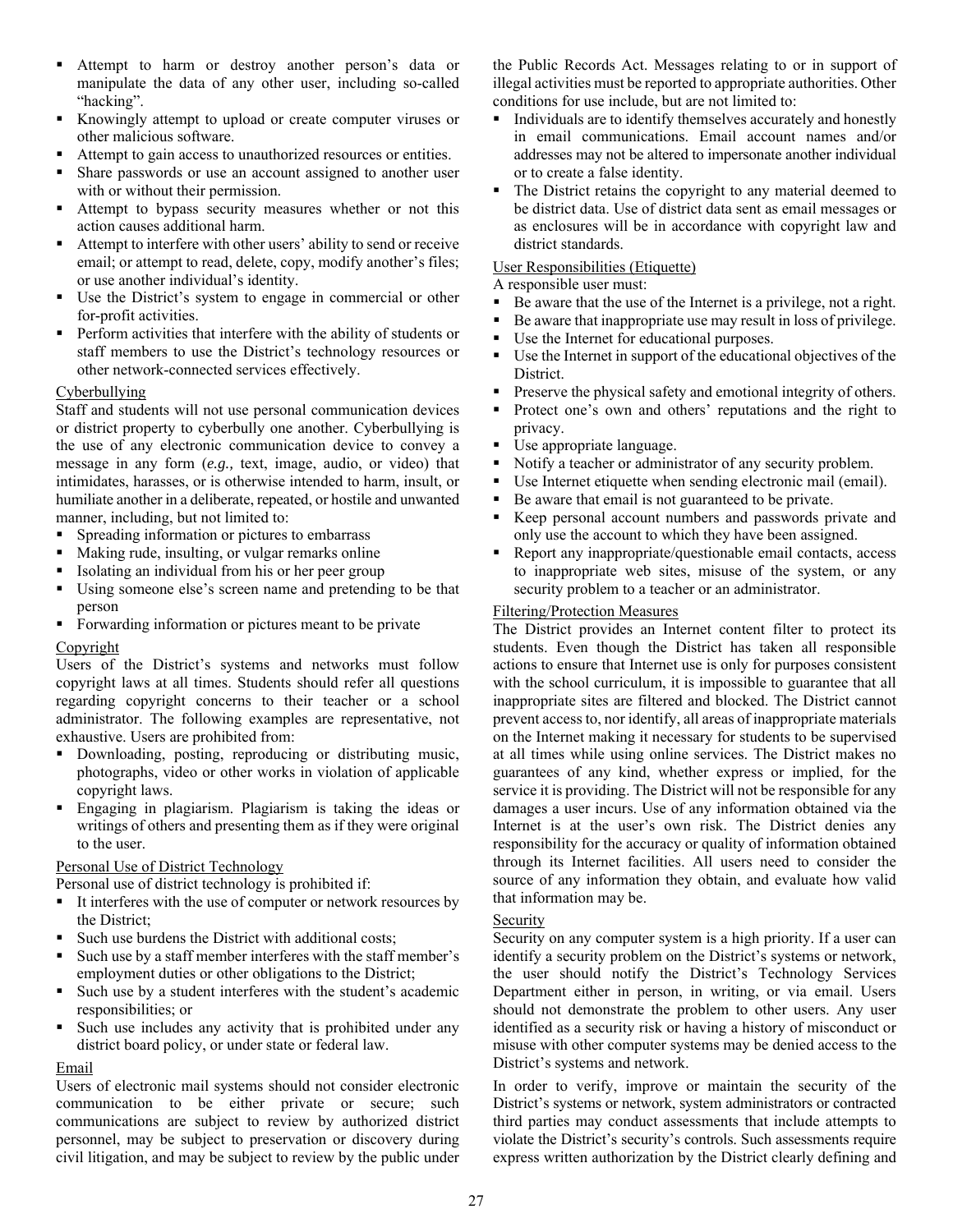limiting the scope of assessment.

#### Monitoring/Privacy

The District reserves the right to monitor any material placed on its computers or transmitted over its network in order to determine whether specific uses of its computers, its network or the Internet are inappropriate. Users have no expectation of privacy, and the district staff may monitor or examine all system activities to ensure proper use of the system. It is expected that users will employ appropriate etiquette and common sense. The District reserves the right to suspend or terminate the account of any user who misuses the account.

#### Confidentiality of Personally Identifiable Information

Employees who have or may have access to personally identifiable student records will adhere to all standards included in the Family Educational Rights and Privacy Act (FERPA), Health Insurance Portability and Accountability Act (HIPPA), Children's Online Privacy Protection Act (COPPA), and other applicable laws and regulations, as they relate to the release of student information.

Employees may not disclose sensitive or personally identifiable information regarding students to individuals and/or parties not authorized to receive it. Authorization to disclose information of a student to individuals and/or parties must strictly adhere to regulations set forth in FERPA.

Information contained in these records must be securely handled and stored according to district directives, rules and policies and, if necessary, destroyed in accordance with state information retention standards and archival policy.

#### Violations

Penalties for violating the District's policy may include:

- Suspension of account and network privileges.
- Appropriate school disciplinary action (for students).
- Appropriate employee disciplinary action (for employees).

Violations that include criminal activity will be reported to law enforcement.

#### **California Healthy Youth Act**

#### *EC 51934, 51937-51939; (BP 6142.1)*

The California Healthy Youth Act requires schools to offer integrated, comprehensive, accurate, and unbiased sexual health and human immunodeficiency virus (HIV) prevention education at least once in middle school and once in high school. It is intended to ensure that students in grades 7-12 are provided with the knowledge and skills necessary to protect them from risks presented by sexually transmitted infections, unintended pregnancy, sexual harassment, sexual assault, sexual abuse, and human trafficking and to have healthy, positive, and safe relationships and behaviors. It also promotes students' understanding of sexuality as a normal part of human development and their development of healthy attitudes and behaviors concerning adolescent growth and development, body image, gender, gender identity, gender expression, sexual orientation, relationships, marriage, and family.

MUSD students in grades 8 and 10 will be enrolled in a 9-week health class designed to meet this requirement.

Parents have the right to:

- 1. Inspect the written and audiovisual educational materials used in the comprehensive sexual health and HIV prevention education.
- 2. Request in writing that their child not receive comprehensive sexual health or HIV prevention education, or participate in

research on student health behaviors and risks. When a parent does not permit their child to receive such education, the child may not be subject to disciplinary action, academic penalty, or other sanction.

- 3. Request a copy of EC 51930-51939, the California Healthy Youth Act.
- 4. Be informed whether the comprehensive sexual health or HIV prevention education will be taught by District personnel or outside consultants. When the District chooses to use outside consultants or to hold an assembly with guest speakers to teach comprehensive sexual health or HIV prevention education, be informed of:
	- a. The date of the instruction
	- b. The name of the organization or affiliation of each guest speaker
	- c. The right to receive a copy of EC 51933, 51934, and 51938
- 5. Receive notice by mail or another commonly used method of notification no fewer than 14 days before the instruction is delivered if arrangements for the instruction are made after the beginning of the school year.

#### **Excuse from Health Instruction which Conflicts with Religious or Moral Beliefs**

#### *EC 51240; (AR 6142.8)*

During the school year, the instructional program in some classes at some grade levels may include instruction about health. If such instruction will conflict with the religious training, beliefs, or personal and moral convictions of a student's family, please advise the principal of the student's school in writing so the student may be excused from this phase of the instructional program.

#### **Recognition of Religious Beliefs and Customs**

The Governing Board recognizes that students' education would be incomplete without an understanding of the role of religion in society. As appropriate for a particular course, teachers may objectively discuss the influences of various religions, using religious works and symbols to illustrate their relationship with culture, literature, or the arts. The Board expects that such instruction will identify principles common to all regions and foster respect for the diversity of religions and customs in the world.

In order to respect each student's individual right to freedom of religious practice, religious indoctrination is clearly forbidden in the public schools. Instruction about religion must not promote or denigrate the beliefs or customs of any particular religion or sect, nor should a preference be shown for one religious viewpoint over another. Staff members will be highly sensitive to their obligation not to interfere with the religious development of any student in whatever tradition the student embraces.

#### **Excuse from Harmful or Destructive Use of Animals for Instructional Purposes**

#### *EC 32255 et seq.; (BP 5145.8)*

Any student with a moral objection to dissecting or otherwise harming or destroying an animal, or any part thereof, must inform their teacher of the objection. Objections must be substantiated by a note from the student's parent.

A student who chooses to refrain from participation in an education project involving the harmful or destructive use of an animal will not be discriminated against based on their decision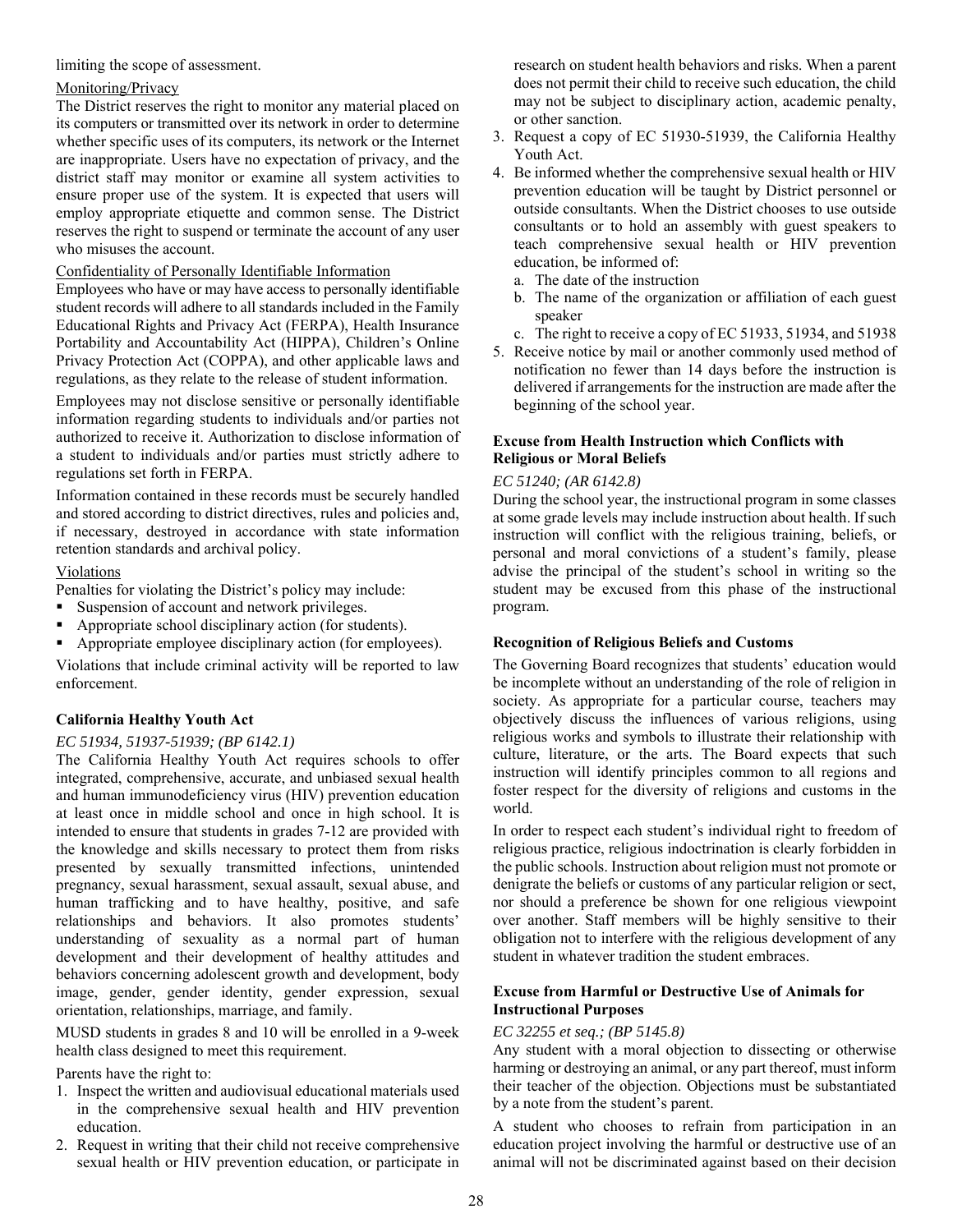to exercise their rights and may receive an alternative education project, if the teacher believes that an adequate alternative education project is possible. The teacher may work with the student to develop and agree upon an alternative education project so that the student may obtain the knowledge, information, or experience required by the course of study in question. The alternative education project must require a comparable time and effort investment by the student – it cannot be more difficult than the original education project. A student who chooses an alternative educational project must still pass all examinations from the course in order to receive credit; however, if the tests require the harmful or destructive use of animals, the student may, similarly, ask for alternative tests.

#### **Physical Education Apparel**

#### *EC 49066; (AR 5132)*

Pursuant to guidance issued by CDE and state law, school sites may require students to wear standardized clothing for P.E., including clothing of a specific color and design suitable for general wear outside of school. As such, each District school requires students to wear standardized clothing for P.E.

Students may purchase a P.E. uniform compliant with the general design requirements through the school. All proceeds raised through the purchase of P.E. uniforms will remain at the school site. However, students are not required to purchase their P.E. uniform from the school, and students may wear existing clothes or purchase clothes from other sources compliant with the school site's P.E. uniform general color and design requirements.

A student's grade will not be lowered or otherwise impacted upon any failure to wear compliant P.E. clothing if such failure was clearly beyond that student's control. Students unable to comply with the uniform requirements should inform their P.E. instructor. If a student does not bring compliant P.E. clothes to class, "loaner uniforms" are available from the P.E. office.

*Note:* Required "design elements" cannot include clothing that contains school site emblems, insignia, names, etc.; however, the set of P.E. uniforms sold by the school site may include such emblems, insignia, names, etc.

#### **English Language Proficiency Assessment**

#### *EC 313; (AR 6174)*

State and federal laws require all school districts in California to administer the English Language Proficiency Assessments for California (ELPAC) to students in grades TK–12 whose primary language is not English as determined by the Home Language Survey conducted as part of the enrollment process. There is no opt-out process to exempt students from taking the ELPAC.

The purpose of the assessment is to identify students who are:

- Limited English proficient for classification as an English Learner (EL) OR as Initial Fluent English Proficient,
- To determine the student's specific level of English language proficiency, and
- To identify the services necessary for EL students in the acquisition of enhancing their skills in the areas of listening, speaking, reading, and writing in English.

Once identified as an EL, the student will be required to take the state mandated ELPAC annually and is provided with English Language Development (ELD) services designed to help them reach a reclassification status of Fluent English Proficient.

#### **Limited English Proficient Students**

#### *EC 440; (BP 6174)*

Parents will be notified within 30 days after the start of the school year of their student's English language proficiency. The notice will include the following information:

- 1. The reason for the student's classification as limited English proficient.
- 2. The level of English proficiency.
- 3. A description of the program for the ELD instruction.
- 4. Information regarding a parent's option to decline to allow the student to become enrolled in the program or to choose to allow the student to become enrolled in an alternative program.
- 5. Information designed to assist a parent in selecting among available programs, if more than one program is offered.

Madera Unified remains obligated to take affirmative steps and appropriate action required by civil right laws to provide the EL student meaningful access to its educational program. The student will be designated as an EL until all reclassification criteria is met. Parents may request more information from their school site principal.

#### **Statewide Testing**

#### *5 CCR 852; EC 60615; (BP 6162.51)*

California students take several mandated statewide tests. These tests provide parents, teachers, and educators with information about how well students are learning and becoming college and career ready. The test results may be used for local, state, and federal accountability purposes.

The California Assessment of Student Performance and Progress (CAASPP) is a system that includes a number of assessments that are administered each spring to students in specified grade levels. These tests were created specifically to gauge each student's performance and progress in English language arts, mathematics, and science. The assessments measure the skills called for by the standards, including the ability to write clearly, think critically and solve problems. CAASPP tests are given statewide and therefore provide an opportunity to measure the skills of all students against the same academic standards.

A parent may annually submit to the District a written request to excuse their student from any or all parts of the CAASPP assessments for the school year, and such a request will be granted by the Superintendent or designee. If a parent submits an exemption request after testing has begun, any test(s) completed before the request is submitted will be scored and the results reported to the parent and included in the student's records. Requests are valid only for the current school year. For more information or questions regarding the right to excuse a student from any or all part of the assessments administered, please contact the District Testing Coordinator at (559) 675-4500.

#### Helpful links:

- $\blacksquare$  CAASPP (online practice and training tests portal) http://www.caaspp.org/practice-and-training/index.html
- California Department of Education, CAASPP Information https://www.cde.ca.gov/ta/tg/ca/
- Starting Smarter https://ca.startingsmarter.org/
	- Resources to help understand the student score reports
	- Access to sample test questions and practice tests
	- No-cost resources to support learning
	- A guide for parent-teacher conferences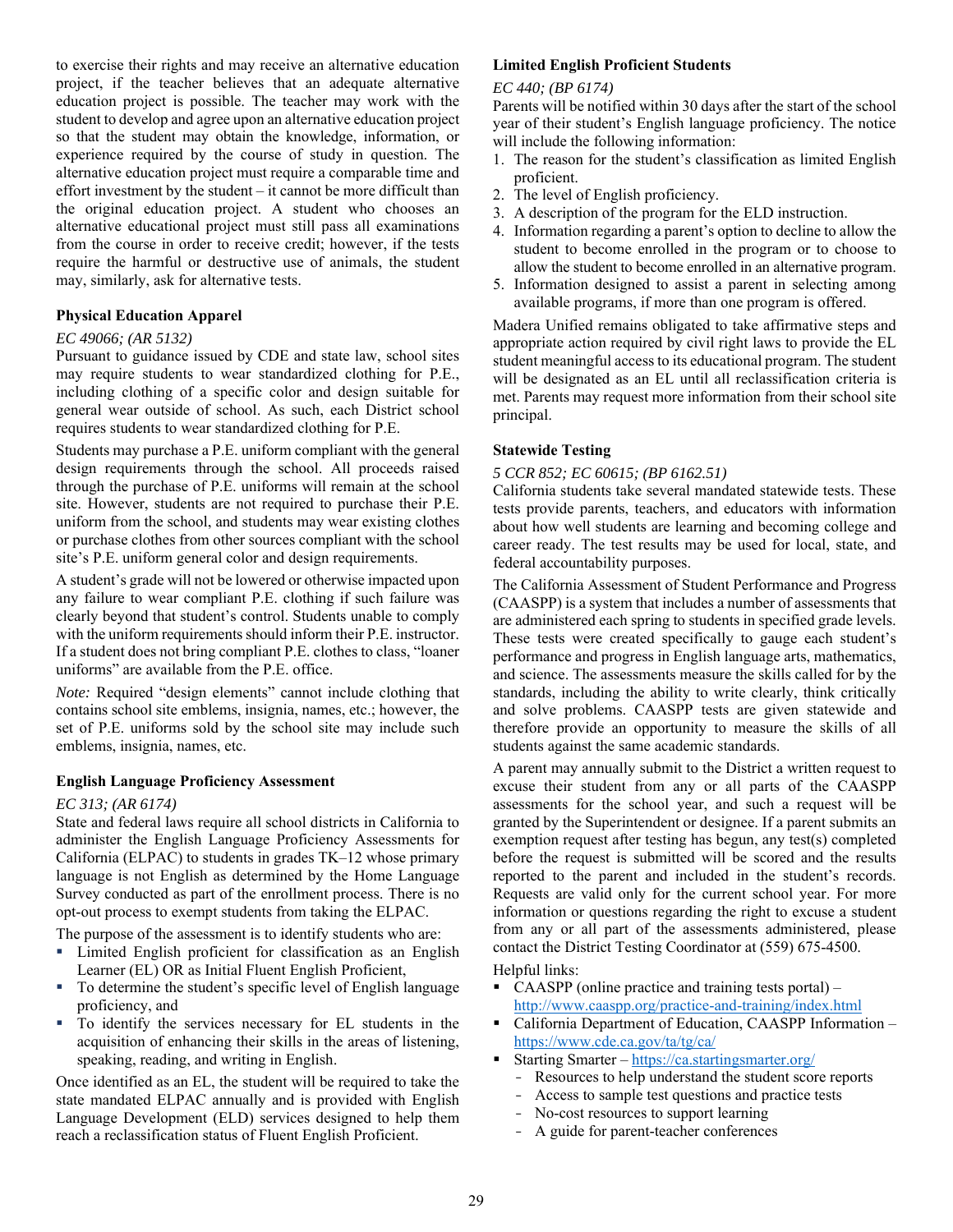#### **Investing for Higher Education**

#### *EC 48980(d)*

Receiving a college or university education can lead to many benefits: increased opportunities, a prosperous career, financial security, and improved quality of life. To ensure that students can afford going to college and not be weighed down by student loan debt, parents are highly encouraged to start saving for college as soon as they can. As with any investment, the earlier money is saved, the more time it has to grow. Investment options include, but are not limited to, a savings account, 529 college plan, Roth IRA, Uniform Gift to Minors Act (UGMA) or Uniform Transfer to Minors Act (UTMA), trusts, or United States savings bonds. Students can also contribute by applying for scholarships, taking Advanced Placement classes, getting a full-time job in the summer or a part-time job during the school year, and opening a savings account. For information regarding financial aid and scholarships, please contact the student's counselor.

#### **STUDENTS WITH DISABILITIES**

#### **Special Education – IDEA**

#### *34 CFR 300.111; EC 56026, 56300, 56301; (BP 6164.4)*

Special education programs and services are provided to students with identified disabilities which adversely impact the students' educational program. The Individuals with Disabilities Education Act (IDEA) defines "children with disabilities" to mean children with intellectual disabilities, hearing impairments including deafness, speech or language impairments, visual impairments including blindness, emotional disturbance, orthopedic impairments, autism, traumatic brain injury, other health impairments or specific learning disabilities, and who by reason thereof, need special education and related services. Eligible students are provided a free and appropriate public education (FAPE) in the "least restrictive environment" (LRE).

Madera Unified School District actively seeks out and evaluates District residents from birth through the age of 21 who have disabilities in order to provide them with appropriate educational opportunities in accordance with state and federal law. Additionally, a parent, teachers, and appropriate professionals may refer a student who is believed to have a disabling condition that may require special education programs or services by contacting the Office of Special Services at (559) 416-5858.

Before the initial provision of special education and related services to a student with a disability, the District will conduct, with the consent of the parent, a full and individual initial evaluation of the student. The evaluation will be conducted by qualified personnel who are competent to perform the assessment and will not use any single measure or assessment as the sole criterion for determining whether a student is a student with a disability and for determining the appropriate educational program for the student. If a determination is made that a student has a disability and needs special education and related services, an individualized education program (IEP) will be developed.

#### **Section 504**

#### *29 USC 794; 34 CFR, Part 104; (BP 6164.6)*

Section 504 of the Rehabilitation Act of 1973 is a federal law which prohibits discrimination against persons with a disability. The MUSD provides FAPE to all students regardless of the nature or severity of their disability. In addition, qualified students with

disabilities are provided an equal opportunity to participate in programs and activities that are integral components of the District's basic education program, including, but not limited to, extracurricular athletics, interscholastic sports, and/or other nonacademic activities.

To qualify for Section 504 protections, the student must have a mental or physical impairment which substantially limits one or more major life activity. Some students may be eligible for educational services under both Section 504 and IDEA. For the purpose of implementing Section 504, the following terms and phrases are defined below:

*Physical impairment* means any physiological disorder or condition, cosmetic disfigurement, or anatomical loss affecting one or more body systems, such as neurological, musculoskeletal, special sense organs, respiratory (including speech organs), cardiovascular, reproductive, digestive, genito-urinary, immune, hemic, lymphatic, skin, and endocrine.

*Mental impairment* means any mental or psychological disorder, such as intellectual disability, organic brain syndrome, emotional or mental illness, and specific learning disability.

*Substantially limits major life activities* means limiting a person's ability to perform functions, as compared to most people in the general population, such as caring for oneself, performing manual tasks, seeing, hearing, eating, sleeping, walking, standing, lifting, bending, speaking, breathing, learning, reading, concentrating, thinking, writing, communicating, and working. Major life activities also include major bodily functions such as functions of the immune system, special sense organs and skin, normal cell growth, digestive, bowel, bladder, neurological, brain, respiratory, circulatory, cardiovascular, endocrine, hemic, lymphatic, musculoskeletal, and reproductive functions, as well as the operation of an individual organ within a body system.

The District has a responsibility to identify, evaluate, and if eligible, provide students with disabilities the same opportunity to benefit from education programs, services, or activities as provided to their non-disabled peers. A parent, teacher, other school employee, student success team, or community agency may refer a student to the principal or 504 Coordinator for identification as a student with a disability under Section 504.

If a student needs or is believed to need special education or related services under Section 504, the District will obtain written parent consent to conduct an evaluation of the student prior to initial placement. The determination will be based on a review of the student's school records, including those in academic and nonacademic areas of the school program; consultation with the student's teacher(s), other professionals, and the parent, as appropriate; and analysis of the student's needs.

If, upon evaluation, a student is determined to be eligible for services under Section 504, a team will develop a written 504 services plan that specifies the types of regular or special education services, accommodations, and supplementary aids and services necessary to ensure that the student receives FAPE.

For additional information about the rights of parents of eligible students, or questions regarding the identification, evaluation, and eligibility of Section 504 protections, please contact the District's Section 504 Coordinator: Director of Special Services at (559) 416-5845.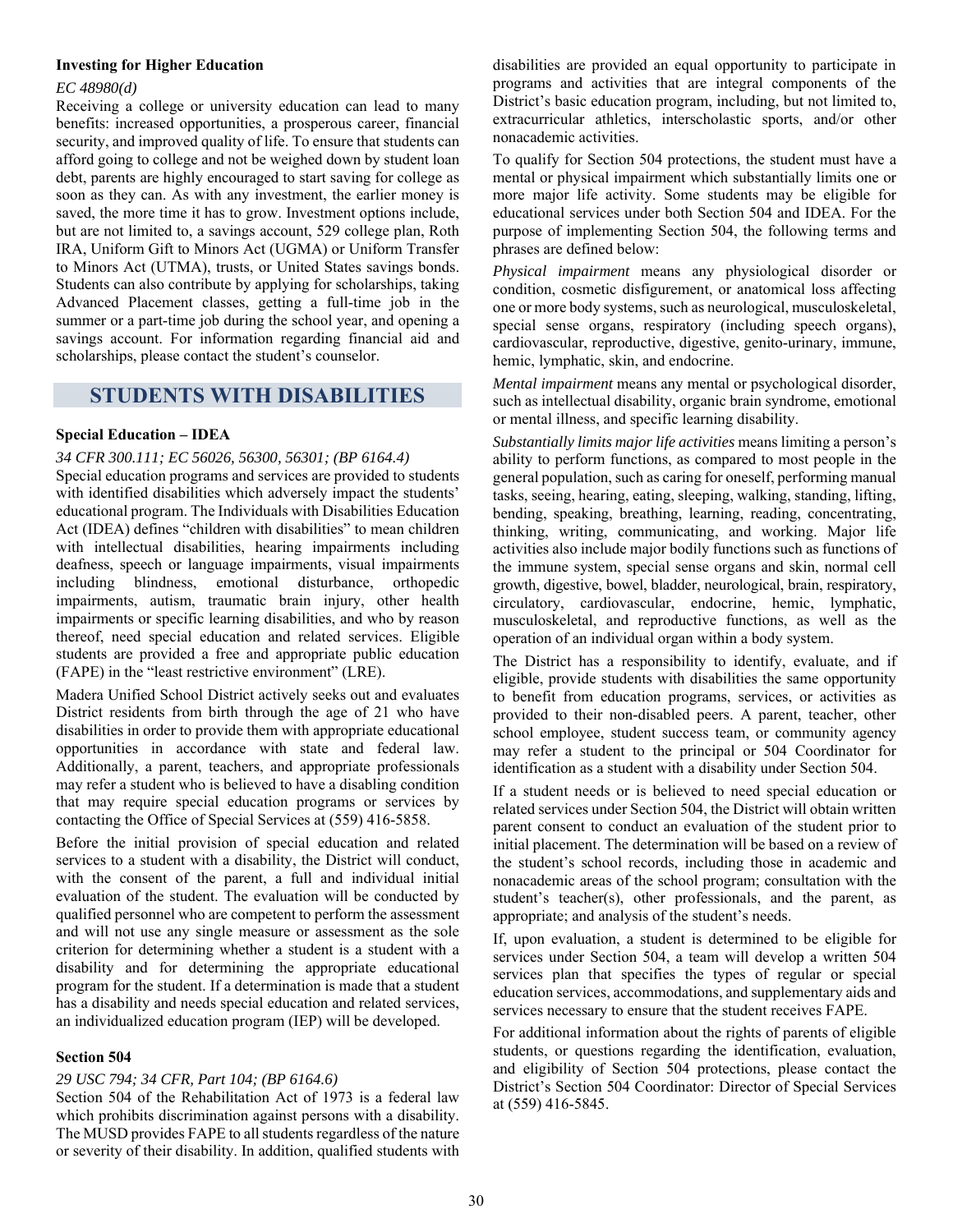#### **Surrogate Parent Appointment**

#### *34 CFR 300.519; EC 56050; GC 7579.5; (BP 6159.3)*

The District will appoint a surrogate parent to ensure that the rights of a child with a disability are protected under one or more of the following circumstances:

- 1. No parent can be identified.
- 2. The District, after reasonable efforts, cannot discover the location of the student's parent.
- 3. The student is adjudicated a dependent or ward of the court pursuant to WIC 300, 601 or 602 and specified conditions are satisfied.
- 4. The student is an unaccompanied homeless youth.
- 5. The student has reached the age of majority (18 years of age) but has been declared incompetent by a court of law.

A surrogate parent has all the rights relative to the student's education that a parent has under IDEA. Specifically, the surrogate parent may represent the student in matters relating to identification, assessment, instructional planning and development, educational placement, review and revision of the IEP, and in other matters relating to the provision of FAPE. Additionally, the representation of the surrogate parent includes the provision of written consent to the IEP including nonemergency medical services, mental health treatment services, and occupational or physical therapy services. Appointments and termination of appointments will be conducted in accordance with BP 6159.3 – Appointment of Surrogate Parent for Special Education Students.

#### **Audio Recordings of IEP or Section 504 Meetings**

#### *EC 56341.1(g); (BP 6159)*

Parents and the District have the right to audio record the proceedings of IEP team meetings, as long as members of the IEP team are notified of this intent at least 24 hours before the meeting. If the District gives notice of intent to audio record a meeting and the parent objects or refuses to attend because the meeting would be audio recorded, the meeting will not be audio recorded. These same provisions are applied to Section 504 meetings.

#### **Suspension/Expulsion Considerations**

#### *34 CFR 300.530; EC 48915.5; (AR 5144.2)*

Whenever a student with an IEP or Section 504 services plan is suspended for a total of 10 school days in the same school year or recommended for expulsion, the IEP or 504 team will convene to determine whether the misconduct was either of the following:

- 1. Caused by or had a direct and substantial relationship to the student's disability.
- 2. A direct result of the District's failure to implement the student's IEP or Section 504 services plan.

If either of the above conditions applies, the student's conduct is then determined to be a manifestation of their disability and no disciplinary action may be taken in relation to the misconduct. However, the IEP or 504 team will determine appropriate steps to take to mitigate reoccurrence of the student's misconduct. If the 504 team determines that the conduct is not a manifestation of the student's disability, the school may take disciplinary action (*e.g.,* suspension or expulsion) in the same manner as it would for a student without a disability.

The District may remove a student with an IEP to an interim alternative educational setting for up to 45 school days without regard to whether the behavior is a manifestation of the student's disability, if the student commits one of the following acts while at school, going to or from school, or at a school-related function:

- 1. Carries or possesses a weapon.
- 2. Knowingly possesses or uses illegal drugs.
- 3. Sells or solicits the sale of a controlled substance.
- 4. Inflicts serious bodily injury upon another person.

### **STUDENT RECORDS**

#### **Maintenance of Student Records**

#### *EC 49063; (BP 5125)*

A cumulative record must be maintained on the history of a student's development and educational progress. Student records are any items of information, whether recorded by handwriting, print, tapes, film, microfilm, or other means, gathered within or outside Madera Unified that are directly related to an identifiable student and maintained for the purpose of second-party review. Active records are maintained at the student's school; inactive records are maintained under the supervision of the custodian of records.

Per state and federal law, the District keeps the following *mandatory permanent records* indefinitely: student's legal name, date and place of birth, sex, enter and leave date each school year, subjects taken, marks or number of credits toward graduation, verification of or exemption from required immunization, date of high school graduation or equivalent, and parent's name and address (including the student's address if different, and the annual verification of residency for both the student and the parent). The District also keeps the following *mandatory interim records* until three years after the student leaves or graduates, or their usefulness has ceased: log identifying persons or agencies who have requested or received information from the student record, health information, information on participation in special education programs, language training records, progress slips/ notices, parental authorizations/restrictions/waivers, rejoinders to challenged records, results of standardized tests administered within the past three years, expulsion orders, and independent study evaluation and findings. *Permissive records*, which are records that the District has determined important to maintain, may include, but are not limited to, objective counselor and teacher ratings, standardized test results older than three years, routine discipline data, verified reports of relevant behavior patterns, disciplinary notices, and attendance records.

The District will not collect or solicit social security numbers or the last four digit of social security numbers of students or parents, except as required by state or federal law or as required to establish eligibility for a federal benefit program. Additionally, the District will not collect information or documents regarding the citizenship or immigration status of students or their family members, unless required by state or federal law or as required to administer a state or federally supported educational program.

On an annual basis, records that are not designated as mandatory permanent records are reviewed to determine any records that still need to be retained and those that are appropriate for destruction.

The Director of Student Services has been designated as the custodian of records for all schools operated by Madera Unified, and at each school site, the principal serves as the custodian of records for students enrolled at their school. The custodian of records is responsible for implementing the policies and procedures related to student records; in particular, they must protect the student and the student's family from invasion of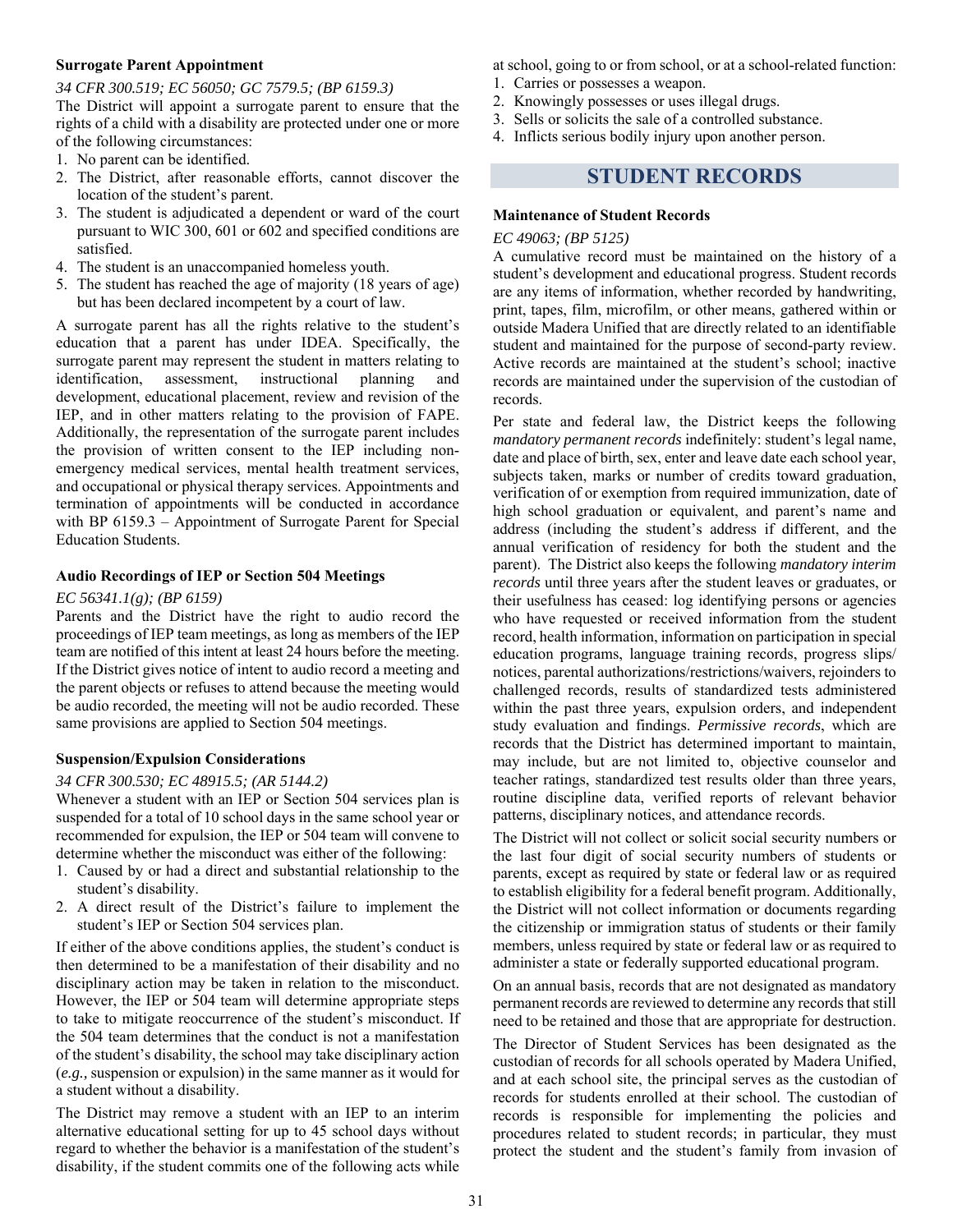privacy by ensuring only authorized persons may access student records.

#### **Access to Student Records**

#### *34 CFR 99.7, 99.34; EC 49063, 49064, 49069.7; (BP 5125)*

Access means personal inspection and review, request and receipt, and oral description or communication of any record. A log is maintained in each student's record that lists all persons, agencies, or organizations that have requested or received information from the records and the legitimate educational interest of the requester.

School officials and employees with legitimate educational interests may access student records without parental consent as long as access to such records is required to fulfill their duties and responsibilities, whether routine in nature or as a result of special circumstances. School officials and employees are persons employed by the District and include Board members and contractors or consultants with whom the District has contracted to perform a special service or function.

A student's citizenship status, immigration status, place of birth, or any other information indicating national origin will not be released without parental consent or a court order.

Parents have the right to:

- 1. Inspect and review the student's educational record maintained by the school
- *2.* Request that a school correct records which they believe to be inaccurate, misleading, or otherwise in violation of the student's privacy rights *(see notification on "Challenging Student Records")*
- 3. Consent to disclosures of personally identifiable information contained in the student's records, except to the extent that State and Federal laws authorize disclosure without consent, and request a copy of the records that were disclosed
- 4. File a complaint with the United States Department of Education concerning an alleged failure by the District to comply with the provisions of the United States Family Educational Rights and Privacy Act (FERPA) by writing to: Family Policy Compliance Office, U.S. Department of Education, 400 Maryland Ave., SW, Washington, D.C. 20202-4605

When a student turns 18 years of age, all rights regarding student records are transferred from the parent to the student. If the adult student is still claimed by the parent as a dependent for tax purposes, the parent may still access the student's records. Although noncustodial parents are not afforded the rights described above, they have the right to access their student's education records unless that right of access has been limited through a court order.

A request by a parent to access or disclose their student's educational records must be submitted in a written form to the school principal, who will, in turn, have 5 business days from the day of receipt of the request to fulfill the request. All written requests must indicate the specific records or information to be accessed or disclosed. If requested, qualified certificated personnel may be made available to the parent to interpret records. For requests to disclose records, the written form must also specify the person or agency to whom the records are to be released and the reason(s) for such disclosure.

Former students may receive up to two transcripts or up to two verifications of their records at no cost. Otherwise, copies of student records are subject to a charge of 25 cents per page. Fees may be waived if it would prevent parental access to the records.

#### **Parchment**

Parchment.com is an online transcript and education verification ordering system. Through Parchment, transcript copies are \$4.15 each; however, the District subsidizes the cost to all current high school students and former students and electronic transcripts (escripts) may be requested at no cost. This includes copies sent directly to the student, colleges and universities, employers, and agencies.

Printed and mailed copies may also be requested through Parchment. The District subsidizes the \$4.15 fee of the transcript, but the requester must cover the shipping cost, which begins at \$2.50 and increases depending on the shipping speed selected.

Third party agencies, including background screeners, with a signed authorization, can also request education/graduation verifications through Parchment. The fee for education/graduation verifications is \$12.00.

In the event that the mailing or verification fee is a hardship, please contact the District Registrar at (559) 416-5862 for assistance.

#### **Transfer of Student Records**

#### *5 CCR 438; EC 49068; (BP 5125)*

Upon request from officials of another school, school system, or postsecondary institution in which a student seeks or intends to enroll or is already enrolled, the District is authorized to disclose educational records without parental consent as long as the disclosure is for purposes related to the student's enrollment or transfer. All student records will be updated before they are transferred, and will not be withheld from a requesting school because of any charges or fees owed by the student or parent.

When a student transfers to another school district or to a private school, the District will forward a copy of the student's mandatory permanent records to the new school of enrollment. The District will permanently maintain an original or a copy of the transferred records.

Mandatory interim records will be sent upon request to another California public schools. Such records may also be sent to outof-state or private schools requesting them. Permitted records may be sent to any public or private school.

If the student transfers into the District from another public or private school, the District will inform the parent of the parent's right to receive a copy of the records received from the former school. The parent will also be informed of their right to have a hearing in which to challenge the contents of that record.

#### **Teacher Notice Regarding Student Behavior**

#### *EC 49079; (BP 0450, 4158)*

State law requires that teacher(s) of each student who has engaged in, or is reasonably suspected to have engaged in, any act during the previous three school years which could constitute grounds for suspension or expulsion under EC 48900 – with the exception of the possession or use of tobacco products – or EC 48900.2, 48900.3, 48900.4, or 48900.7 be informed that the student engaged in, or is reasonably suspected to have engaged in, those acts. The information is based upon district records maintained in the ordinary course of business or records received from a law enforcement agency.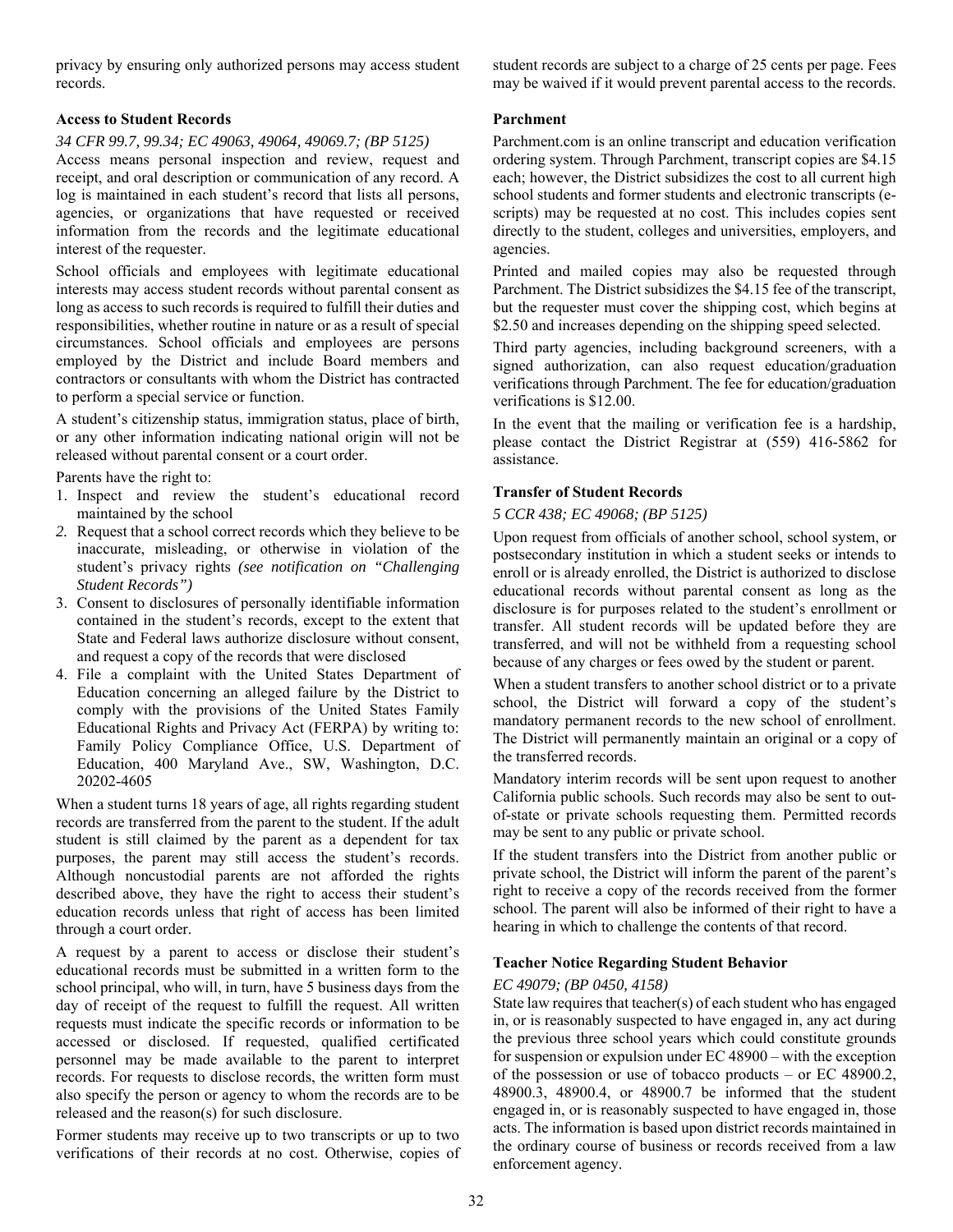#### **Juvenile Court Records**

#### *WIC 827, 831*

Juvenile court records should be confidential regardless of the juvenile's immigration status. Only if a court order is provided, will any student information be disseminated, attached, or provided to federal officials. The court order must indicate prior approval of the presiding judge of the juvenile court. Otherwise, juvenile information is protected from distribution and remains private without a court order.

Whenever a student has been found by a court to have committed any felony or misdemeanor involving curfew, gambling, alcohol, drugs, tobacco products, carrying of weapons, a sex offense, assault or battery, larceny, vandalism, or graffiti, the court will provide a written notice to the Superintendent of the District. The Superintendent will then provide the information to the principal at the school of attendance, who will disseminate the information to any administrator, teacher, or counselor directly supervising or reporting on the behavior or progress of the student, allowing them to work with the student in an appropriate manner. Any information received by a teacher, counselor, or administrator will be received in confidence for the limited purpose of rehabilitating the student and protecting students and staff; the information will not be further disseminated except when communication with the student, the student's parents, law enforcement personnel, and the student's probation officer is necessary to support the student's rehabilitation or to protect students and staff.

#### **Directory Information**

#### *20 USC 1232g; 34 CFR 99.3, 99.37; EC 49061, 49073, 49073.2; (BP 5125.1)*

*Directory information* means information contained in a student record that would not generally be considered harmful or an invasion of privacy if disclosed. Such information includes the student's name, address, telephone number, email address, photograph, date of birth, major field of study, participation in officially recognized activities and sports, weight and height of athletic team members, dates of attendance, degrees and awards received, and most recent previous school attended. Directory information may include a student identification number, user identification, or other personal identifier used by the student for purposes of accessing or communicating in electronic systems as long as the identifier cannot be used to gain access to education records except when used in conjunction with a personal identification number, password, or other factor known or possessed only by the authorized user.

Directory information does not include a student's social security number. Directory information also does not include the student's citizenship status, immigration status, place of birth, or any other information indicating national origin. The District will not release such information without parental consent or a court order.

The primary purpose of directory information is to allow the school and the District to include this type of information from the student's education records in certain school and/or District publications (*e.g.,* a playbill showing the student's role in a drama production, honor roll or other recognition lists, annual yearbook, promotion programs, sports activity sheets showing weight and height of team members). Additionally, the District has determined that the following individuals, officials, or organizations may receive directory information: any school or District parent or community support organization; school resource officers; technical or professional schools or colleges and universities approved by the Superintendent of Public Instruction; military service recruiters; elected officials; Department of Public Health; and companies that publish yearbooks.

No information may be released to a private profit-making entity other than employers, prospective employers and representatives of the news media, including, but not limited to, newspapers, magazines, and radio and television stations. No directory information of a student identified as a homeless child or youth will be released unless the parent has provided written consent that directory information may be released. For all other students, directory information will not be released if their parent notifies the District in writing by the last day of school in September of each school year. Parents may complete and submit the Directory Information Release Form to the Office of Student Services to opt out, or in the case of a homeless child or youth, opt in, of the release of directory information. For further information, please call (559) 416-5862.

Additionally, the District will not include the directory information or the personal information of a student or the parent of a student in the minutes of a meeting of the Governing Board, except as required by judicial order or federal law, if the parent has provided a written request to the secretary or clerk of the Board to exclude their personal information or the name of their minor child from the minutes of a Board meeting.

#### **Cal Grant Program**

#### *EC 69432.9; (BP 5125)*

A Cal Grant is money for college that does not have to be paid back. To qualify, a student must meet the eligibility and financial requirements as well as any minimum grade point average (GPA) requirements. Cal Grants can be used at any University of California, California State University or California Community College. Some independent and career colleges or technical schools in California also take Cal Grants.

In order to assist students in applying for financial aid, all students in grade 12 are automatically considered a Cal Grant applicant and each grade 12 student's GPA will be submitted by the October 1 deadline to the California Student Aid Commission (CASC) electronically by a school or district official. A student, or the parent of a student under 18 years of age, may complete the Cal Grant GPA Opt-Out Form *(see link below)* to indicate that they do not wish for the school to electronically send CASC the student's GPA. Until a student turns 18 years of age, only the parent may opt out the student. Once a student turns 18 years of age, only the student may opt themselves out, and can opt in if the parent had previously decided to opt out the student. Notification regarding CASC and the opportunity to opt out of being automatically deemed a Cal Grant applicant will be provided to all students and their parents by January 1 of the students' 11th grade year. If the opt out form is not received by March 1 of the student's 11th grade year, the student's GPA will be submitted to CASC beginning September of the student's 12th grade year.

Cal Grant GPA Opt-Out Form:

https://www.csac.ca.gov/sites/main/files/fileattachments/gpa\_opt\_out.pdf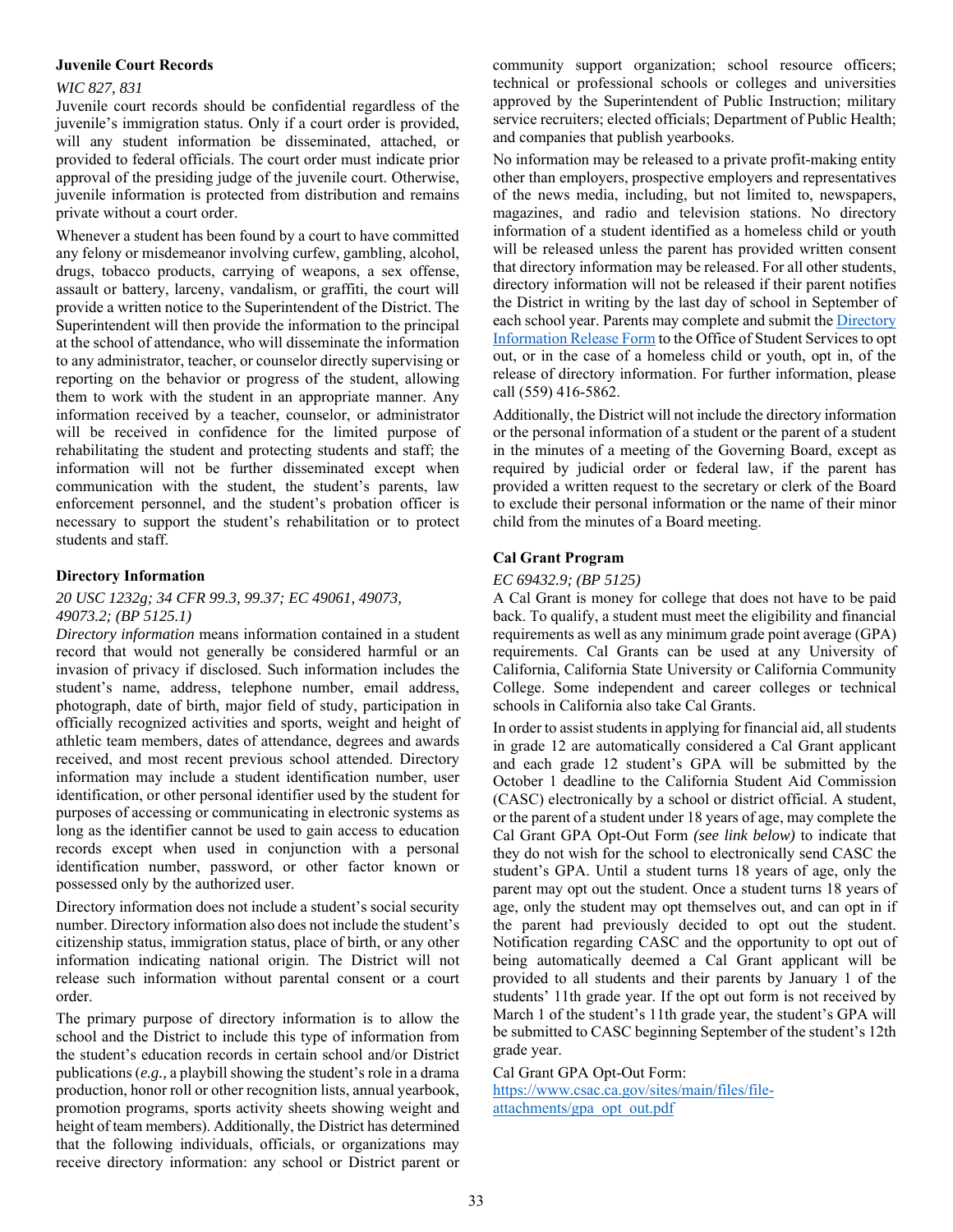#### **Student Information Gathered from Social Media**

#### *EC 49073.6; (BP 5125)*

If the Superintendent determines that school and/or student safety would be best served by a plan to gather and maintain social media information pertaining directly to school or to student safety, the District may adopt a plan to do so from the social media of any District student, provided that the District first notifies students and parents about the proposed plan, offers an opportunity for public comment at a regularly scheduled Board meeting, and gathers only information that directly pertains to school safety or student safety.

#### **Protection of Pupil Rights Amendment**

#### *20 USC 1232h; EC 51513; (BP 5022)*

The Protection of Pupil Rights Amendment (PPRA) affords parents of elementary and secondary students certain rights regarding the conduct of surveys, collection and use of information for marketing purposes, and certain physical exams. These include, but are not limited to, the right to:

- 1. Consent before students are required to submit to a survey that concerns one or more of the following protected areas ("protected information survey") if the survey is funded in whole or in part by a program of the U.S. Department of Education (ED)
	- a. Political affiliations or beliefs of the student or student's parent;
	- b. Mental or psychological problems of the student or student's family;
	- c. Sex behavior or attitudes;
	- d. Illegal, anti-social, self-incriminating, or demeaning behavior;
	- e. Critical appraisals of others with whom respondents have close family relationships;
	- f. Legally recognized privileged relationships, such as with lawyers, doctors, or ministers;
	- g. Religious practices, affiliations, or beliefs of the student or student's parent; or
	- h. Income, other than as required by law to determine program eligibility.
- 2. Receive notice and an opportunity to opt a student out of
	- a. Any other protected information survey, regardless of funding;
	- b. Any non-emergency, invasive physical exam or screening required as a condition of attendance, administered by the school or its agent, and not necessary to protect the immediate health and safety of a student, except for hearing, vision, or scoliosis screenings, or any physical exam or screening permitted or required under State law; and
	- c. Activities involving collection, disclosure, or use of personal information collected from students for marketing or to sell or otherwise distribute the information to others. (This does not apply to the collection, disclosure, or use of personal information collected from students for the exclusive purpose of developing, evaluating, or providing educational products or services for, or to, students or educational institutions.)
- 3. Inspect, upon request and before administration or use
	- a. Protected information surveys of students and surveys created by a third party;
- b. Instruments used to collect personal information from students for any of the above marketing, sales, or other distribution purposes; and
- c. Instructional material used as part of the educational curriculum.

These rights transfer from the parents to a student who is 18 years old or an emancipated minor under State law.

Parents who believe their rights have been violated may file a complaint online by selecting the PPRA complaint form option at https://studentprivacy.ed.gov/file-a-complaint or by mailing the form to: Student Privacy Policy Office, U.S. Department of Education, 400 Maryland Avenue, SW Washington, DC 20202.

#### **Challenging Student Records**

#### *34 CFR 99.20; EC 49063(g), 49066, 49070; (AR 5125.3)*

Following an inspection and review of student records, the parent may challenge the content of the records and/or ask for records to be expunged. The parent may file a written request with the Superintendent of the District or designee to correct, remove, or destroy any information recorded in the written records concerning their child, which is alleged to be:

- 1. Inaccurate
- 2. An unsubstantiated personal conclusion or inference
- 3. A conclusion or inference outside the observer's area of competence
- 4. Not based on the personal observation of a named person with the time and place of the observation noted
- 5. Misleading
- 6. In violation of the privacy or other rights of the student.

Within 30 calendar days, the Superintendent or designee will meet with the parent and the certificated employee who recorded the information, if any, and if the person is still employed with the District, and sustain or deny the allegations. If the allegations are sustained, the Superintendent or designee will order the correction, removal, or destruction of the information. If the Superintendent or designee denies the allegations, the parent may appeal the decision to the Governing Board within 30 calendar days. The Board will determine whether or not to sustain or deny the allegations. If the Board sustains the allegations, it will order the Superintendent to immediately correct, remove, or destroy the information from the written records of the student.

If the final decision of the Board is unfavorable to the parents, or if the parent accepts an unfavorable decision by the District Superintendent, the parent has the right to submit a written statement of objections to the information. This statement becomes a part of the student's school record until such time as the information objected is removed.

Both the Superintendent and the Board have the option of appointing a hearing panel in accordance with EC 49070-49071 to assist in the decision-making.

If the challenge involves a student's grade, the teacher who gave the grade will be given an opportunity to state, orally and/or in writing, the reasons for which the grade was given. To the extent practicable, the teacher will be included in all discussions related to any grade change. In the absence of clerical or mechanical error, fraud, bad faith, or incompetency, a student's grade as determined by the teacher is final.

Requests to challenge the content of a student's records, and its specific procedures, can be obtained from the school principal or the Student Services Department at (559) 416-5858.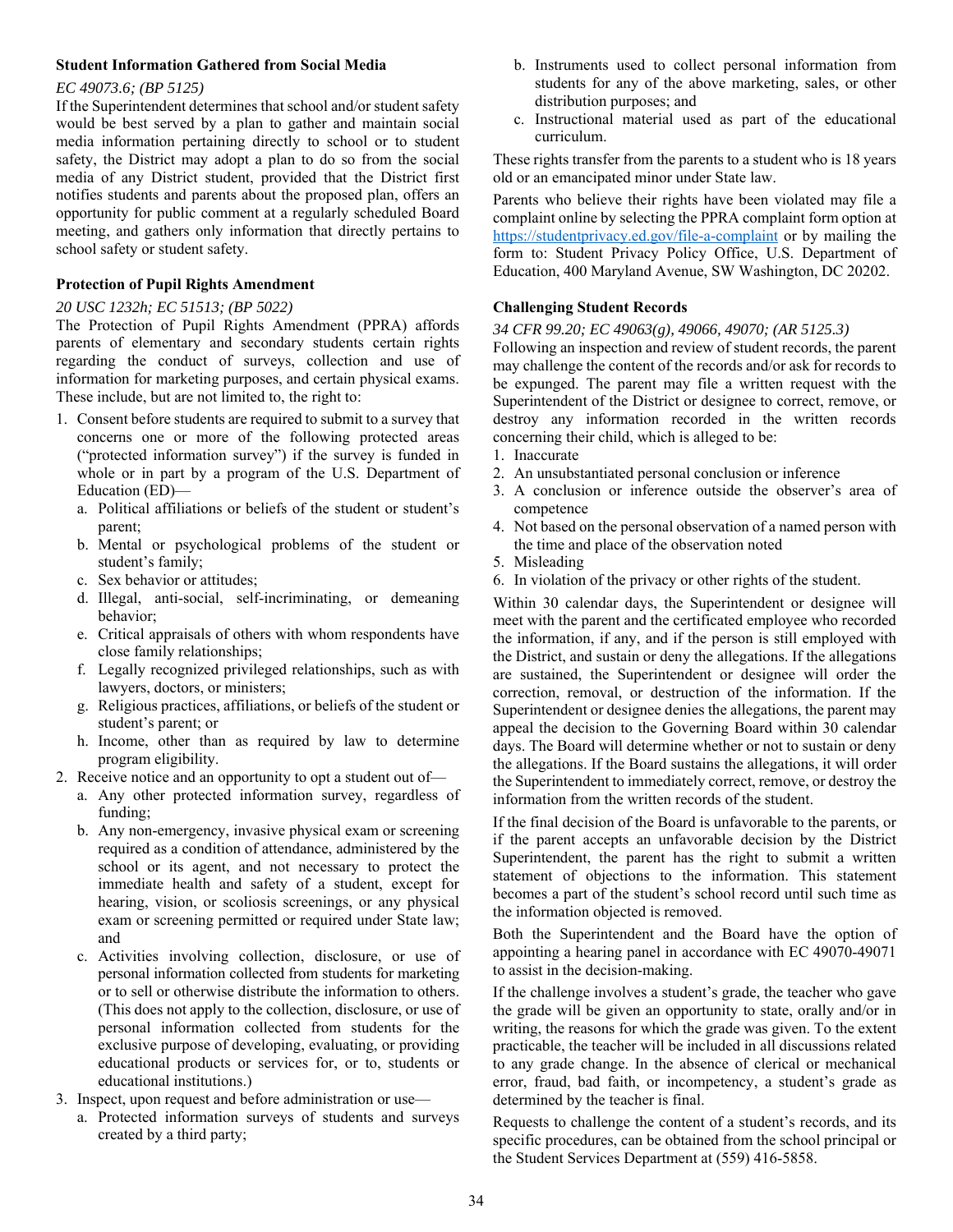### **HEALTH & NUTRITION**

#### **Immunization**

#### *EC 49403, 48216; HSC 120325, 120335, 120370, 120372, 120375; (BP 5141.3)*

To protect the health of all students and staff and to curtail the spread of infectious diseases, students must be immunized against certain communicable diseases. Students may not be admitted into any District school for the first time nor admitted or advanced into grade 7 unless they have met the immunization requirement, or the parent files a compliant medical exemption. The District will cooperate with local health officials in measures necessary for the prevention and control of communicable diseases in school age children. For that purpose, the District may use any funds, property, or personnel and may permit any person licensed as a physician and surgeon, or a health care practitioner acting under the direction of a supervising physician and surgeon, to administer an immunizing agent to any student whose parents have consented in writing.

Medical exemptions can only be issued through the California Immunization Registry – Medical Exemption (CAIR-ME) website. A medical exemption filed at the school before January 1, 2020 will remain valid until the earliest of:

- When the student enrolls in the next grade span (TK/K-6th grade or 7th-12th grade).
- The expiration date on the temporary medical exemption.
- Revocation of the exemption because the issuing physician has been subject to disciplinary action from the physician's licensing entity.

Parents of students in any school are not allowed to submit a personal beliefs exemption to a currently required vaccine. A personal beliefs exemption on file at school prior to January 1, 2016 for a student in elementary school will continue to be valid until the student enters the 7th grade.

If an enrolled student who was previously believed to be in compliance with immunization requirements is subsequently discovered to not be in compliance with requirements for unconditional or conditional admission, the student's parent will receive notice that evidence of proper immunization or an appropriate exemption must be provided within 10 school days. The immunization requirements do not prohibit students from accessing special education and related services required by their individualized education programs.

A student not fully immunized may be temporarily excluded from a school or other institution when that child has been exposed to a specified disease and whose documentary proof of immunization status does not show proof of immunization against one of the communicable diseases.

To review the immunization requirements for school attendance, go to https://www.madera.k12.ca.us/Page/12292 on the District website, or visit https://www.shotsforschool.org/ for the "Guide to Immunization Requirements for School Entry" and other resources regarding medical exemptions.

#### **Note:** *Immunization requirements apply to distance learning, hybrid instruction, and in-person instruction.*

#### **Immunization Record Sharing**

The California Immunization Registry (CAIR) is a secure, confidential, statewide computerized immunization information system. Madera Unified School District has access to CAIR which allows school nurses to search the system to see if a student has received immunizations from a participating CAIR partner.

#### **Entrance Health Screening**

#### *HSC 124085, 124100, 124105; (AR 5141.32)*

State law requires that the parents of each student provide the school within 90 days after entrance to first grade documentary proof that the student has received a health screening examination by a doctor within the prior 18 months through the "Report of Health Examination for School Entry". The parent may submit a waiver on a form developed by the California Department of Health Care Services indicating that they do not want or are unable to obtain a health screening. If the waiver indicates that the parent is unable to obtain the services, the reasons should be included in the waiver. Students may be excluded, beginning the  $91<sup>st</sup>$  day after the student's entrance into the first grade, up to 5 days from school for failing to comply or not providing a waiver. Free health screening is available for eligible students through the Child Health and Disability Prevention Program.

#### **Tuberculosis Risk Assessment**

#### *HSC 121475-121520; (BP 5141.26)*

A tuberculosis risk assessment questionnaire or an intradermal test must be given within one year of first entrance to any Madera Unified school and at grade 9 (or first entrance to high school). It is also recommended after travel to a high-risk foreign country. A chest x-ray clearance is required in the event of a positive TB skin test reading. A student may be exempt from the tuberculosis screening test if it is contrary to their beliefs and the parent has provided the school with an affidavit stating as such. However, any student who is believed to have an active case of tuberculosis may be excluded from school until the student is no longer contagious.

#### **Oral Health Assessment**

#### *EC 49452.8; (AR 5141.32)*

Many things influence a child's progress and success in school – and one of the most important is their health. Children must be healthy to learn and children with cavities are not healthy. Cavities are preventable, but they affect more children than any other chronic disease. Additionally, dental disease is one of the most common reasons for school absences, and children in pain, even when they attend class, are unable to concentrate and learn.

Baby teeth are very important – they are not just teeth that will fall out. Children need their teeth to eat properly, talk, smile, and feel good about themselves. Children with cavities may have difficulty eating, stop smiling, and have problems paying attention and learning at school. Tooth decay is an infection that does not heal and can be painful if left without treatment. If cavities are not treated, children can become sick enough to require emergency room treatment, and their adult teeth may be permanently damaged.

To make sure children are ready for school, state law requires that children have an oral health assessment (dental check-up) by May 31 in either kindergarten or first grade, whichever is their first year in public school. Assessments that have happened within the 12 months before the child enters school also meet this requirement. The law specifies that the assessment must be done by a licensed dentist or other licensed or registered dental health professional. The school and District will maintain the privacy of all students' health information. A student's identity will not be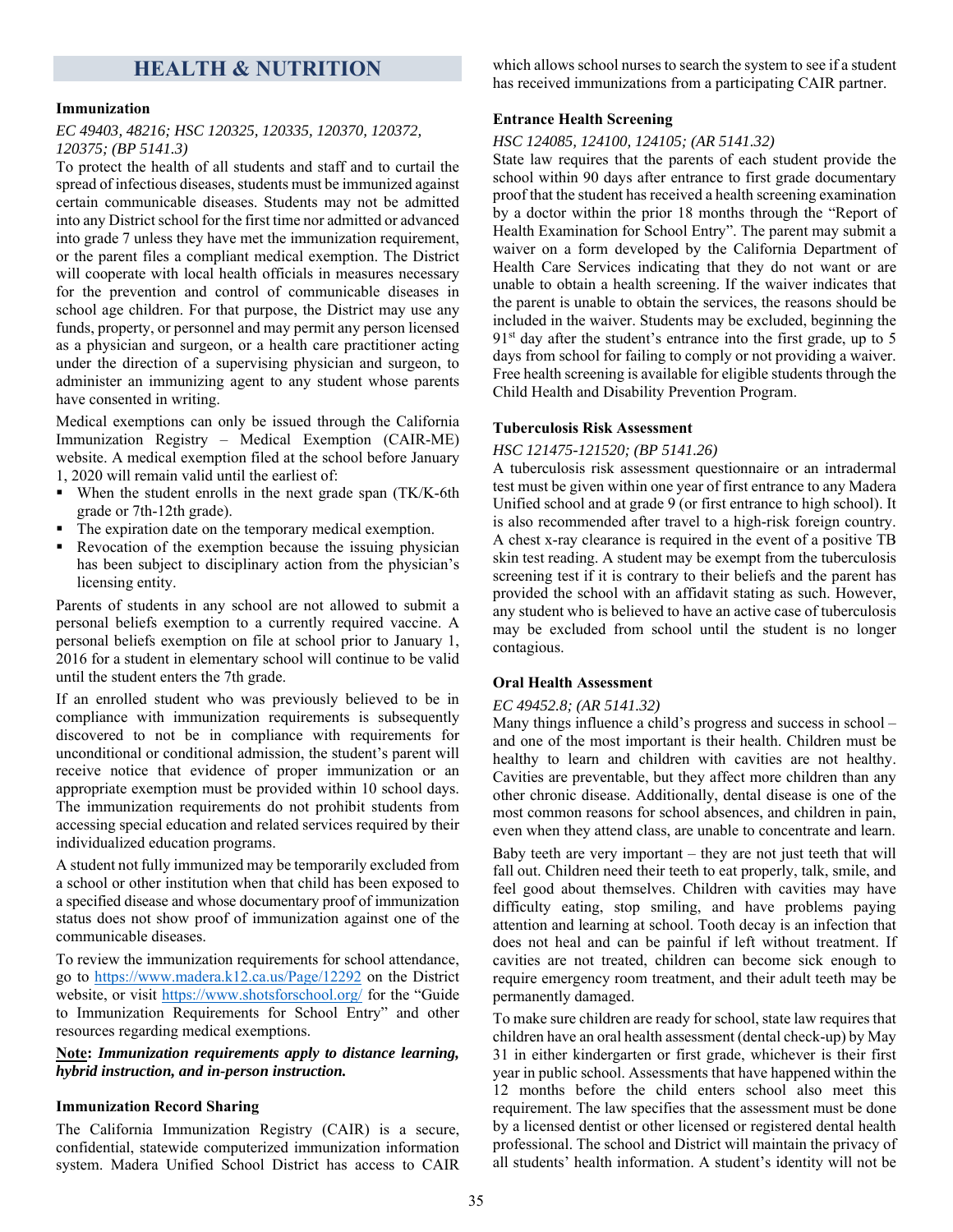associated with any report produced as a result of this requirement.

For children with Medi-Cal/Denti-Cal insurance, parents can find a dentist who takes this insurance by calling (800) 322-6384 or by visiting the Denti-Cal website at https://www.denti-cal.ca.gov/. To find a low, or no-cost clinic in the community, visit www.californiahealthplus.org or www.211.org, or call 211.

#### **Health Examinations**

#### *EC 49451, 49452, 49452.5, 49455, 49456; (BP 5141.3)*

Testing of the sight and hearing of each student are conducted routinely throughout grades K-12. Male students will also be tested once for color vision in grade 1. Unless suspended by the California Department of Finance, scoliosis screening is conducted on each female student in grade 7 and each male student in grade 8. Acanthosis Nigricans screening may be provided in conjunction with the scoliosis screening.

Credentialed school nurses conduct the exams and will notify parents of any suspected problems and provide them with recommendations or requests for further action. A parent may annually file with the principal a written statement withholding consent to the physical examination of their child. Any such student will be exempt from any physical examination but will be subject to exclusion from attendance when contagious or infectious disease is reasonably suspected.

#### **Students on Medication**

#### *EC 49480; (BP 5141.21)*

Parents are to notify the principal and school nurse if their child is on a continuing medication regimen for a nonepisodic condition. This notification must include the name of the medication being taken, the current dosage, and the name of the supervising physician. With parental consent, the principal or school nurse may communicate with the physician and may counsel with school personnel regarding possible effects of the medication on the child's physical, intellectual, and social behavior, as well as possible behavioral signs and symptoms of adverse side effects, omission or overdose.

#### **Administration of Medication at School**

#### *EC 49423, 49423.1; (BP 5141.21)*

The school nurse or other designated school employees may assist students who need to take prescribed medication during school hours only upon written request of both the physician/ surgeon and the parent. The written request from the physician/ surgeon must include details as to the name of the medication, method, amount, and time schedules by which the medication is to be taken and a written statement from the parent indicating the desire that the District assist the student in matters set forth in the statement of the physician/surgeon.

In order for a student to carry and self-administer prescription auto-injectable epinephrine or inhaled asthma medication at school, the parent must provide a written statement consenting to the self-administration and a written statement from the physician/ surgeon or physician assistant detailing the medication, method, amount, and time schedules by which the medication is to be taken, and confirming that the student is able to self-administer auto-injectable epinephrine or inhaled asthma medication. The parent's written statement must provide a release for the school nurse or other designated school personnel to consult with the student's health care provider regarding any questions that may

arise with regard to the medication, and releasing the District and school personnel from civil liability if the self-administering student suffers an adverse reaction as a result of selfadministering medication. A student may be subject to disciplinary action if the student uses auto-injectable epinephrine or inhaled asthma medication in a manner other than as prescribed.

All written requests must be provided on an annual basis or when the medication, dosage, frequency of administration, or reason for administration changes. For requests regarding inhaled asthma medication, the District will also accept the written statement from a physician/surgeon who is contracted with a prepaid health plan operating lawfully under the laws of Mexico that is licensed as a health care service plan in California as long as the statement is provided in both English and Spanish, and includes the name and contact information of the physician/surgeon.

Other than the requirements listed above, the following is a checklist to assist parents whose children need medication at school:

- 1. Talk to the student's doctor about making a medicine schedule that does not require the student to take medicine while at school.
- 2. Supply the school with all medicine the student must take during the school day. The medicine must be delivered to the school by a parent or other adult, unless the student is authorized to carry and take the medication by themselves. Except for inhalers, the student may only carry one-day's dosage.
- 3. Store each medicine the student must be given at school in a separate container labeled by a pharmacist licensed in the United States. The container must list the student's name, doctor's name, name of the medicine, and instructions for when to take the medicine and how much to take. No more than a 30-day supply of medication will be kept at the school.
- 4. Pick up all discontinued, outdated, and/or unused medicine before the end of the school year.

#### **Use of Non-Prescription Medicines/Health Products**

#### *(BP 5141.21)*

Student may neither possess nor use any of the following products while they are under school jurisdiction: over-thecounter medications (*e.g.,* pain relief medication, cough drops, eye drops); nutritional supplements (*e.g.,* vitamins, minerals); or similar potentially harmful, consumable products such as energy and/or mood enhancers.

Parents who believe that use of such products at school is essential to the health of their child(ren), may apply for authorization from the school principal. Authorization will not be granted except under the same conditions, which apply to the use of medications at school, namely, the submission of a detailed written statement from a physician or a written request by the parent releasing the District and school personnel from any civil liability.

#### **Accident or Illness**

#### *EC 49407; (BP 5141)*

First aid is administered in the event of minor injuries to students. Attempts will be made to locate a parent for a major illness or injury; therefore, it is critical that the emergency contact information be kept as current as possible. If a parent or emergency contact cannot be located, it may be necessary to call for emergency medical services for treatment or transportation at the parent's expense. A district employee, physician, or hospital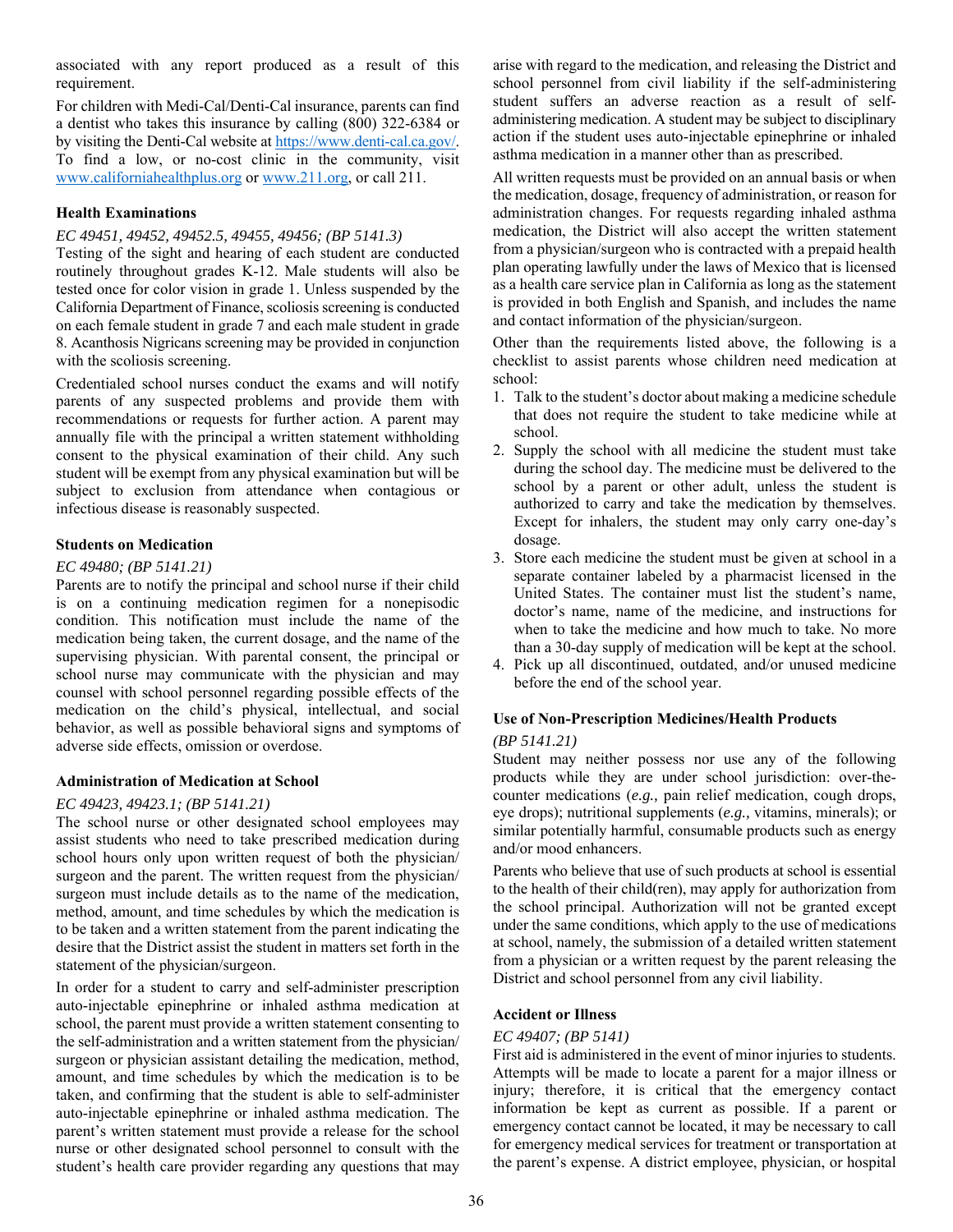treated any student are not to be held liable for reasonable treatment of the student without the consent of a parent when the student is ill or injured during regular school hours, requires reasonable medical treatment, and the parent cannot be reached, unless the parent has previously filed with the District a written objection to any medical treatment other than first aid.

Crutches, wheelchairs, and other devices require a doctor's prescription indicating directions for use and that the student has been educated to use the device.

Injuries and illnesses occurring at home should be cared for at home. Upon a student's return to school parents are to provide documentation from healthcare providers indicating any limitations or special considerations/equipment necessary to the student's continued care at school.

#### **Insurance for Members of Athletic Teams**

#### *EC 32221.5, 49471; (BP 6145.2)*

Under state law, school districts are required to ensure that all members of school athletic teams have accidental injury insurance that covers medical and hospital expenses. *Members of school athletic teams* include members of school bands, orchestras, cheerleaders and their assistants, pom and dance team, team managers and their assistants, and any student selected by the school or student body organization to directly assist in the conduct of the athletic event.

Since the Madera Unified School District does not provide accidental injury insurance for students injured while participating in athletic activities, this insurance requirement can be met by the District offering insurance or other health benefits that cover medical and hospital expenses. Some students may qualify to enroll in no-cost or low-cost local, state, or federally sponsored health insurance programs. Information about these programs may be obtained by calling 1-800-880-5305.

#### **Medical and Hospital Services and Coverage for Students**

#### *EC 49472; (BP 5143)*

The Governing Board may, under certain conditions, provide medical services for injuries occurring on District premises during school-sponsored activities or when being transported to and from school-sponsored activities. However, medical and hospital services for students injured at school or schoolsponsored events, or while being transported, is insured at the parent's expense. No student will be compelled to accept such services without their consent, or if the student is a minor, without the consent of a parent.

Student Accident Insurance can be purchased through Myers-Stevens during student registration and throughout the school year. Please contact the District at (559) 675-4500 ext. 272 for additional assistance.

#### **Automated External Defibrillators**

#### *HSC 1797.196; (BP 5141)*

Automated external defibrillators (AED) are placed at MUSD school sites. Trained employees are available to respond to an emergency that may involve the use of an AED during the hours of classroom instruction.

#### **Emergency Epinephrine Auto-Injectors**

#### *EC 49414; (BP 5141.21, 5141.27)*

An emergency epinephrine auto-injector may be administered by

a trained employee to provide emergency medical aid to any person suffering, or reasonably believed to be suffering, from potentially life-threatening symptoms of anaphylaxis at school. Emergency services (911) will be contacted if an emergency epinephrine auto-injector is administered.

#### **Access to Mental Health Services**

#### *EC 49428*

A child's mental health is essential to their social and cognitive development, and to learning healthy social skills and how to cope when there are problems. Mentally healthy children have a positive quality of life and can function well at home, in school, and in their communities. Mental health problems that are not recognized and treated in childhood can lead to severe consequences, including exhibiting serious behavior problems, at higher risk of dropping out of school, and increased risk of engaging in substance abuse, criminal behavior, and other risktaking behaviors. As such, the District is committed to promoting the well-being of its students by ensuring that, at least twice a year, students and parents are provided with information on how to initiate access to available student mental health services at school and/or in the community.

In the local community, there are two different resources that provide services for students and their families. Those agencies are the Madera County Behavioral Health located at 209 E. 7<sup>th</sup> Street in Madera, (559) 673-3508, and the Camarena Health Center located at 124 S. A Street in Madera, (559) 664-4000. For more information on these services and other support services available at school, please see the student's counselor at their school site.

#### **Head Lice Information**

#### *(BP 5141.33)*

Classroom head checks are no longer a part of district guidelines. Parents will be notified if their student is found to have live lice at the end of the school day. Students will not be referred for treatment for nits only. Students are allowed to come back to school the next day, providing a head lice shampoo has been used. The lice shampoo needs to be repeated in 7-10 days.

To eliminate head lice successfully, it is very important that all treatment instructions and steps be carefully followed and completed. It is important for families to follow recommended procedures to address lice that may remain in the home. Bedding, clothing, upholstered furniture, including car seats, may harbor lice and nits. Thorough cleaning is required to prevent continued infestation with lice. If you have any questions, please refer to the Center for Disease Control and Prevention website at https://www.cdc.gov/parasites/lice/head/index.html, or contact the school nurse.

#### **Type 2 Diabetes**

#### *EC 49452.7; (BP 5141.3)*

Type 2 diabetes in children is a preventable/treatable disease. The following information is intended to raise awareness about this disease. Contact the school nurse or administrator, or the student's health care provider if you have questions.

Type 2 diabetes is the most common form of diabetes in adults.

- Until a few years ago, type 2 diabetes was rare in children but it is becoming more common especially for overweight teens.
- According to the U.S. Centers for Disease Control and Prevention (CDC), one in three American children born after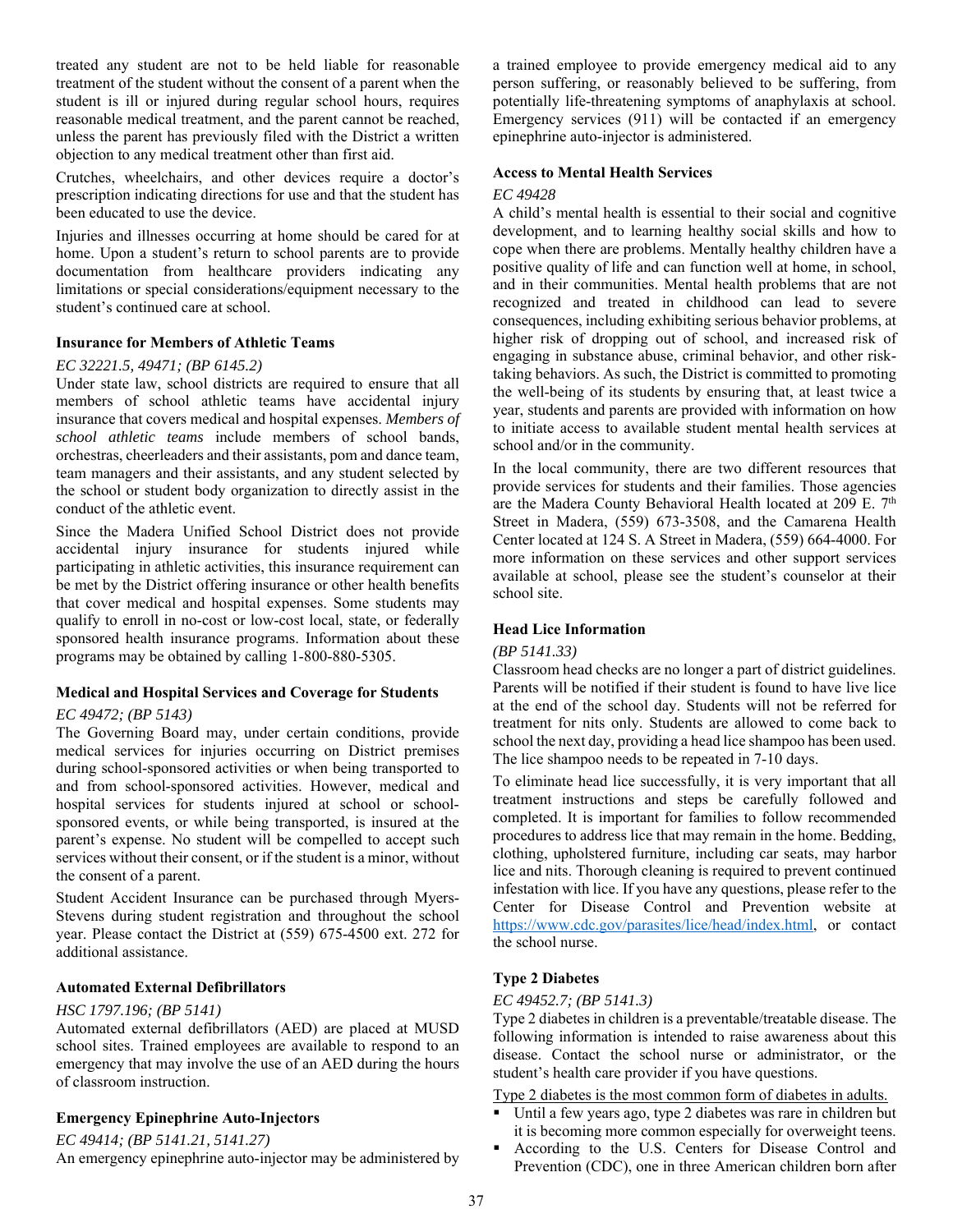2000 will develop type 2 diabetes in his or her lifetime.

Type 2 diabetes affects the way the body is able to use sugar (glucose) for energy.

- The body turns the carbohydrates in food into glucose, the basic fuel for the body's cells.
- The pancreas makes insulin, a hormone that moves glucose from the blood to the cells.
- In type 2 diabetes, the body's cells resist the effects of insulin, and blood glucose levels rise.
- Over time, glucose reaches dangerously high levels in the blood, which is called hyperglycemia.
- Hyperglycemia can lead to health problems like heart disease, blindness, and kidney failure.

#### Risk Factors

It is recommended that students displaying or possibly experiencing the risk factors and warning signs associated with type 2 diabetes be screened (tested) for the disease.

Researchers do not completely understand why some people develop type 2 diabetes and others do not; however, the following risk factors are associated with an increased risk of type 2 diabetes in children:

- Being overweight. The single greatest risk factor for type 2 diabetes in children is excess weight. In the U.S., almost one out of every five children is overweight. The chances are more than double that an overweight child will develop diabetes.
- Family history of diabetes. Many affected children have at least one parent with diabetes or have a significant family history of the disease.
- **Inactivity. Being inactive further reduces the body's ability to** respond to insulin.
- Specific racial/ethnic groups. Native Americans, African Americans, Hispanics/Latinos, or Asian/Pacific Islanders are more prone than other ethnic groups to develop type 2 diabetes.
- Puberty. Young people in puberty are more likely to develop type 2 diabetes than younger children, probably because of normal rises in hormone levels that can cause insulin resistance during this stage of rapid growth and physical development.

#### Warning Signs and Symptoms

Warning signs and symptoms of type 2 diabetes in children develop slowly and initially there may be no symptoms. However, not everyone with insulin resistance or type 2 diabetes develops these warning signs and not everyone who has these symptoms necessarily has type 2 diabetes.

- Increased hunger, even after eating
- Unexplained weight loss
- Increased thirst, dry mouth, and frequent urination
- Feeling very tired
- Blurred vision
- Slow healing of sores or cuts
- Dark velvety or ridged patches of skin, especially on the back of the neck or under the arms
- Irregular periods, no periods, and/or excess facial and body hair growth in girls
- High blood pressure or abnormal blood fat levels

#### Prevention Methods and Treatments

Healthy lifestyle choices can help prevent and treat type 2 diabetes. Even with a family history of diabetes, eating healthy foods in the correct amounts and exercising regularly can help children achieve or maintain a normal weight and normal blood glucose levels.

- Eat healthy foods. Make wise food choices. Eat foods low in fat and calories.
- Get more physical activity. Increase physical activity to at least 60 minutes every day.
- Take medication. If diet and exercise are not enough to control the disease, it may be necessary to treat type 2 diabetes with medication.

The first step in treating type 2 diabetes is to visit a doctor. A doctor can determine if a child is overweight based on the child's age, weight, and height. A doctor can also request tests of a child's blood glucose to see if the child has diabetes or pre-diabetes (a condition which may lead to type 2 diabetes).

#### Types of Diabetes Screening Tests That Are Available

- Glycated hemoglobin (A1C) test. A blood test measures the average blood sugar level over two to three months. An A1C level of 6.5 percent or higher on two separate tests indicates diabetes.
- Random (non-fasting) blood sugar test. A blood sample is taken at a random time. A random blood sugar level of 200 milligrams per deciliter (mg/dL) or higher suggests diabetes. This test must be confirmed with a fasting blood glucose test.
- Fasting blood sugar test. A blood sample is taken after an overnight fast. A fasting blood sugar level less than 100 mg/dL is normal. A level of 100 to 125 mg/dL is considered pre-diabetes. A level of 126 mg/dL or higher on two separate tests indicates diabetes.
- Oral glucose tolerance test. A test measuring the fasting blood sugar level after an overnight fast with periodic testing for the next several hours after drinking a sugary liquid. A reading of more than 200 mg/dL after two hours indicates diabetes.

#### **Concussion and Head Injuries**

#### *EC 49475; (BP 6145.2)*

A concussion is a brain injury that can be caused by a bump, blow, or jolt to the head, or by a blow to another part of the body with the force transmitted to the head. Even though most concussions are mild, all concussions are potentially serious and may result in complications including prolonged brain damage and death if not recognized and managed properly. As such, any athlete who is suspected of sustaining a concussion or head injury in a school-sponsored athletic activity will be immediately removed from the athletic activity for the remainder of the day, and will not be permitted to return to the athletic activity until they are evaluated by a licensed health care provider who is trained in the management of concussions and is acting within the scope of their practice. The athlete will not be permitted to return to the athletic activity until they receive written clearance to return to the athletic activity from that licensed health care provider. If the licensed health care provider determines the athlete has a concussion or head injury, the athlete must also complete a graduated return-to-play protocol of no less than 7 days in duration under the supervision of a licensed health care provider.

On a yearly basis, a concussion and head injury information sheet must be signed and returned by the athlete and the athlete's parent before the athlete initiates practice or competition. This requirement does not apply to an athlete engaging in an athletic activity during the regular schoolday or as part of a physical education course.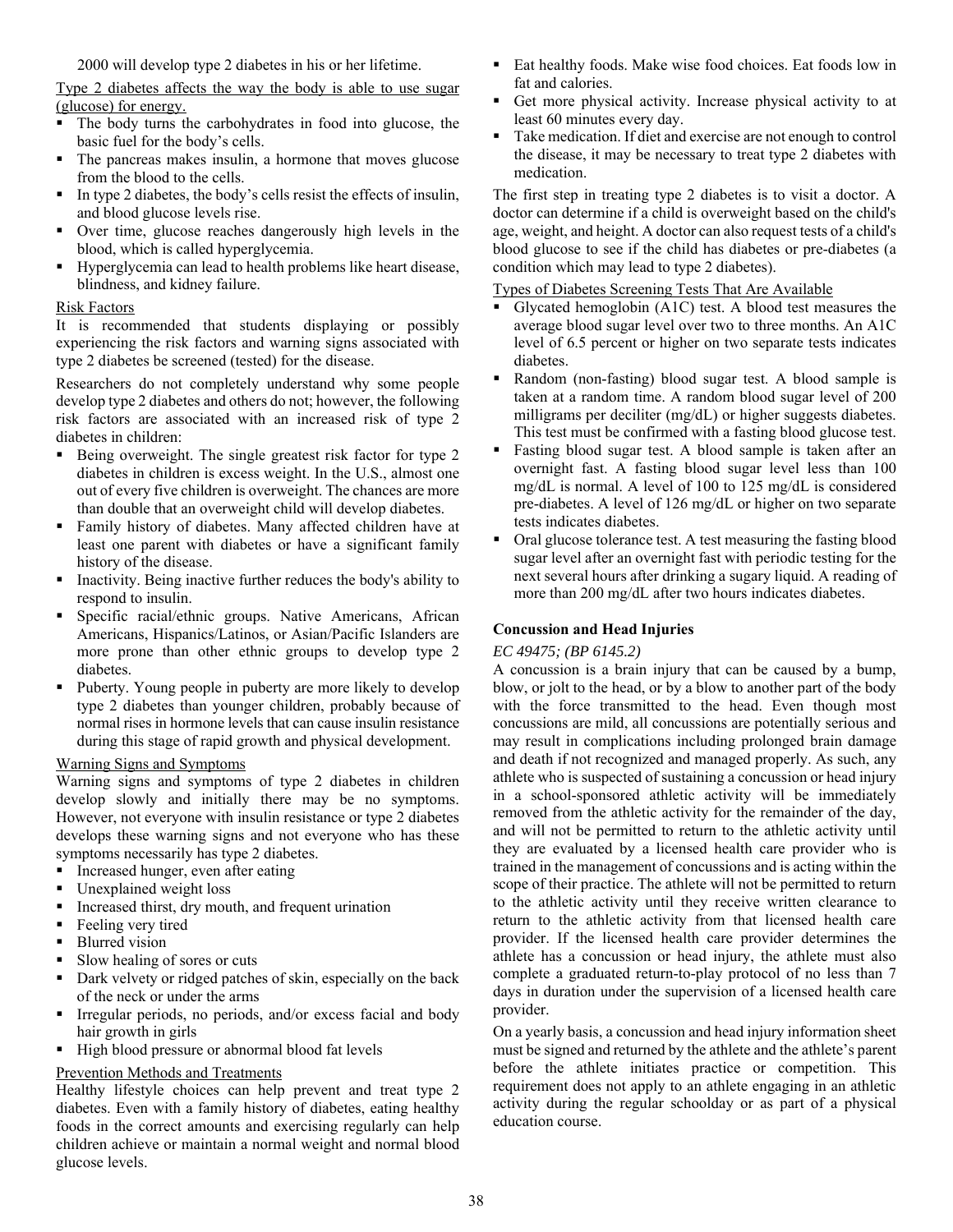#### **Sudden Cardiac Arrest**

#### *EC 33479 et seq.; (BP 6145.2)*

Sudden cardiac arrest (SCA) is when the heart stops beating, suddenly and unexpectedly. When this happens, blood stops flowing to the brain and other vital organs. SCA is not a heart attack; it is a malfunction in the heart's electrical system, causing the victim to collapse. The malfunction is caused by a congenital or genetic defect in the heart's structure. SCA is more likely to occur during exercise or sports activity, so athletes are at greater risk. These symptoms can be unclear and confusing in athletes. Often, people confuse these warning signs with physical exhaustion. If not properly treated within minutes, SCA is fatal in 92 percent of cases. As such, a student who passes out or faints while participating in or immediately following a schoolsponsored athletic activity, or who is known to have passed out or fainted while participating in or immediately following an athletic activity, must be removed from participation at that time by the athletic director, coach, athletic trainer, or authorized person. A student who is removed from play after displaying signs and symptoms associated with sudden cardiac arrest may not be permitted to return to participate in an athletic activity until the student is evaluated and cleared to return to participate in writing by a physician and surgeon. This requirement does not apply to athletic activity conducted during the regular schoolday or as part of a physical education course.

On a yearly basis, an acknowledgement of receipt and review of SCA information must be signed and returned by the student and the student's parent before the student participates in an athletic activity. For more information and resources, visit the CDE webpage at: https://www.cde.ca.gov/pd/ca/pe/scaprevention.asp.

#### **Prescription Opioids**

#### *EC 49476; (AR 6145.2)*

An opioid is a controlled substance that can be prescribed by a health care provider to relieve moderate-to-severe pain, after a surgery or injury, or for certain health conditions. Opioids include prescription drugs such as hydrocodone, oxycodone, morphine, and codeine. Although these medications can be an important part of treatment, they carry serious risks of addiction and overdose, especially with prolonged use.

On a yearly basis, an acknowledgement of receipt of the Factsheet must be signed and returned by the athlete and the athlete's parent before the athlete initiates practice or competition. This requirement does not apply to athletic activity conducted during the regular schoolday or as part of a physical education course.

#### **Wellness Policy**

#### *EC 49432; (BP 5030)*

Madera Unified School District, as required by the Healthy, Hunger-Free Kids Act of 2010, has adopted a comprehensive School Wellness Policy to support student health and learning. The Governing Board recognizes the link between student health and learning and desires to provide a comprehensive program promoting healthy eating and physical activity for district students.

The Wellness Policy was developed by the District's Wellness Committee consisting of parents, local health professionals, MUSD trustees, teachers, and administrators. The policy focuses on nutrition education, physical activity, and overall student/staff wellness.

While the policy focuses on promoting student health and wellness, it may impact parents in regards to school parties and events. The policy asks that celebrations involving non-compliant (*e.g.,* does not meet the California Nutrition Standards) foods only occur once a month. The policy also encourages parents to provide food items that meet the California Nutrition Standards. The following is language from the policy regarding class parties and celebrations:

"Madera Unified School District seeks to provide the best possible learning environment for our students. We strive to support healthy habits in the daily lives of all children to promote academic achievement.

In order to develop traditions that support healthy behavior, the district asks that parents, teachers, and all district staff to choose ways to celebrate birthdays so that every child is included, even those whose birthdays fall during school breaks. To that end, Madera Unified School District will:

- Allow celebrations of any kind involving non-compliant food (*e.g.,* birthday, holiday, reward) to only occur once a month per classroom.
- Encourage teachers to abide by the rules and support the use of nonfood celebratory activities. The School District Wellness Committee will provide a list of suggestions to schools, principals, and parents.
- **Ensure that parties/celebrations involving food are held after** the lunch period or performed in conjunction with the Child Nutrition Department.
- Work towards establishing a system where foods and beverages may be provided during school celebrations for purchase through the District's Child Nutrition Department at an affordable price for parents.
- **Ensure donations of foods and beverages by an outside party** (*e.g.,* parents, pizza parlor, etc.) meet the California Nutrition Standards.
- Donations must be approved by the Director of Child Nutrition to assure compliance. The Director of Child Nutrition will provide a list of approved foods.
- Encourage school staff and parents/guardians or other volunteers to support the District's wellness goals by providing foods or beverages that meet the California Nutrition Standards when selecting any foods or beverages that may be donated for an occasional class party.
- Coordinate classroom messages with the California Nutrition Standards to encourage healthy eating.
- Ensure, for food and allergy safety reasons, that all food brought onto school campus must be prepared in an approved commercial facility, pre-packaged, and pre-wrapped with a label listing the ingredients. Foods with minimal ingredients are encouraged."

The complete Student Wellness Policy and a list of approved food items that meet the California Nutrition Standards can be found on the District website at www.madera.k12.ca.us. The policy is also available in any school office. Any items related to the policy will be found listed under the Child Nutrition Department.

#### **School Meals**

#### *EC 49564; (BP 3553)*

Madera Unified implements the Community Eligibility Provision (CEP) at all its school sites to ensure that students, regardless of income levels, are not hungry at school while they are trying to learn. All meals, including breakfast and lunch, are free to every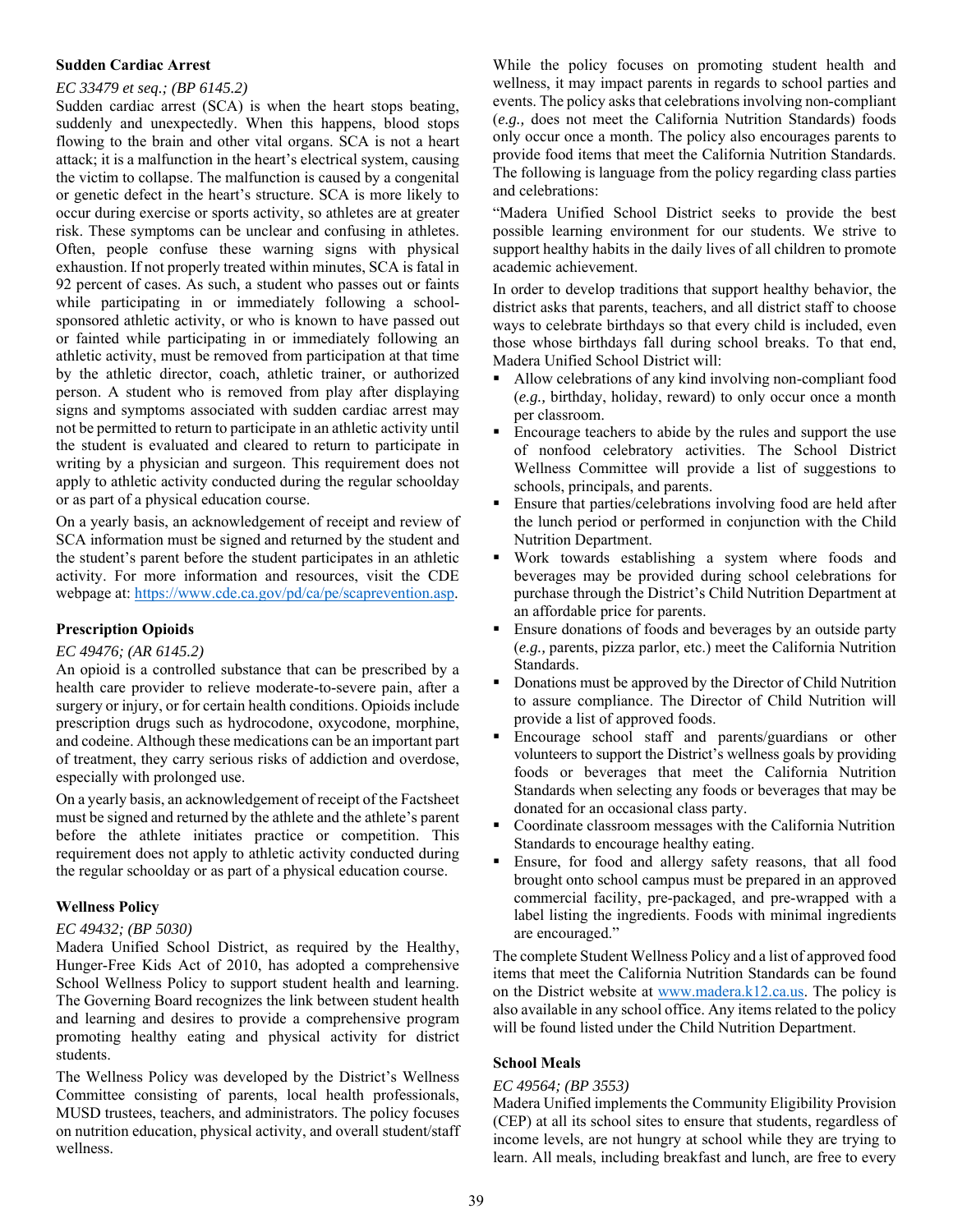student at a CEP site. If you have any questions about CEP, please contact the Child Nutrition Office at (559) 675-4546.

The following prices are for students who would like to purchase a second meal, and prices for adults and non-students:

| Students              |                                                          |
|-----------------------|----------------------------------------------------------|
| Breakfast:            | \$2.50 (Milk included)                                   |
| Lunch:                | \$3.50 (Milk included)                                   |
| Extra Milk:           | \$0.50                                                   |
| Adults & Non-students |                                                          |
|                       | $D_{\text{real}}$ fact: $\ell$ 2.00 (Mills not included) |

| Breakfast: | \$3.00 (Milk not included) |
|------------|----------------------------|
| Lunch:     | \$4.50 (Milk not included) |
| Milk:      | \$0.50                     |

#### **USDA Nondiscrimination Statement**

In accordance with Federal civil rights law and U.S. Department of Agriculture (USDA) civil rights regulations and policies, the USDA, its Agencies, offices, and employees, and institutions participating in or administering USDA programs are prohibited from discriminating based on race, color, national origin, sex, disability, age, or reprisal or retaliation for prior civil rights activity in any program or activity conducted or funded by USDA.

Persons with disabilities who require alternative means of communication for program information (*e.g.,* Braille, large print, audiotape, American Sign Language, etc.), should contact the Agency (State or local) where they applied for benefits. Individuals who are deaf, hard of hearing or have speech disabilities may contact USDA through the Federal Relay Service at (800) 877-8339. Additionally, program information may be made available in languages other than English.

To file a program complaint of discrimination, complete the USDA Program Discrimination Complaint Form, (AD-3027) found online at: How to File a Complaint, and at any USDA office, or write a letter addressed to USDA and provide in the letter all of the information requested in the form. To request a copy of the complaint form, call (866) 632-9992. Submit your completed form or letter to USDA by:

- 1. Mail: U.S. Department of Agriculture Office of the Assistant Secretary for Civil Rights 1400 Independence Avenue, SW Washington, D.C. 20250-9410;
- 2. Fax: (202) 690-7442; or
- 3. Email: program.intake@usda.gov

This institution is an equal opportunity provider.

#### **Tobacco Free Environment**

*BPC 22950.5; EC 48901; HSC 104420, 104495, 104559; (BP 3513.3)* 

The use of tobacco and nicotine products is prohibited on school or District grounds, buildings, and vehicles, and within 250 feet of a youth sports event. Smoking a cigarette, cigar, or other tobacco-related product and disposal of cigarette butts, cigar butts, or any other tobacco-related waste within 25 feet of any playground or tot lot sandbox area is also prohibited. Tobacco product includes, but is not limited to, cigarettes, cigars, little cigars, chewing tobacco, pipe tobacco, snuff, or an electronic device (*e.g.,* electronic cigarette, cigar, pipe, or hookah) that delivers nicotine or other vaporized liquids. Any form of intimidation, threat, or retaliation against a person for attempting to enforce this policy is prohibited. Any person who violates this provision of law is guilty of an infraction and will be punished by a fine of two hundred fifty dollars (\$250) for each violation.

#### **Asbestos Management Plan**

#### *40 CFR 763.93; (BP 3514)*

Parents, teachers, and employee organizations have the right to a copy of a complete, updated management plan for asbestoscontaining material in school buildings. For further information, please contact the District's Maintenance Department at (559) 675-4534.

#### **Pesticide Products**

#### *EC 17612, 48980.3; (BP 3514.2)*

Madera Unified School District complies with all California laws and the Department of Pesticide Regulations' Integrated Pest Management Program limiting the use of harmful chemicals and using the least impactful pest management practices. Pesticide applications are posted at site entrances with the product and date of applications. Fields and school grounds that are to be treated in the normal rotation of maintenance work will have warning signs posted at least 24 hours prior to the application and will remain posted until 72 hours after the application. When advance posting is not possible due to an emergency condition requiring immediate use of a pesticide to protect the health and safety of students, staff, or other persons or the school site, the warning sign will be posted immediately upon application and will remain posted until 72 hours after the application. Warning signs will include the term "Warning/Pesticide Treated Area", the name of the product and manufacturer, the product's registration number, intended areas and dates of application, and reason for the pesticide application.

Parents can complete an application at their student's school to receive notification of individual pesticide applications. Notifications will be provided 72 hours before the application, except in emergencies, and will include the name and active ingredient(s) of the pesticide as well as the intended date of application.

Parents seeking access to information on pesticides and pesticide use reduction developed by the Department of Pesticide Regulation pursuant to California Food and Agricultural Code 13184, can do so by accessing the Department's website at www.cdpr.ca.gov. Additional information of the District's Integrated Pest Management disclosure can be viewed at https://www.madera.k12.ca.us//site/default.aspx?PageID=8632 or obtained by contacting the District's Maintenance Department at (559) 675-4534.

### **TRANSPORTATION**

#### **Student Walking Limits**

Students who reside outside the established radius zones will have bussing services available to them. The radius zone is measured by drawing a circular radius from a central location at the school site and around the school within the school's attendance boundary. Radius zones are drawn at a distance of:

- 1 mile from the school site for K–6th
- $\blacksquare$  1.5 miles from the school site for 7th–8th
- 2 miles from the school site for 9th–12th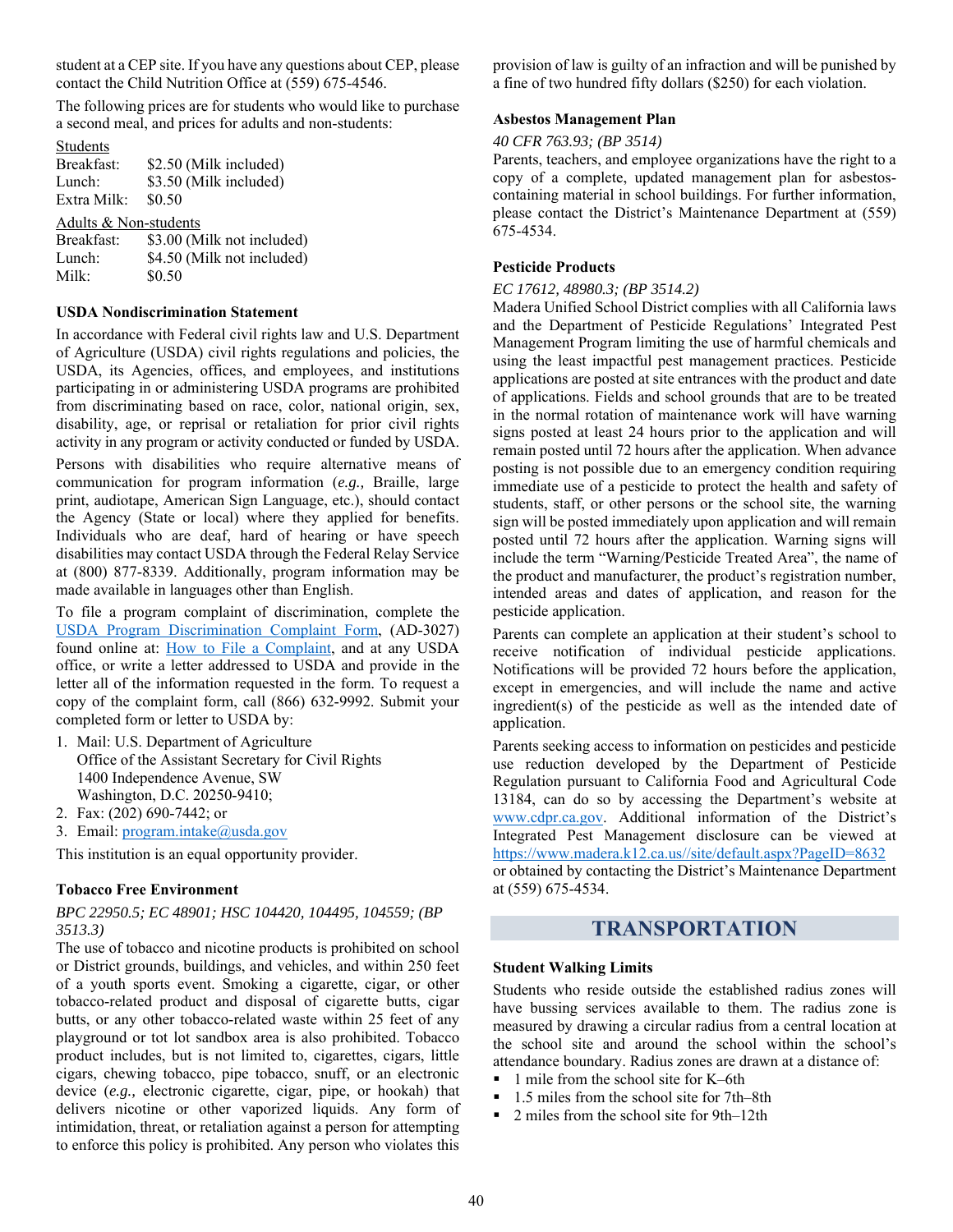#### **Bus Riding Privileges**

Any student who violates the bus rules or does not follow instructions from the driver may have their riding privileges suspended or revoked. Authority to suspend or revoke a student's bus riding privileges rests with a site administrator or the Transportation Director. The administrator will notify parents of the students of the suspension and the reasons therefor. All drivers involved will be notified.

When a student is denied bus-riding privileges, this also includes field trips. Parents or designated people of kindergarten students must be at the bus stop to receive the student or the student will be taken back to the school. If this happens more than 3 times during the school year, the student will lose bus riding privileges.

#### **Video Recording Devices**

Some of the District's school buses may be equipped with audio and video recording devices for the protection of students and staff.

#### **Foggy Day Schedule**

#### MUSD Foggy Day Information Phone Line: (559) 673-2288

The following radio stations and television stations are sources to determine whether or not the District is on a foggy day schedule. These stations will broadcast the foggy day conditions periodically throughout the morning hours, starting at 5:30 am.

| Radio Stations     | <b>Television Stations</b> |
|--------------------|----------------------------|
| English KMJ 580 AM | Channel 24 - KSEE          |
|                    | Channel 30 - KFSN          |
|                    | Channel $47 -$ KJEO        |
|                    | Channel $21 - KFTV$        |

Fog delays will be called District wide by the Superintendent or the Superintendent's designee. Parents and students need to look or listen for fog delay announcements for Madera Unified on the television or radio stations listed above.

#### **Safe Riding Practices and Emergency Procedures**

Board Policy and state law require all students in prekindergarten through grade 8 who receive home to school transportation be given appropriate classroom instruction in safe bus riding practices and participate in an emergency bus evacuation drill.

The training must include the following:

- 1. Proper loading and unloading procedures, including escorting by the driver.
- 2. How to safely cross the street, highway, or private road.
- 3. Instruction in the use of passenger restraint systems.
- 4. Proper passenger conduct.
- 5. Location of emergency equipment.
- 6. Bus evacuation procedures pupils will evacuate the school bus through emergency exit doors.

#### **Walking To and From Bus Stops**

- 1. Use crosswalks and/or intersections to cross streets. Do not cross in the middle of the block.
- 2. Use sidewalks where available. If no sidewalks are available, do not walk in the roadway.
- 3. Arrive at the bus stop 5 minutes prior to stop time.
- 4. If you are late to the bus and need to cross the street, wait for the bus driver to escort you across the street.
- 5. Never run to or from the bus.

6. Go directly home.

#### **Red Light Crossing Instruction**

#### *For children who must cross the street at the bus stop in the AM.*

In the morning, students are to gather at their assigned bus stop and wait for the bus to arrive.

- 1. The driver will activate the red lights, and then will shut the bus off. The driver will exit the bus, and walk to the center of the roadway to cross children, if required.
- 2. Students are to remain still until the driver tells them it is safe to cross.
- 3. Students must cross between the driver and the bus.
- 4. The driver will be the last person to get on the bus.
- 5. Drivers doing red light crossing are in control of the street or roadway upon which the bus is on. Cross traffic or traffic on the other streets that a student must cross to get to or from a bus stop cannot be controlled by the bus driver.
- 6. For the safety of students, the driver may escort 9th-12th grade students.

#### **General Rules of Behavior at the Bus Stop or Loading and Unloading**

- 1. Arrive at the bus stop 5 minutes prior to bus arrival time
- 2. Stand in an orderly manner.
- 3. Respect private property. Do not walk on lawns or flowerbeds, or climb on cars and trees.
- 4. No pushing or shoving.
- 5. Always face the bus as it approaches.
- 6. Never run to or from the bus.
- 7. Listen to instruction from the driver.
- 8. Wait completely off the road for the bus. Stand at a safe distance from the bus until it comes to a complete stop. Wait until the driver opens the door before walking towards the bus (recommended distance is 12 feet).
- 9. Watch your step getting on and off the bus, especially in wet weather. Always use the handrail.
- 10.The bus driver has the authority to assign seats.

#### **While Riding the Bus**

- 1. Enter the bus in an orderly manner and do not bring aboard items of injurious or objectionable nature (*i.e.,* animals, glass, balloons, weapons etc.).
- 2. All Kindergarten students who ride the bus are seated at the front of the bus.
- 3. Wear passenger restraint systems (*i.e.,* seat belts) at all times while riding the bus, if the bus is so equipped.
- 4. Do not get out of the seat while the bus is in motion.
- 5. Remain in the seat and be quiet at railroad grade crossings.
- 6. Keep hands, head, arms, etc. inside the bus at all times.
- 7. Do not make offensive remarks or gestures to pedestrians or motorists.
- 8. No objects may be thrown in or out of the bus.
- 9. No screaming, yelling, or use of profanity.
- 10.No harassing or fighting on the bus.
- 11.Always be courteous to fellow students.
- 12.Do not refuse to share a seat with another student.
- 13.No smoking on the bus.
- 14.No eating, drinking, or gum-chewing while riding the bus. Water is an acceptance.
- 15.The aisle of the bus must be kept clear of books, backpacks, lunches, feet, etc.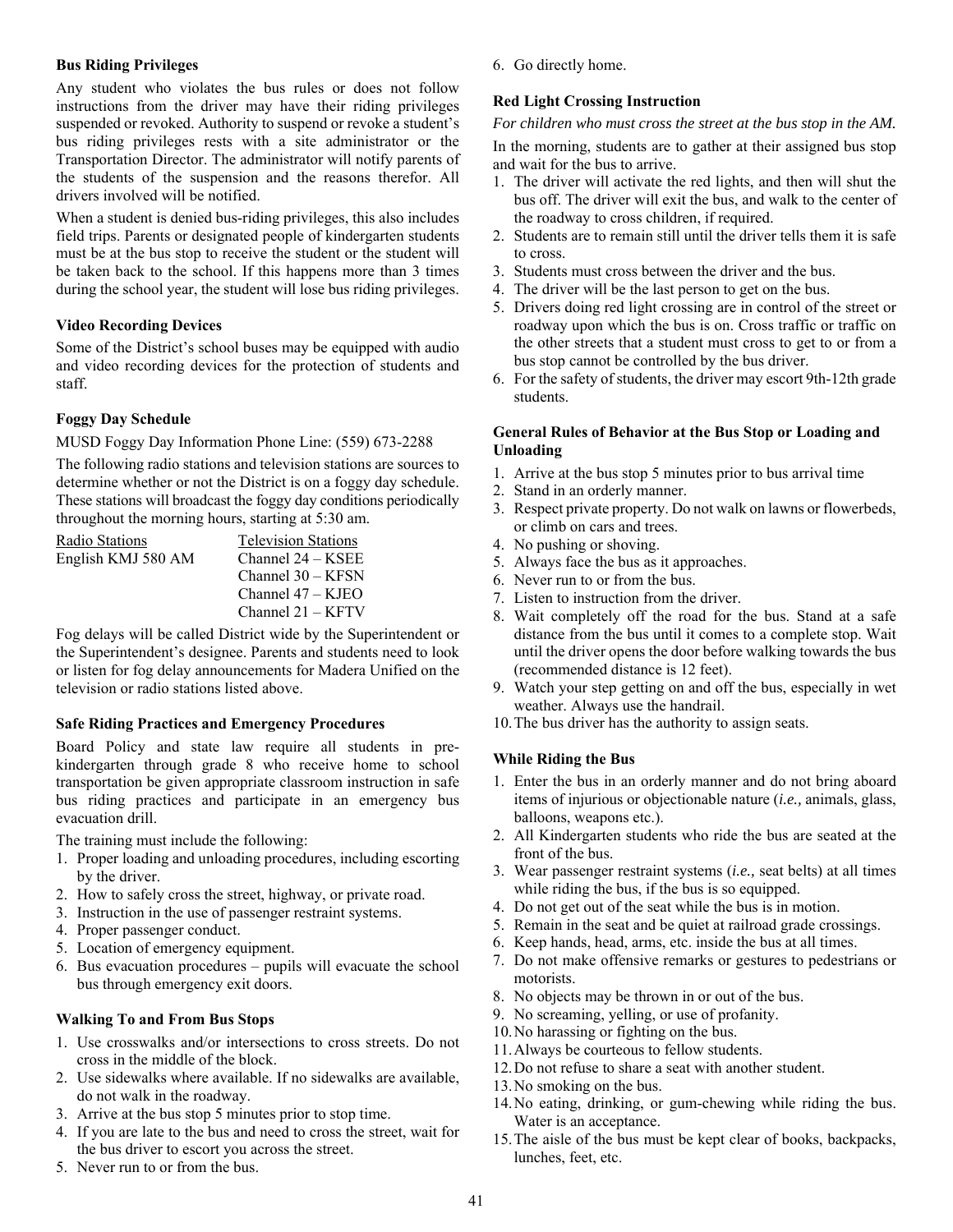16.Remain seated until the bus stops and the doors are open before exiting.

#### **Afternoon Drop Offs**

*For children who must cross the street that the bus stop is on.* 

- 1. Students are to remain seated until the bus comes to a complete stop.
- 2. The driver will activate red flashing lights, turn off the bus engine, and open the door. The driver will be the first person off the bus.
- 3. Students will wait inside the bus until the driver signals them when it is safe to exit the bus.
- 4. Students must walk in front of the bus between the driver and the bus in an orderly manner.

#### **Alternate Drop Off**

Permission to get off the bus at bus stop other than your own must be cleared with the school office, in advance. Written permission must be presented to the school bus driver on a school bus pass. The request must not require the bus to go off its route or require an additional stop. Space must be available on the bus.

#### **School Bus Danger Zone**

Any place around a school bus can be dangerous. It is safe to assume that if you cannot see the driver, the driver cannot see you. Some of the danger zones children are commonly found while loading or unloading the bus are shown in the diagram below. Never play in the following areas of a bus:

- 1. Directly in front of the bus.
- 2. The area near the entrance door.
- 3. The area near the front tires (on either side of the bus).
- 4. The area near the rear tires (on either side of the bus).
- 5. Directly behind the bus.



#### **Contact Information**

Director of Transportation 1200 Gill Ave Madera, CA 93637 Phone: (559) 673-2288 • Fax: (559) 673-5845

### **SCHOOL SAFETY**

#### **Comprehensive School Safety Plan**

#### *EC 32280; (BP 0450)*

The school site council or school safety planning committee of each MUSD school has developed, in consultation with representatives from a local law enforcement agency, fire department, and other first responder entities, a comprehensive school safety plan, which, based on a current examination of any crime committed on campus and at school-related functions, identifies appropriate strategies and programs to maintain school safety and to ensure that existing laws related to school safety are effectively enforced.

The school safety plans are reviewed and updated by March 1 of each year and forwarded to the Governing Board for approval at a regularly scheduled meeting. Prior to Board approval, specified persons and entities are notified of a public meeting that provides members of the public an opportunity to express an opinion about the plan.

Except for the section on tactical responses to criminal incidents, a school's most current safety plan is readily available for inspection by the public upon request at its school office. A description of key elements and the status of the school safety plan is also included in the School Accountability Report Card.

#### **Emergency Disaster Procedures**

#### *EC 32001, 32282; (BP 3516, 3516.1, 3516.3)*

Included in the routine and emergency disaster procedures portion of the school safety plan include procedures for addressing major disasters and intruders on campus, including lockdown, evacuation, and reunification of students with their parents. In the continued interest of student safety, the Governing Board believes it is important that students, parents, and staff be aware of, and practice, appropriate emergency and disaster procedures.

#### Disaster Preparedness and Drills

In order to familiarize students and staff with proper procedures, fire drills are held monthly in elementary schools, four times every school year at the middle schools, and at least twice every school year at the high schools. Earthquake drop procedure practices are held at least once each school quarter in elementary schools and at least once a semester in middle and high schools. Emergency plans and maps are displayed in each classroom, as well as the proper classroom evacuation route.

Parents should prepare their children for an emergency by:

- 1. Being aware of the emergency procedure instructions given to their children at school.
- 2. Keeping their child's emergency card on file at the school and updated at all times.
- 3. Establishing the safest and most direct route to and from school.
- 4. Arranging for a neighbor or friend to care for their child if the parents leave home for the day.

Parents are encouraged to review the resources provided on the CDE website to help families prepare for different types of emergencies, natural disasters, and crisis at:

https://www.cde.ca.gov/ls/ep/schoolemergencyres.asp.

#### Emergency/Disaster during School Hours

In the event of an emergency during the school day, the best place for the students to remain is at school. School staff members will put into effect a prearranged disaster preparedness plan that will insure the safety and welfare of all students for the duration of the emergency. Coordinating teams composed of school personnel will direct all emergency operations. Students will be kept at school in a safe area until parents or authorized persons noted on the emergency card arrive at the school. Students not picked up will remain at school until the end of the normal school day, and will be released at that time, providing it is safe to go home.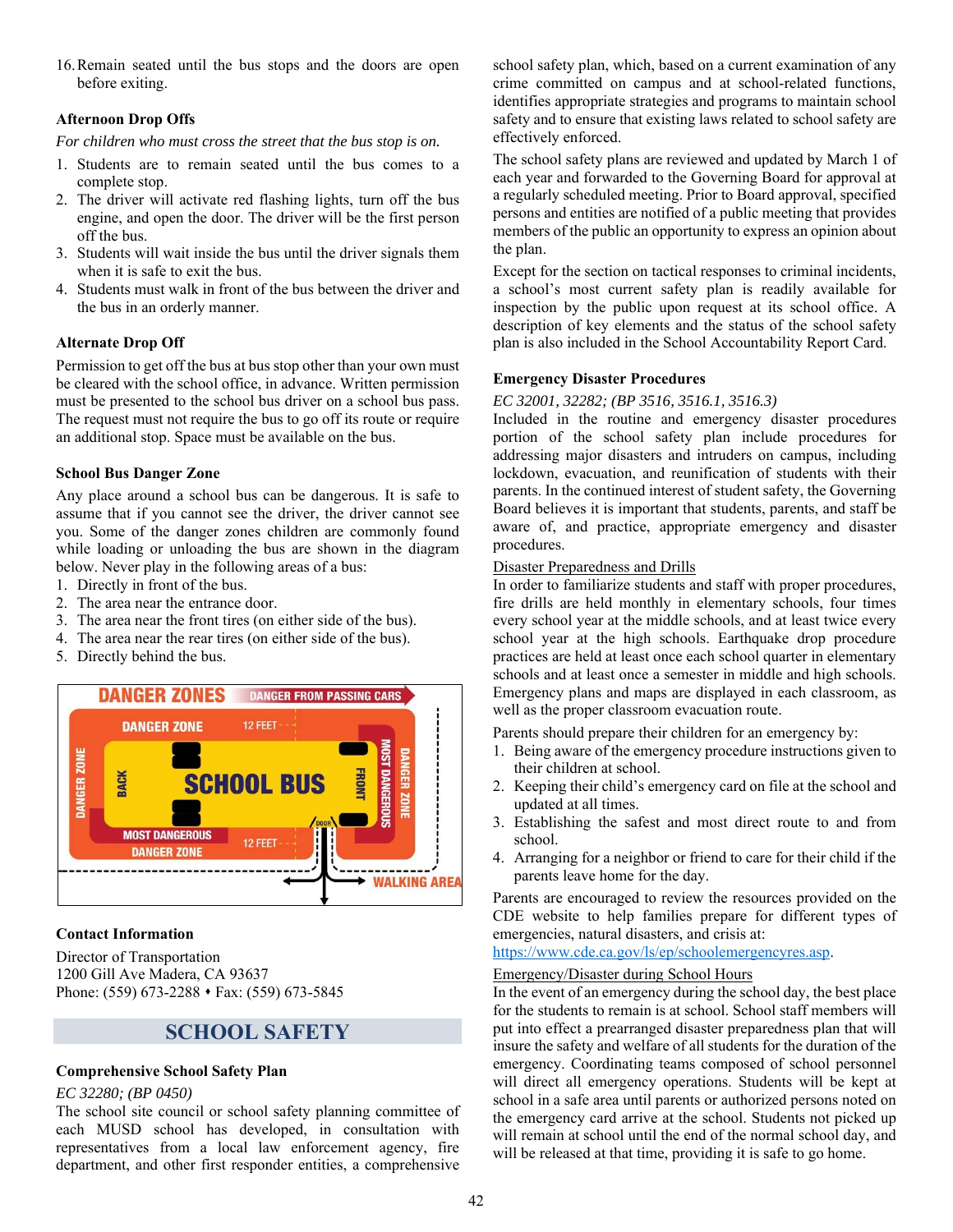If a disaster occurs while students are on the way to school, they should continue on to school or go directly home, depending on road conditions or the shortest route. Parents should discuss this plan at home with their students.

During the emergency, it is essential that the school telephone lines are available to school personnel and those providing emergency relief; therefore, the school should be called only if it is absolutely necessary. Families may tune in to these radio stations to stay current on the situation:

- KMJ 580 AM (English)
- KMMM 107.3 FM (Spanish)

#### **Information for Use in Emergencies/Emergency Cards**

#### *EC 49408*

For the protection of a student's health and welfare, the Governing Board requires that parents keep current information on file at the student's school of residence. Such information includes parents' home, work, and cell phone numbers and addresses as well as contact information for persons who may assume responsibility for the child in the absence of the parent. As emergency information changes, parents should notify the school within 24 hours of the change and complete a new emergency form if necessary.

#### **Open Campus**

#### *EC 44808.5; (BP 5112.5)*

In order to give students an opportunity to demonstrate responsibility, independent judgement, and positive citizenship, juniors and seniors at Madera High School and Madera South High School, and juniors at Matilda Torres High School, who are in good standing and have parent permission, may leave campus during lunch. While students are held accountable for their behavior during lunch time, neither the District nor any of its officers or employees are liable for the conduct or safety of any student during such time as the student has left school grounds.

At any other time during the school day, students may not leave school grounds without permission from school officials.

#### **Bicycles, Scooters and Skateboards**

To help protect our students, rules for use of bicycles, scooters, and skateboards to and from school must be followed. It is recommended that only students in grades 3 and above ride bicycles to school. Bicycle helmets are required. None are to be ridden on school grounds.

#### **Smartphones and Other Electronic Signaling Devices**

#### *EC 48901.5, 48901.7; (BP 5131, 5131.8)*

The District has established policies, rules and regulations concerning the possession or use of cell phones, smart phones, and personal technology devices by students while on or near school property, in school vehicles and buses, at schoolsponsored activities, or while students are under the supervision or control of district employees, as well as using district technology resources via off-campus remote access. Students may bring personal technology, including computers, smartphones, network access devices, or other electronic signaling devices to school provided that such technology is used for instructional purposes. Students must abide by the instructions provided by teachers and other school staff in the use of such personal technologies.

Kindergarten through 8th grade students may use such devices only before and after the instructional day. Students enrolled in grades 9-12 may use such devices only during non-instructional hours, that is, before and after school and during lunch or other breaks. Passing time is considered to be instructional time, and use of electronic signaling devices during passing time is prohibited.

School employees are directed to confiscate electronic signaling devices for use during unauthorized times or for improper use, including, but not limited to, use which causes disruption, invades another student's privacy, compromises the confidentiality of school records, infringes on copyrights, enables students to cheat on tests, facilitates activities in violation of the code of student conduct, or is illegal.

If the use of electronic signaling devices is abused and the use violates District policy or rules and regulations, the principal or designee has the right to revoke the privilege and prohibit a student from possessing such device(s) at school or schoolrelated activities as defined above and/or impose disciplinary actions in accordance with Board policy and administrative regulation.

No student will be prohibited from possessing or using a smartphone or other electronic signaling device under the following circumstances:

- In case of an emergency, or in response to a perceived threat of danger.
- When a teacher or administrator grants permission to the student, subject to any reasonable limitation imposed by that teacher or administrator.
- When a licensed physician and surgeon determines it is necessary for the student's health or well-being.
- When it is required in a student's IEP or Section 504 plan.

The District assumes no liability for personal technology, including computers, cell phones, smartphones, network access devices, or other electronic signaling devices, if such devices are damaged, lost or stolen.

#### **Dress and Grooming**

#### *EC 35183, 35183.5; (BP 5132)*

The Governing Board believes that appropriate dress and grooming contribute to a productive learning environment. The Board expects students to give proper attention to personal cleanliness and to wear clothes that are suitable for the school activities in which they participate. Students' clothing must not present a health or safety hazard or a distraction which would interfere with the educational process.

The dress code can be modified as appropriate to accommodate a student's religious or cultural observance, health condition, or other circumstance deemed necessary by the principal or designee. Coaches and teachers may impose more stringent dress requirements to accommodate the special needs of certain sports and/or classes. The principal, staff, students, and parents at each school may establish additional reasonable dress and grooming regulations for times when students are engaged in extracurricular or other special school activities as well as to address site-specific needs.

The following guidelines apply to all regular school activities:

1. Shoes or footwear must be worn at all times, except when it is clearly appropriate and permitted to go barefoot as when participating in water sports.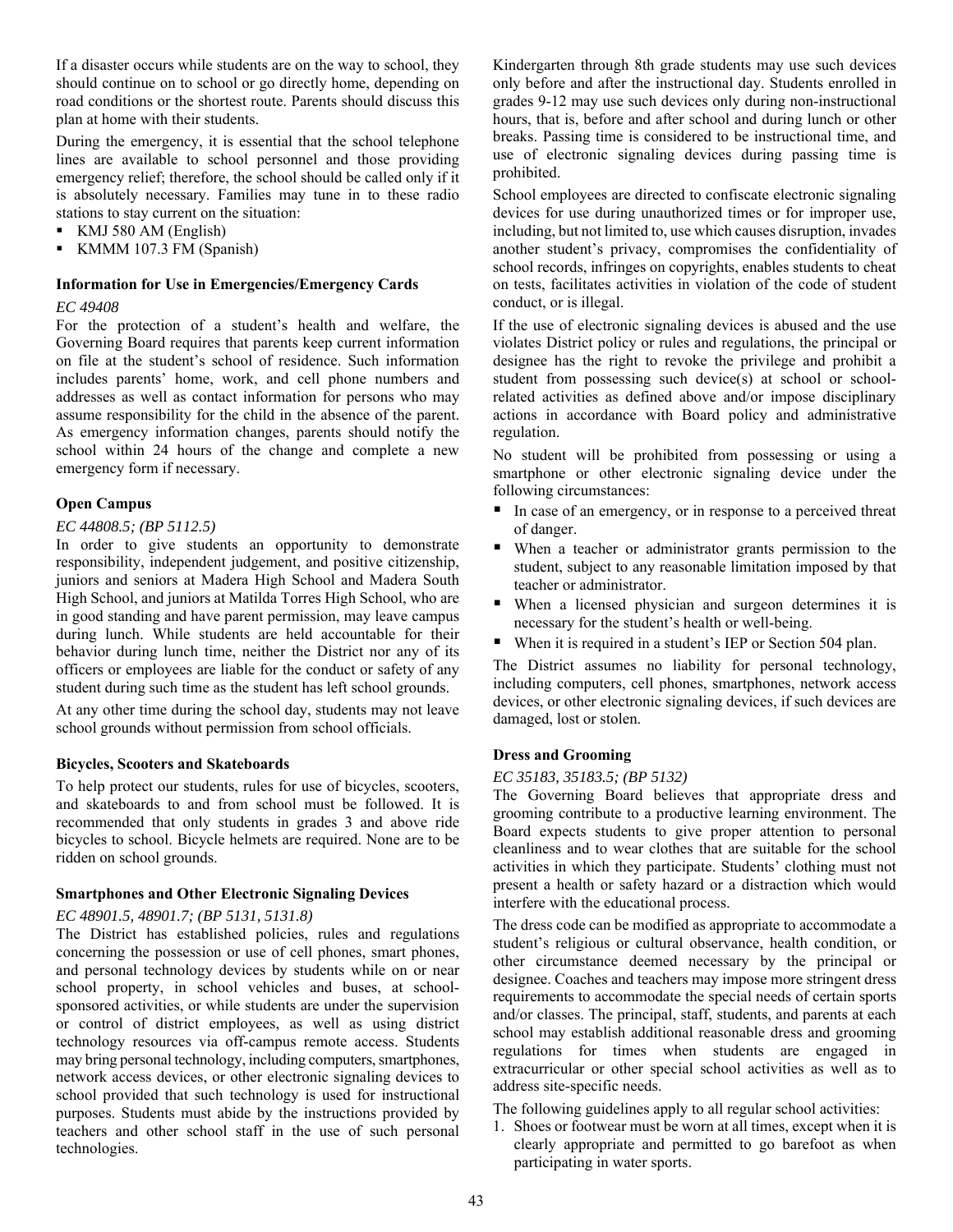- 2. Clothing and jewelry must be free of writing, pictures, or any other insignia which are crude, vulgar, profane, obscene, libelous, slanderous, or sexually suggestive.
- 3. Clothing or jewelry that advocate or depict racial, ethnic, or religious prejudice, or other unlawful acts, or tobacco, drugs, or alcohol are prohibited.
- 4. Dark glasses may not be worn in classrooms, offices, or other buildings unless a documented, related health problem exists.
- 5. Clothes must be clean so as not to promote unhealthy or unsanitary conditions.
- 6. Underwear-type sleeveless shirts/blouses, biker shorts, seethrough or fabrics that expose the body in a sexually suggestive manner are not acceptable. All shirts/blouses and other upper garments must cover the torso. Bare midriffs, tube tops, or halter-tops are prohibited, including tops or blouses that show midriff when arms are raised above the head. Openings for neck and arms that expose the body in a sexually suggestive manner are not acceptable. Students in grades 7-12 when attending formal dances may wear strapless gowns/ dresses.
- 7. Dresses, skirts, and shorts must be at least mid-thigh length or 5" above the knee, whichever is longer in length. Jeans that have rips cannot expose an area that is more than the length allowed for shorts, skirts, or dresses.
- 8. Pants must be worn with the top around the wearer's waist or hips (NO SAGGING PANTS). Pants may not be worn in such a manner that their bottoms (cuffs) drag along the ground. Pants must be able to stay at the wearer's waist without a belt.
- 9. Clothing straps must be fastened.
- 10.Clothing must be worn as its design was traditionally intended.
- 11.Piercings that create a safety issue are not acceptable.
- 12.Hair must be clean and groomed.
- 13.Attire that may be used as a weapon, as determined by school administration, shall not be worn.
- 14.Students may not display any material or paraphernalia which incites a disruption of the school process or creates a clear and present danger of either the commission of unlawful acts on school premises or the violation of District or school-site policies or rules.
- 15.Any apparel, hairstyle, cosmetic, accessory, or jewelry, even if not specifically mentioned above, that creates a safety or health concern is prohibited.
- 16.Every high school and middle school student of this District must have in their possession a valid student identification card when on campus or at school functions.

The following guidelines are specific to head coverings and apply to all regular school activities:

- 1. Hats, caps, and other head coverings may be worn only outdoors – not inside school facilities, including hallways and foyers – to protect against harmful exposure to the sun. In order to shade the face, head coverings must have brims or bills. Caps or visors must be worn with the bills facing forward, and not to the side or backwards.
- 2. As with other clothing, head coverings may not bear any of the following: writing, pictures or any other insignia which are crude, vulgar, profane, or sexually suggestive; depictions of drugs, alcohol, or tobacco; or messages that advocate racial, ethnic, gender or religious prejudice.
- 3. Hats, caps, or other head coverings may also be worn to protect against inclement weather according to the following guidelines. Whenever the current temperature falls below 40

degrees (Fahrenheit), or on rainy days, students may be allowed to wear hooded sweatshirts/coats with hoods pulled up; head coverings specifically designed as rain gear and stocking/knit caps fashioned from yarn. In all other respects, such head coverings must conform to the restrictions that apply to sun-protective coverings, that is, they may not be worn indoors, and they may not bear prohibited designs or inscriptions.

4. Individual schools may limit this authorization to wear head coverings. They may restrict the use of head coverings to only those, which conform with the color or design requirements specified by the school's administration. Students and parents are advised to consult with the administration at the school of attendance in this regard, prior to purchasing or wearing hats, caps, or other head coverings.

#### Uniforms

In order to promote student safety and discourage theft, peer rivalry and/or gang activity, the principal, staff and parents at a school may establish a reasonable dress code requiring students to wear uniforms. Such a dress code may be included as part of the school safety plan and must be presented to the Board for approval. The Board will approve the plan upon determining that it is necessary to protect the health and safety of the school's students.

If a school's plan to require uniforms is adopted, the Superintendent or designee will establish procedures whereby parents may choose to have their children exempted from the school uniform policy. Students will not be penalized academically, otherwise discriminated against, or denied attendance to school if their parents so decide.

The Superintendent or designee will ensure that resources are identified to assist economically disadvantaged students in obtaining uniforms.

#### Sun Protective Clothing/Use of Sunscreen

Students are allowed to wear sun protective clothing, including but not limited to hats, for outdoor use during the school day. Sunscreen may also be used by students, during the school day, without a physician's note or prescription. School sites are authorized to establish a policy regarding the use of sunscreen.

#### Confiscation of Clothing and Other Personal Items Having Gang-Related Inscriptions, Symbols or Markings

The Governing Board has determined that the safety needs of students will be enhanced by the confiscation of clothing and other personal items which bear gang-related symbols, inscriptions, or other markings. Such items will be turned over to the Madera Police Department, which will attempt to obtain parental cooperation in diverting their children from gang involvement. Return of any items so confiscated will be in accordance with the policies and procedures of the Madera Police Department and BP 5145.12 – Search and Seizure.

#### Accountability for Dress Code Violations

Progressive discipline will be imposed for violations of the Dress Code as follows:

- 1. *First Offense:* Verbal warning and counseling; documentation of the incident; and the student will be advised to read thoroughly the dress code as published in this document. The administrator will ask the student if their copy of the referenced publication has been misplaced or lost. If so, a second copy will be provided.
- 2. *Second Offense:* Verbal warning and counseling; parent contact/conference; documentation of the incident; and parent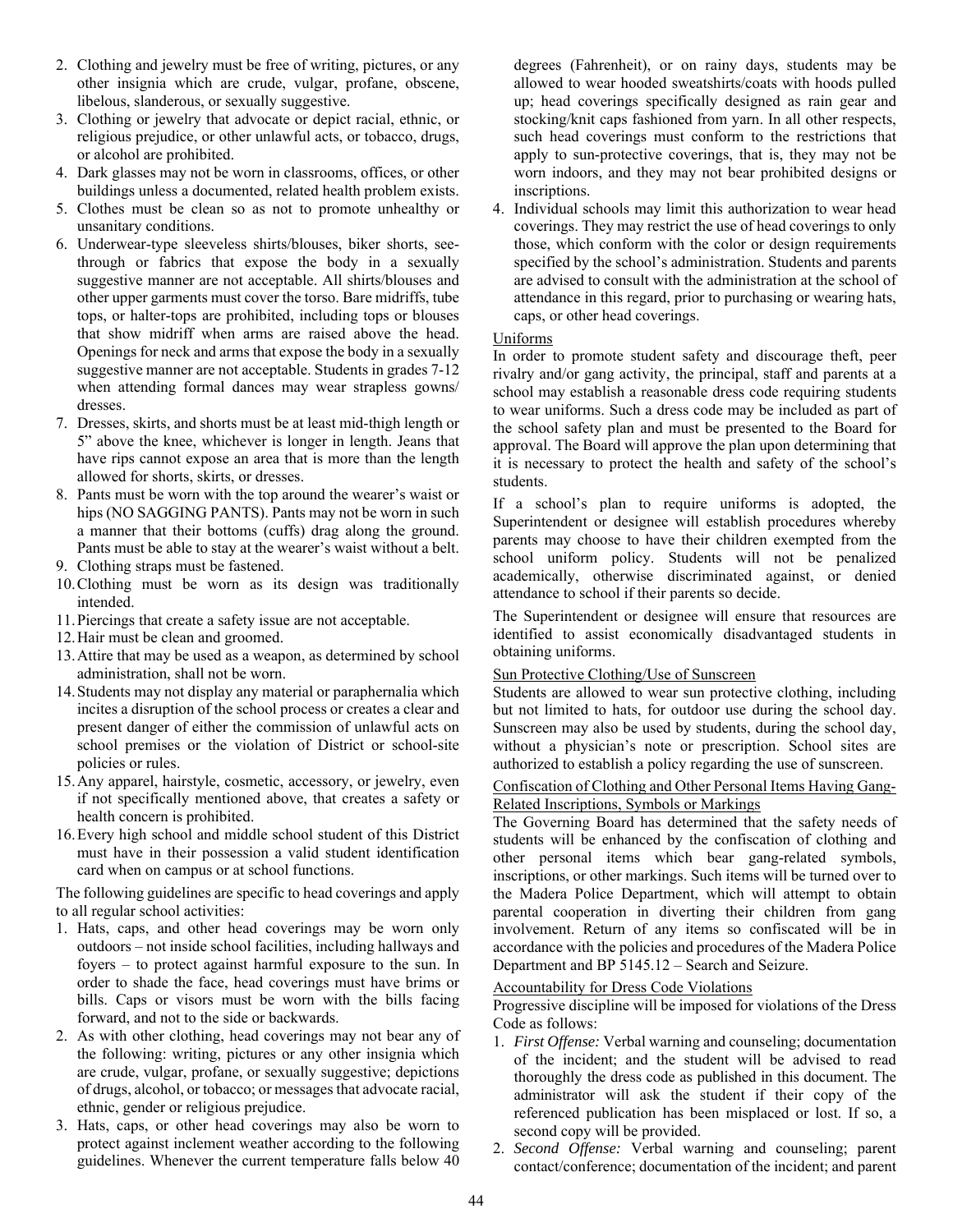and student will be advised to read thoroughly the dress code as published in this document.

- 3. *Third Offense:* Parent contact/conference; documentation of the incident; detention to be served by the student; and confiscation, if possible, of the article of clothing or accessory which has resulted in the violation of the policy.
- 4. *Fourth Offense:* Parent contact/conference; documentation of the incident; after school detention to be served by the student; and confiscation, if possible, of the article of clothing or accessory which has resulted in the violation of the policy.
- 5. *Fifth and Subsequent Offenses:* Parent contact/conference; documentation of the incident; one day on-campus suspension; and confiscation, if possible, the article of clothing or accessory which has resulted in the violation of the policy.

As to each offense, the parent will be notified to bring acceptable clothing or the student will be supplied with a suitable garment from the site, if available.

#### **Employee Interactions with Students**

#### *EC 44050; (BP 4119.24, 4219.24, 4319.24)*

Employees, including independent contractors and volunteers, of Madera Unified are expected to maintain the highest ethical standards, exhibit professional behavior, follow District policies and regulations, abide by state and federal laws, and exercise good judgment when interacting with students both within and outside the educational setting. Employee conduct should enhance the integrity of the District, advance the goals of the District's educational programs, and contribute to a positive school climate; therefore, employees are not to engage in unlawful or inappropriate interactions with students and must avoid boundary-blurring behaviors that undermine trust in the adult-student relationship and lead to the appearance of impropriety.

In fulfillment of the obligation to ensuring the safety of all students, an employee will not:

- 1. Engage in harassing or discriminatory behavior towards students, or fail or refuse to intervene when an act of discrimination, harassment, intimidation, or bullying against a student is observed.
- 2. Use profane, obscene, or abusive language against students.
- 3. Physically abuse, sexually abuse, neglect, or otherwise willfully harm or injure a student.
- 4. Initiate inappropriate physical contact.
- 5. Be alone with a student outside of the view of others.
- 6. Engage in sexual harassment of a student, including sexual advances, flirtations, requests for sexual favors, inappropriate comments about a student's body or appearance, or other verbal, visual, or physical conduct of a sexual nature.
- 7. Address a student in an overly familiar manner, such as by using a term of endearment.
- 8. Single out a particular student for personal attention and friendship, including giving gifts and/or nicknames to individual students.
- 9. Enter into or attempt to form a romantic or sexual relationship with any student.
- 10.Visit a student's home or invite a student to visit the employee's home without parent consent.
- 11.Send or accompany students on personal errands unrelated to any legitimate educational purpose.
- 12.Transport a student in a personal vehicle without prior authorization.
- 13.Maintain personal contact with a student that has no legitimate educational purpose, by phone, letter, electronic communications, or other means, without including the student's parent or the principal. Employees are to use District-issued equipment or technological resources when communicating electronically with students. Employees must not communicate with students through any medium that is designed to eliminate records of the communications.
- 14.Socialize or spend time with students outside of schoolsponsored events, except as participants in community activities.
- 15.Create or participate in social networking sites for communication with students, other than those created by the District, without the prior written approval of the principal or designee.
- 16.Invite or accept requests from students, or former students who are minors, to connect on personal social networking sites (*e.g.,* "friending" or "following" on social media), unless the site is dedicated to school business.
- 17.Intrude on a student's physical or emotional boundaries unless necessary in an emergency or to serve a legitimate purpose related to instruction, counseling, student health, or student or staff safety.
- 18.Encourage students to confide their personal or family problems and/or relationships.
- 19.Disclose personal, family, or other private matters to students or share personal secrets with students.

An employee who observes or has evidence of another employee's inappropriate conduct must immediately report such conduct to the principal or Superintendent or designee. An employee who has knowledge of or suspects child abuse or neglect must file a report pursuant to the District's child abuse reporting procedures as detailed in AR 5141.4 – Child Abuse Prevention and Reporting.

Any reports of employee misconduct will be promptly investigated. Any employee who is found to have engaged in inappropriate conduct in violation of law or Board policy will be subject to disciplinary action and, in the case of a certificated employee, may be subject to a report to the Commission on Teacher Credentialing. The Superintendent or designee will notify local law enforcement as appropriate. An employee who has knowledge of, but fails to report, inappropriate employee conduct may also be subject to discipline. Immediate intervention will be implemented when necessary to protect student safety or the integrity of the investigation.

The District prohibits retaliation against anyone who files a complaint against an employee or reports an employee's inappropriate conduct. Any employee who retaliates against any such complainant, reporter, or other participant in the District's complaint process will be subject to discipline.

#### **Child Abuse and Neglect Reporting**

#### *PC 11164 et seq.; (BP 5141.4)*

Madera Unified is committed to protecting all students in its care. All employees of the District are considered mandated reporters, required by law to report all known or suspected incidents of child abuse and neglect whenever there is reasonable suspicion abuse or neglect has occurred. Reasonable suspicion means that it is objectively reasonable for a person to entertain a suspicion, based upon facts that could cause a reasonable person in a like position, drawing when appropriate on their training and experience, to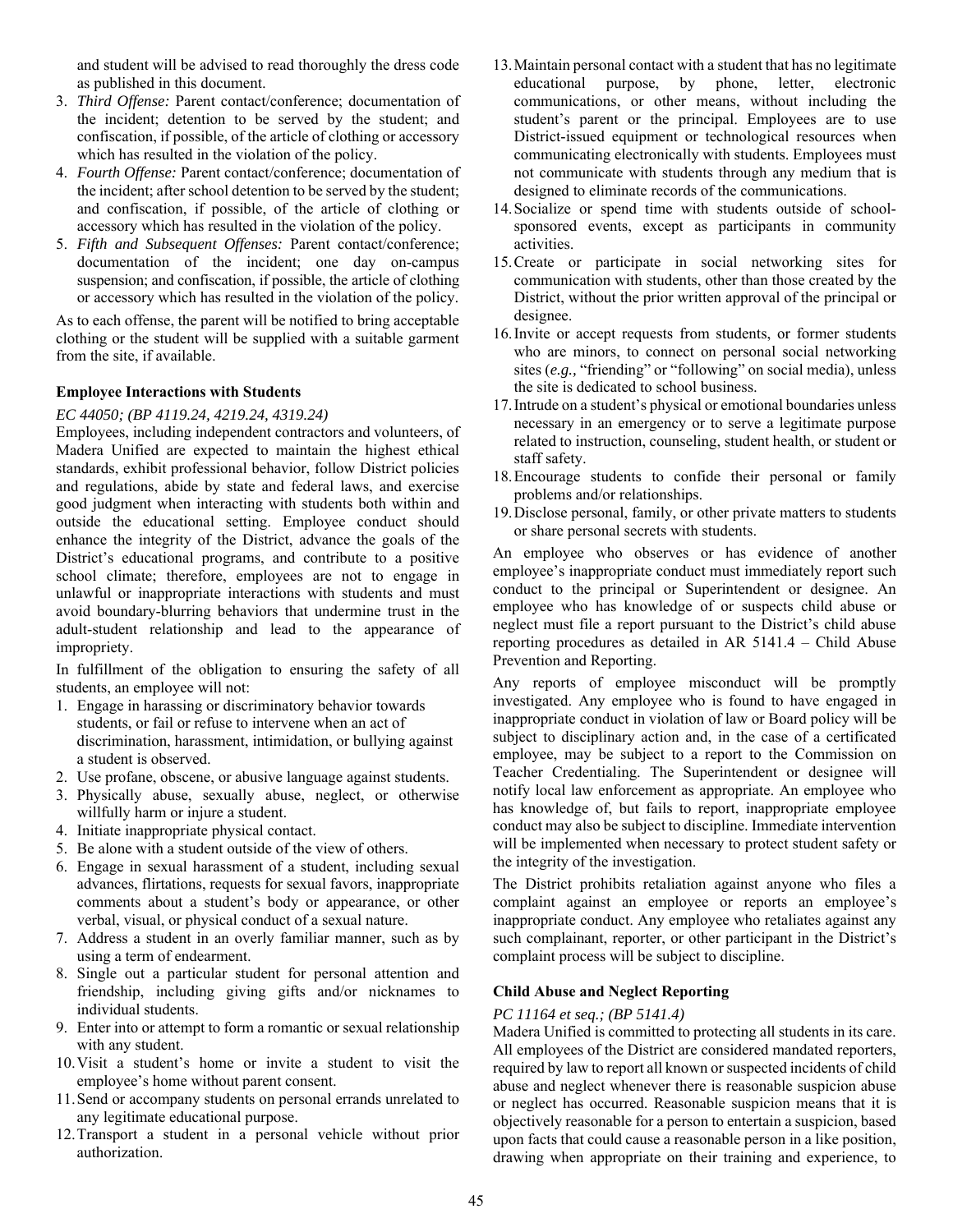suspect child abuse or neglect. However, reasonable suspicion does not require certainty that child abuse or neglect has occurred, nor does it require a specific medical indication of child abuse or neglect. District employees may not investigate to confirm a suspicion.

Child abuse or neglect includes the following:

- 1. A physical injury or death inflicted by other than accidental means on a child by another person
- 2. Sexual abuse of a child, including sexual assault or sexual exploitation (as defined in PC 11165.1)
- 3. Neglect of a child (as defined in PC 11165.2)
- 4. Willful harming or injuring of a child or the endangerment of the person or health of a child (as defined in PC 11165.3)
- 5. Unlawful corporal punishment or injury (as defined in PC 11165.4)

Child abuse does not include:

- 1. A mutual fight between minors
- 2. An injury caused by reasonable and necessary force used by a peace officer acting within the course and scope of their employment
- 3. An injury caused by any force that is reasonable and necessary for a person employed by or engaged in a school:
	- To stop a disturbance threatening physical injury to people or damage to property
	- **For purposes of self-defense**
	- $\blacksquare$  To obtain possession of weapons or other dangerous objects within control of a student
	- $\blacksquare$  To exercise the degree of control reasonably necessary to maintain order, protect property, protect the health and safety of students, and maintain proper and appropriate conditions conducive to learning
- 4. Physical pain or discomfort caused by athletic competition or other such recreational activity voluntarily engaged in by a student.
- 5. Homelessness or classification as an unaccompanied minor.

Employees reporting child abuse or neglect to an appropriate agency are encouraged, but not required, to notify the principal. Both the name of the person filing the complaint and the report itself are confidential and cannot be disclosed except to authorized agencies. Parents also have a right to file a complaint against a school employee or other person that they suspect has engaged in abuse of a child at a school site. To report abuse or neglect, call the 24-hour hotline for the Madera County Protective Services (CPS) at (559) 675-7829 or (800) 801-3999.

Reports of suspected child abuse or neglect must include, if known:

- 1. The name, business address, and telephone number of the person making the report and, if applicable, the capacity that makes the person a mandated reporter
- 2. The child's name and address, present location, and, where applicable, school, grade, and class
- 3. The names, addresses, and telephone numbers of the child's parents
- 4. The name, address, telephone number, and other relevant personal information about the person who might have abused or neglected the child
- 5. The information that gave rise to the reasonable suspicion of child abuse or neglect and the source(s) of that information

Whenever a representative of a government agency investigating suspected child abuse or neglect, or CPS deems it necessary, a suspected victim may be interviewed during school hours, on school premises, concerning a report of suspected child abuse or neglect that occurred within the child's home or out-of-home care facility. The child will be given the choice of being interviewed in private or in the presence of any school employee or volunteer aide selected by the child. If a child is released to a peace officer and taken into custody as a victim of suspected child abuse or neglect, the principal will not notify the parent, but rather will provide the peace officer with the address and telephone number of the child's parent. It is the responsibility of the peace officer or agent to notify the parent of the situation.

For parents' guides and other resources, visit the CDE webpage at https://www.cde.ca.gov/ls/ss/ap/.

#### **Sex Offender/Megan's Law Notification**

#### *PC 290 et seq.; (BP 3515.5)*

Information about registered sex offenders in California can be found on the California Department of Justice's website, http://meganslaw.ca.gov/. The website also provides information on how to protect yourself and your family, facts about sex offenders, frequently asked questions, and sex offender registration requirements in California.

Whenever the District is advised by a local law enforcement agency of the need to take some kind of action due to the presence of a registered sex offender, the District will respond as directed or advised by the law enforcement agency. Parents requesting information about sex offenders in the community should either access the Megan's Law website or contact local law enforcement agencies such as the Madera Police Department or the Madera County Sheriff's Department.

#### **STUDENT DISCIPLINE**

#### **Duty Concerning Student Conduct**

#### *5 CCR 300; EC 44807, 35291, 35291.5; (BP 5131)*

Each school site and each classroom teacher has established behavior expectations for their students that are consistent with Board policy and applicable state and federal laws. It is the responsibility of the teachers and administrators to see that rules are carried out in a fair and reasonable manner. Every teacher, administrator and other designated employee will hold students to a strict account for their conduct on the way to and from school, in the classroom and other school buildings, on school grounds, and on the school bus. Students must conform to school regulations, obey all directions, be diligent in study and respectful to teachers and others in authority, and refrain from the use of profane and vulgar language.

Copies of each school's rules may be obtained from the school office and are generally published in the Student/Parent Handbook which can be accessed on the school's website.

#### **Disciplinary Accountability**

#### *5 CCR 353; EC 48807.5, 48900.5, 49001; (BP 5131, 5144.1)*

Specific behaviors are forbidden by state and federal laws and by District policy. Violations of these laws and policies may result in advising and counseling students, conferencing with parents, detention during and after school hours, community service, involvement of law enforcement, placement in alternative programs, suspension, or expulsion.

The severity of disciplinary consequences depends upon several factors such as the nature or seriousness of the offense and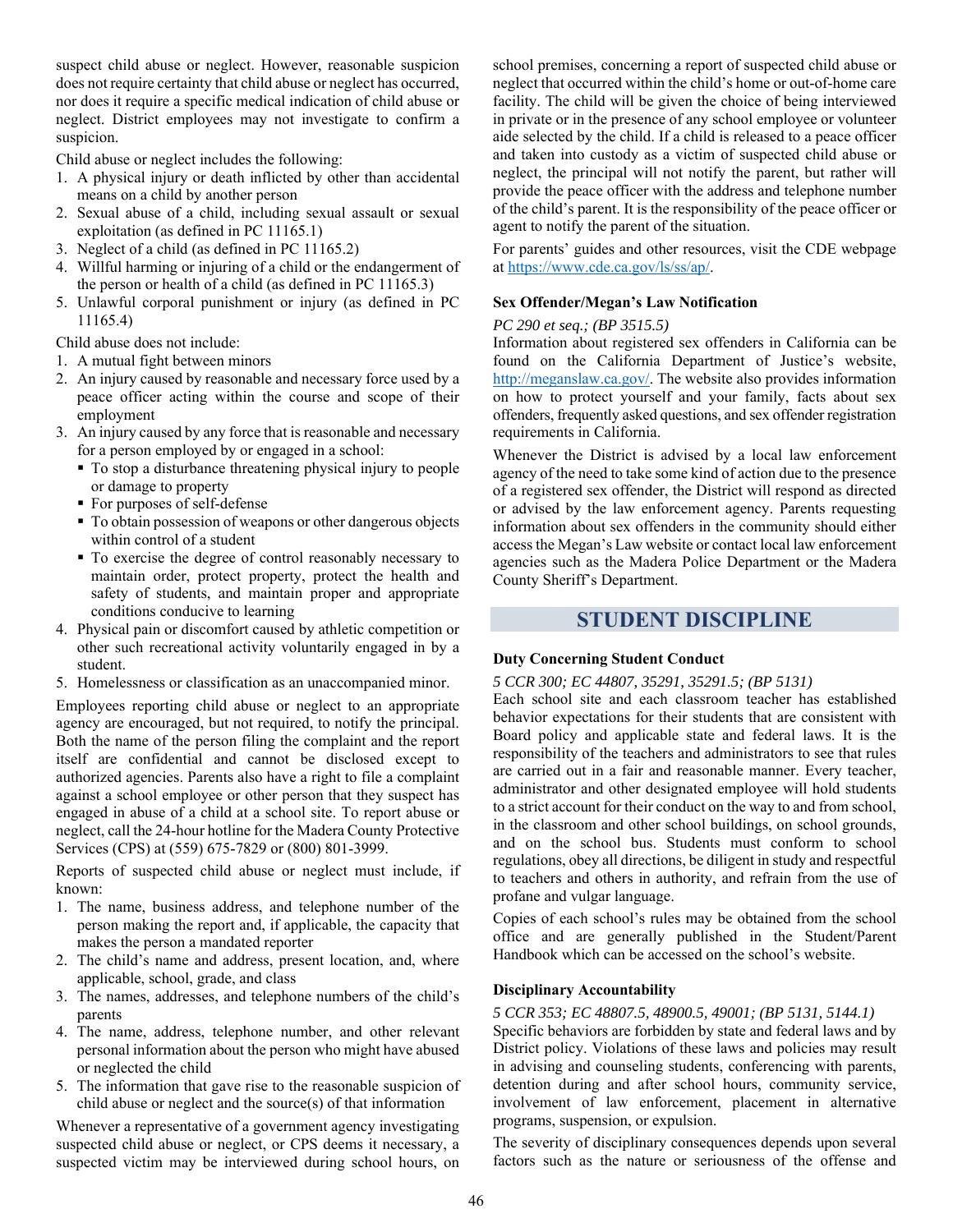whether the offense is a first offense. Ordinarily, suspension (and expulsion) is imposed only when other means of correction fail to bring about proper conduct, or whenever the student has committed a serious, first-time offense; or when it is also determined that the student's presence causes a danger to persons or property or threatens to disrupt the instructional process.

In lieu of suspension from school, students may be assigned to on-campus suspension, community service, Saturday school, counseling, an anger management program, and/or after school detention.

Students may be detained for after school detention for disciplinary reasons up to one hour after the close of the maximum school day. Detention during lunch will allow for a reasonable amount of time for lunch; and detention during recesses will allow for attention to personal hygienic needs.

Corporal punishment will not be used. The use of reasonable and necessary force by an employee to protect oneself or students or prevent damage to District property is not considered corporal punishment.

#### **Grounds for Suspension and Expulsion**

#### *EC 48900 et seq.; (BP 5144.1)*

The Governing Board believes that high expectations for student behavior, effective classroom management, and parent involvement can minimize the need for discipline. Staff will use preventative measures and positive conflict resolution techniques whenever possible. In addition, discipline will be used in a manner that corrects student behavior without intentionally creating an adverse effect on student learning or health. At all times, the safety of students and staff and the maintenance of an orderly school environment serve as priorities in determining appropriate discipline. When misconduct occurs, staff will attempt to identify the causes of the student's behavior and implement appropriate discipline in a fair and consistent manner, in accordance with the District's nondiscrimination policies. Persistently disruptive students may be assigned to alternative programs or removed from school in accordance with law, Board policy, and administrative regulation.

Suspension from school means removal of a student from ongoing instruction for adjustment purposes. Expulsion means removal of a student from the immediate supervision and control, or the general supervision, of school personnel. A student will not be suspended or expelled for any acts listed below unless that act is related to school activity or school attendance that occur at any time, including, but not limited to, any of the following:

- 1. While on school grounds.
- 2. While going to or coming from school.
- 3. During the lunch period whether on or off the campus.
- 4. During, or while going to or coming from, a school sponsored activity.

The following are grounds for which a student in kindergarten through grade 12 may be suspended or expelled:

- 1. Caused, attempted to cause, or threatened to cause physical injury to another person.
- 2. Willfully used force or violence upon another person, except in self-defense.
- 3. Possessed, sold, or otherwise furnished any firearm, knife, explosive, or other dangerous object.
- 4. Unlawfully possessed, used, sold, otherwise furnished, or was under the influence of any controlled substance, alcoholic beverage, or intoxicant of any kind.
- 5. Unlawfully offered, arranged, or negotiated to sell any controlled substance, alcoholic beverage, or intoxicant of any kind, and then sold, delivered, or otherwise furnished to any person another liquid, substance, or material and represented it as a controlled substance, alcoholic beverage, or intoxicant.
- 6. Committed or attempted to commit robbery or extortion.
- 7. Caused or attempted to cause damage to school property or private property.
- 8. Stole or attempted to steal school property or private property.
- 9. Possessed or used tobacco, or products containing tobacco or nicotine products.
- 10.Committed an obscene act or engaged in habitual profanity or vulgarity.
- 11.Unlawfully possessed, offered, arranged, or negotiated to sell any drug paraphernalia.
- 12.Knowingly received stolen school property or private property.
- 13.Possessed an imitation firearm. Imitation firearm means a replica of a firearm that is so substantially similar in physical properties to an existing firearm as to lead a reasonable person to conclude that the replica is a firearm.
- 14.Committed or attempted to commit a sexual assault or committed a sexual battery.
- 15.Harassed, threatened, or intimidated a student who is a complaining witness or witness in a school disciplinary proceeding for the purpose of preventing that student from being a witness and/or retaliating against that student for being a witness.
- 16.Unlawfully offered, arranged to sell, negotiated to sell, or sold the prescription drug Soma.
- 17.Engaged in, or attempted to engage in, hazing. Hazing means a method of initiation or pre-initiation into a student organization or body, whether or not the organization or body is officially recognized by an educational institution, which is likely to cause serious bodily injury or personal degradation or disgrace resulting in physical or mental harm to a former, current, or prospective student.
- 18.Engaged in an act of bullying. Bullying means any severe or pervasive physical or verbal act or conduct, including communications made in writing or by means of an electronic act, directed toward one or more students that has or can reasonably be predicted to have the effect of placing a reasonable student in fear of harm to themselves or their property; cause the student to experience a substantially detrimental effect on their physical or mental health; or cause the student to experience substantial interferences with their academic performance or ability to participate in or benefit from the services, activities, or privileges provided by a school. Bullying also includes an act of cyber sexual bullying by a student through the dissemination of, or the solicitation or incitement to disseminate, a photograph or other visual recording that depicts a nude, semi-nude, or sexually explicit photograph or other visual recording of an identifiable minor, when such dissemination is to another student or to school personnel by means of an electronic act and has or can be reasonably predicted to have one or more of the effects of bullying described above. Cyber sexual bullying does not include a depiction, portrayal, or image that has any serious literary, artistic, educational, political, or scientific value or that involves athletic events or school-sanctioned activities.
- 19.Aided or abetted the infliction or attempted infliction of physical injury on another person.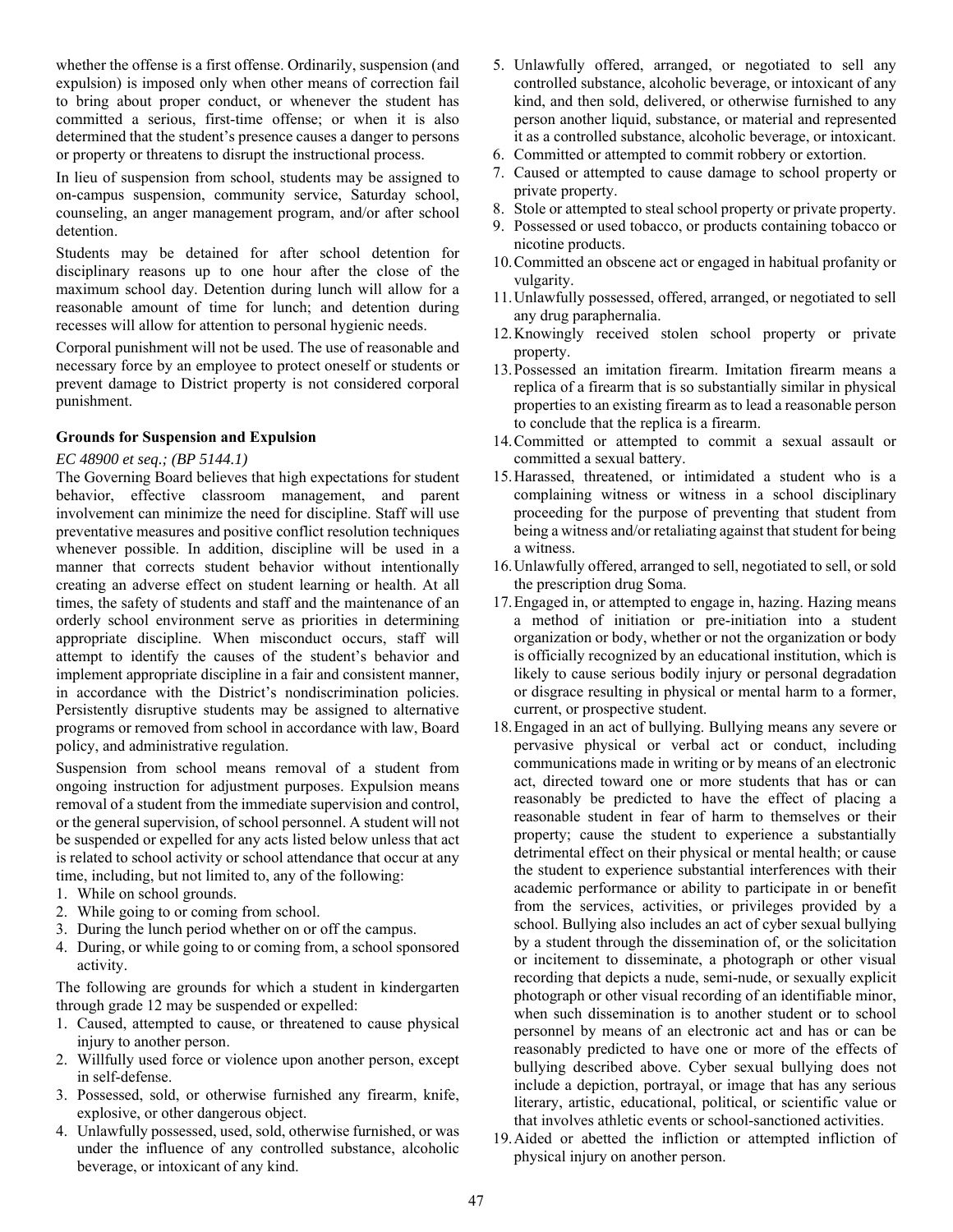20.Made terrorist threats against school officials and/or school property. A terrorist threat includes any written or oral statement by a person who willfully threatens to commit a crime which will result in death or great bodily injury to another person or property damage in excess of \$1,000, with the specific intent that the statement is to be taken as a threat, even if there is no intent of actually carrying it out.

Additional grounds for suspension and expulsion for students in grades 4 through 12 include:

- 1. Committed sexual harassment. Sexual harassment means conduct which, when considered from the perspective of a reasonable person of the same gender as the victim, is sufficiently severe or pervasive as to have a negative impact upon the victim's academic performance or to create an intimidating, hostile, or offensive educational environment.
- 2. Caused, attempted to cause, threatened to cause, or participated in an act of hate violence. Hate violence includes injuring or intimidating a victim, interfering with the exercise of a victim's civil rights, or damaging a victim's property because of the victim's race, ethnicity, religion, nationality, disability, gender, gender identity, gender expression, or sexual orientation; a perception of the presence of any of those characteristics in the victim; or the victim's association with a person or group with one or more of those actual or perceived characteristics.
- 3. Intentionally engaged in harassment, threats, or intimidation against district personnel or students that is sufficiently severe or pervasive to have the actual and reasonably expected effect of materially disrupting classwork, creating substantial disorder, and invading the rights of school personnel or students by creating an intimidating or hostile educational environment.

Any student in grades 9-12 may be suspended, but not expelled, for disrupting school activities or otherwise willfully defying the valid authority of supervisors, teachers, administrators, other school officials, or other school personnel engaged in the performance of their duties.

#### **Removal from Class by a Teacher**

#### *EC 48910; (BP 5144.1)*

After other means of correction have failed to bring about proper conduct, a teacher may suspend a student from their class for the remainder of the day and the following day for any act listed in "Grounds for Suspension and Expulsion" above. A teacher also may refer a student to the principal or designee for consideration of suspension from school.

As soon as possible, the teacher will ask the student's parent to attend a parent-teacher conference regarding the removal. A counselor or psychologist may attend the conference if it is practicable, and a school administrator will attend if either the parent or teacher so requests.

A student removed from class may not be returned to class during the period of removal without approval of the teacher of the class and the principal. During this period of suspension, the student will not be placed in another regular class; however, if the student is assigned to more than one class per day, they may be placed in any other regular classes except those held at the same time as the class from which the student was removed. The teacher may require the student to complete any assignments and tests missed during the removal.

#### **Requirement of Parent School Attendance**

#### *EC 48900.1; (BP 5144.1)*

The parent of a student suspended by a teacher for any of the following reasons, may be required by the teacher to attend a portion of a school day in the classroom from which the student was suspended:

- EC 48900(i) committed an obscene act or engaged in habitual profanity or vulgarity
- EC  $48900(k)$  disrupted school activities or willful defiance

If the teacher imposes this requirement, the principal will send a written notice to the parent stating that attendance by the parent, who is actually living with the student, is pursuant to law. The notice will also ask the parent to meet with the principal after the visit and before leaving the school campus. Per LC 230.7, employers are not allowed to apply sanctions against the parent for complying with this requirement if the parent has given reasonable notice to their employer.

#### **Suspension from School**

#### *EC 48911; (BP 5144.1)*

A student may not be suspended from school for more than five consecutive school days unless the suspension is extended pending expulsion proceedings. A suspension by the principal or designee will be preceded by an informal conference where the student is informed of the reason for the disciplinary action, including the other means of correction that were attempted, and the evidence against them, and is given the opportunity to present their version and evidence in their defense. This conference may be omitted if the principal or designee determines that an emergency exists, involving a clear and present danger to the lives, safety or health of students or school personnel. If a student is suspended without this conference, both the parent and student will be notified of the student's right to return to school for the purpose of a conference. The conference will be held within two school days unless the student waives their right to it or is physically unable to attend for any reason. In such case, the conference will be held as soon as the student is physically able to return to school.

At the time of the suspension, a school employee will make a reasonable effort to contact the parent by telephone or in person. The parent will also be notified in writing of the suspension. The notice will state the specific offense committed by the student and may include the date and time when the student may return to school. School officials may request a meeting with the parent to discuss the causes and duration of the suspension, the school policy involved and any other pertinent matter. A parent of a student suspended must respond without delay to the request for a meeting; however, the student may not be denied readmission solely because the parent failed to attend the meeting.

If a student is also being recommended for expulsion, the Superintendent or designee may extend the period of suspension beyond the five consecutive days if they determine, following a meeting in which the student and the student's parent were invited to participate, that the student's presence at the school or at an alternative school would endanger persons or property or threaten to disrupt the instructional process.

To appeal a suspension, the process for challenging student records will be followed. Parents are encouraged to start by submitting a request to appeal a suspension to an administrator or a school site designee who did not issue the suspension.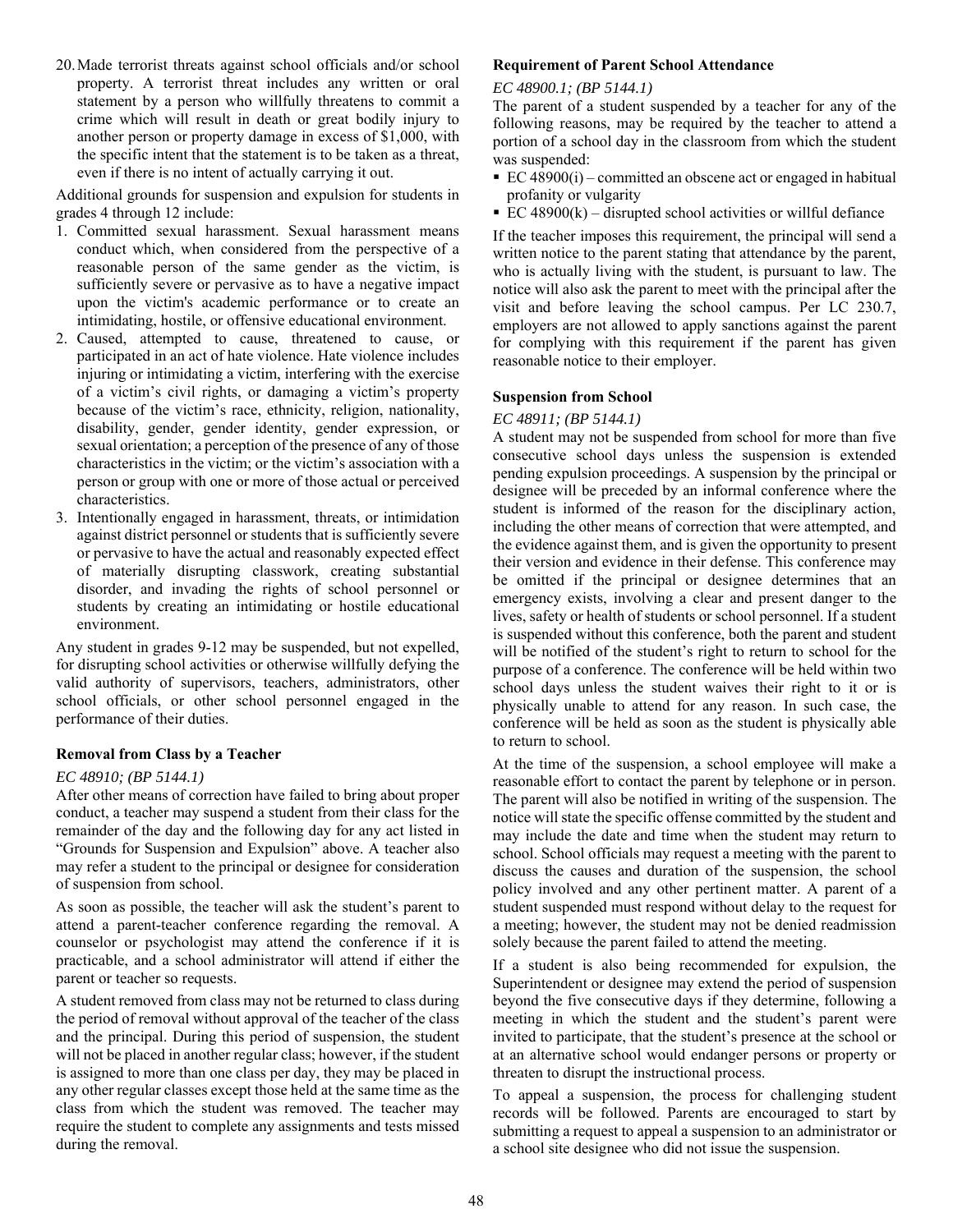#### **Assignments and Tests During Suspension**

#### *EC 48913, 48913.5 (BP 6154)*

The teacher of any class from which a student is suspended may require the suspended student to complete any assignments and tests missed during the suspension. However, a teacher must provide a student who has been suspended from school for two or more days the homework that the student would otherwise have been assigned if the student or the student's parent or other person holding educational rights makes a request to the teacher. Whenever homework assignment that is requested and turned into the teacher either upon the student's return to school from suspension or by the deadline prescribed by the teacher, whichever is later, is not graded before the end of the academic term, that assignment cannot be included in the calculation of the student's overall grade in class.

#### **Expulsion Recommendations and Decisions**

#### *EC 48915, 48918; (BP 5144.1)*

A student found to have committed any of the following acts will immediately be suspended from school and recommended for expulsion:

- 1. Possessed, sold, or otherwise furnished a firearm.
- 2. Brandished a knife at another person.
- 3. Unlawfully sold a controlled substance.
- 4. Committed or attempted to commit a sexual assault or committed a sexual battery.
- 5. Possession of an explosive.

For all other acts, a decision to recommend a student for expulsion must be based upon a finding of either or both of the following:

- 1. Other means of correction are not feasible or have repeatedly failed to bring about proper conduct.
- 2. Due to the nature of the act, the presence of the student causes a continuing danger to the physical safety of the student or others.

A student who is recommended for expulsion is entitled to a hearing conducted by an administrative hearing panel of three or more certificated persons, none of whom are members of the Board or employed on the staff at the school in which the student is enrolled. A decision to expel may only be made by the Governing Board. The Board's decision to expel, even if the expulsion order is suspended, can be appealed to the Madera County Board of Education within 30 calendar days following the decision of the MUSD Board.

#### **Involvement of Law Enforcement**

#### *EC 48902; (BP 5144.1)*

The principal or designee must notify the appropriate law enforcement authorities, within specified timelines, of any acts committed by students occurring on school grounds that involve:

- 1. Assault with a deadly weapon or instrument
- 2. Sexual battery or sexual assault
- 3. Controlled substances, alcoholic beverages, or intoxicants
- 4. Firearms or explosives
- 5. Any dirk, dagger, ice pick, knife having a blade longer than 2½ inches, folding knife with a blade that locks into place, razor with an unguarded blade, taser, or stun gun (as defined in PC 244.5(a)), any instrument that expels a metallic projectile, such as a BB or a pellet, through the force of air pressure, CO2 pressure, or spring action, or any spot marker gun

Whenever the principal or designee reports a criminal act committed by a student with exceptional needs, the principal or designee will ensure that copies of the student's special education and disciplinary records are provided to law enforcement authorities for consideration.

#### **Liability for Minor Child's Acts**

#### *EC 48900(u), 48904; (BP 3515.4, 6161.2)*

Parents may be held financially liable if their student willfully cuts, defaces, or otherwise injures any property, real or personal, of the District or school employee, or willfully does not return District property loaned to the student upon demand of an authorized school employee. School property includes, but is not limited to, electronic files and databases. The liability of the parent will not exceed ten thousand dollars (\$10,000), adjusted annually for inflation. The school may further withhold the grades, diploma, and transcript of the student until restitution is paid.

#### **Loss of Privileges**

#### *(BP 5127, 6145)*

In order to encourage high standards of student conduct and behavior in conformity with applicable state laws, District policies and regulations, and school rules, the principal may deny a student participation in privileged activities, placing them on a "Non-Privilege List". Privileged activities include, but are not limited to, any extracurricular activity that is not related to the regular classroom, does not occur during class time, is not graded, and is not offered for credit. Specifically, for purposes of the current school year, privileged activities include dances, rallies, recreational trips, reward trips, fundraising events and graduation/promotion ceremonies or activities.

Unless otherwise expressly stated in BP 5127 – Graduation Ceremonies and Other Privileged Activities, eligibility for and loss of the privilege of participating in District extracurricular and cocurricular activities is governed by BP 6145 – Extracurricular and Cocurricular Activities.

#### Students on Suspension, Recommended for Expulsion, or on Suspended Expulsion Order

A student who has been suspended is automatically placed on the Non-Privilege List and may not participate in privileged activities during the period of suspension. A student suspended and recommended for expulsion is automatically placed on the Non-Privilege List and may not participate in privileged activities during the duration of the student's extended suspension pending an expulsion hearing; a decision to remove the student from the List will be determined by the outcome of the expulsion hearing. An expelled student whose expulsion order has been suspended may only participate in privileged activities if expressly permitted to do so by the administration of the school of attendance.

#### Failure to Return District Property

A student who fails to return loaned District property when return is due, other than a uniform loaned for participation on a District sports or other team, may be placed on the Non-Privilege List and may not participate in privileged activities until the District property is returned or the student or the student's parents reimburse the District for the value of the loaned District property.

A student who was loaned a uniform for participation on a District sports or other team, and who fails to return the loaned uniform when return is due, may be denied participation on the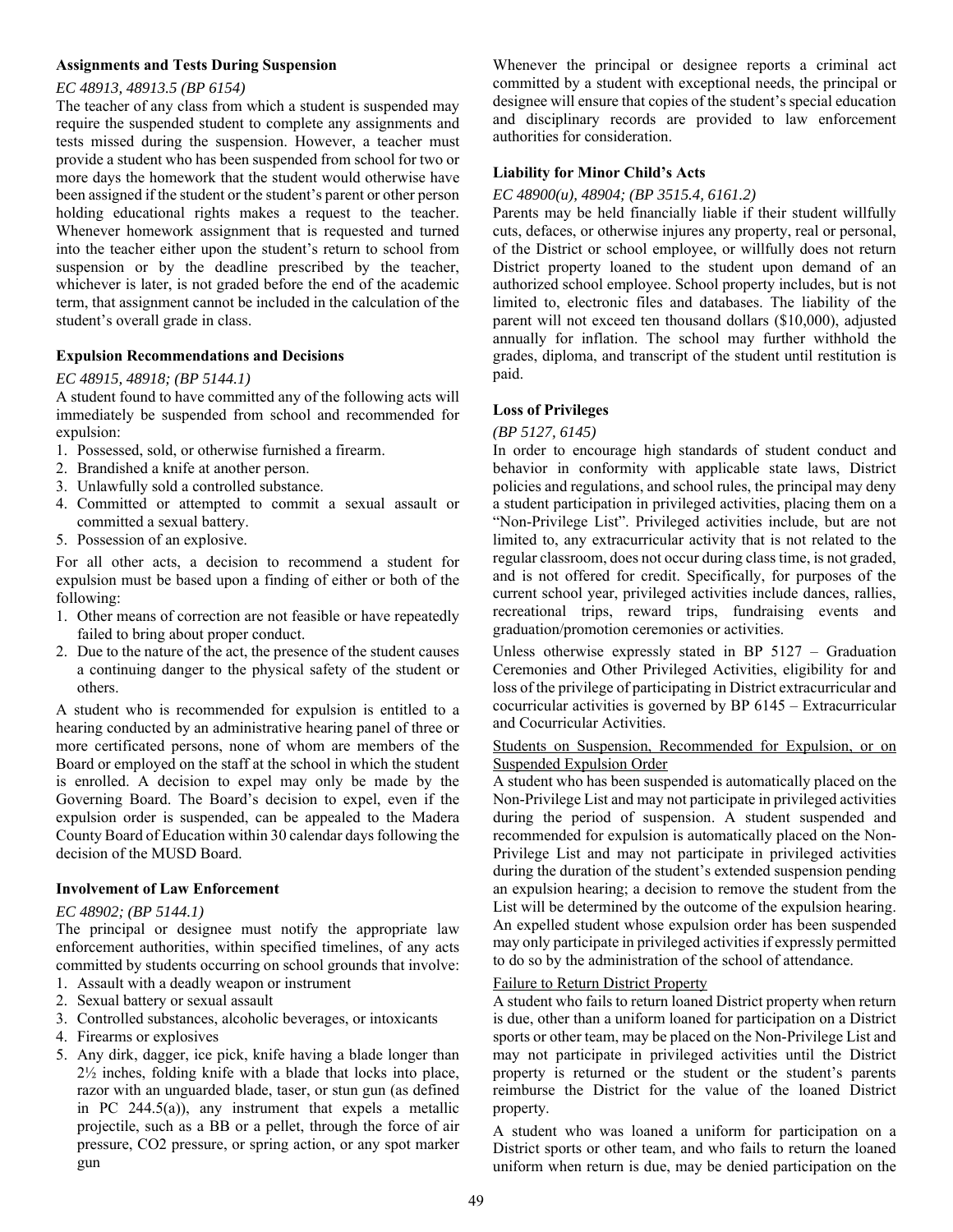subsequent District sports or other team in which the student desires to participate until the student returns the previously loaned uniform or the student or the student's parents reimburse the District for the value of the loaned District property.

#### Failure to Pay a Lawfully Imposed and/or Agreed Upon Financial Obligation

A student who fails to pay a lawfully imposed and/or agreed upon financial obligation may be placed on the Non-Privilege List and may not participate in privileged activities.

#### Notice of Privilege Revocation

For purposes of the denial of participation in privileged activities based upon a student's suspension or an extended suspension pending expulsion, revocation of the right to participate in privileged activities is effective immediately upon the issuance of the suspension.

There is no appeal right with regard to revocation of the participation in privileged activities related to a suspension, extended suspension pending expulsion, or suspended expulsion order. Any challenge or appeal to the suspension, extended suspension, or suspended expulsion order underlying a revocation of participation in privileged activities is governed by the procedures and requirements set forth in BP 5144.1 – Suspension and Expulsion/Due Process or school rules.

Prior to denial of a student's participation in privileged activities because of their placement on the Non-Privilege List for failure to return District property or failure to pay a lawfully imposed and/or agreed upon financial obligation, the student and the student's parent will be made aware of the grounds for such denial by written notice and will be given an opportunity to respond. The notice must be provided two weeks in advance of the first privileged activity for which the student will be denied participation.

The notice will provide the student and the student's parent information regarding the opportunity to meet with the principal in advance of the revocation of the student's right to participate in privileged activities. The notice will also provide the student and the student's parent information regarding the means whereby they may appeal any final decision by the school site principal to revoke the student's ability to participate in privileged activities.

#### Appeal of Decision to Revoke Privileges

Upon the school site principal's final decision to revoke a student's ability to participate in privileged activities, the student and the student's parent have the right to appeal the decision to the District's Area Assistant Superintendent or designee by mail or by telephone. Upon receiving a request for an appeal, the Area Assistant Superintendent or designee will schedule a meeting within 10 school days to meet with the student and the student's parent regarding the appeal.

The purpose of appeal meeting is to discuss the causes, the duration, the school policy involved, and other matters pertinent to the revocation of the student's ability to participation in privileged activities, and to provide the student and the student's parent an opportunity to explain why such a revocation is improper.

The Area Assistant Superintendent or designee will provide written notice of their decision regarding the student's appeal of the revocation of participation in privileged activities within three school days following the appeal meeting.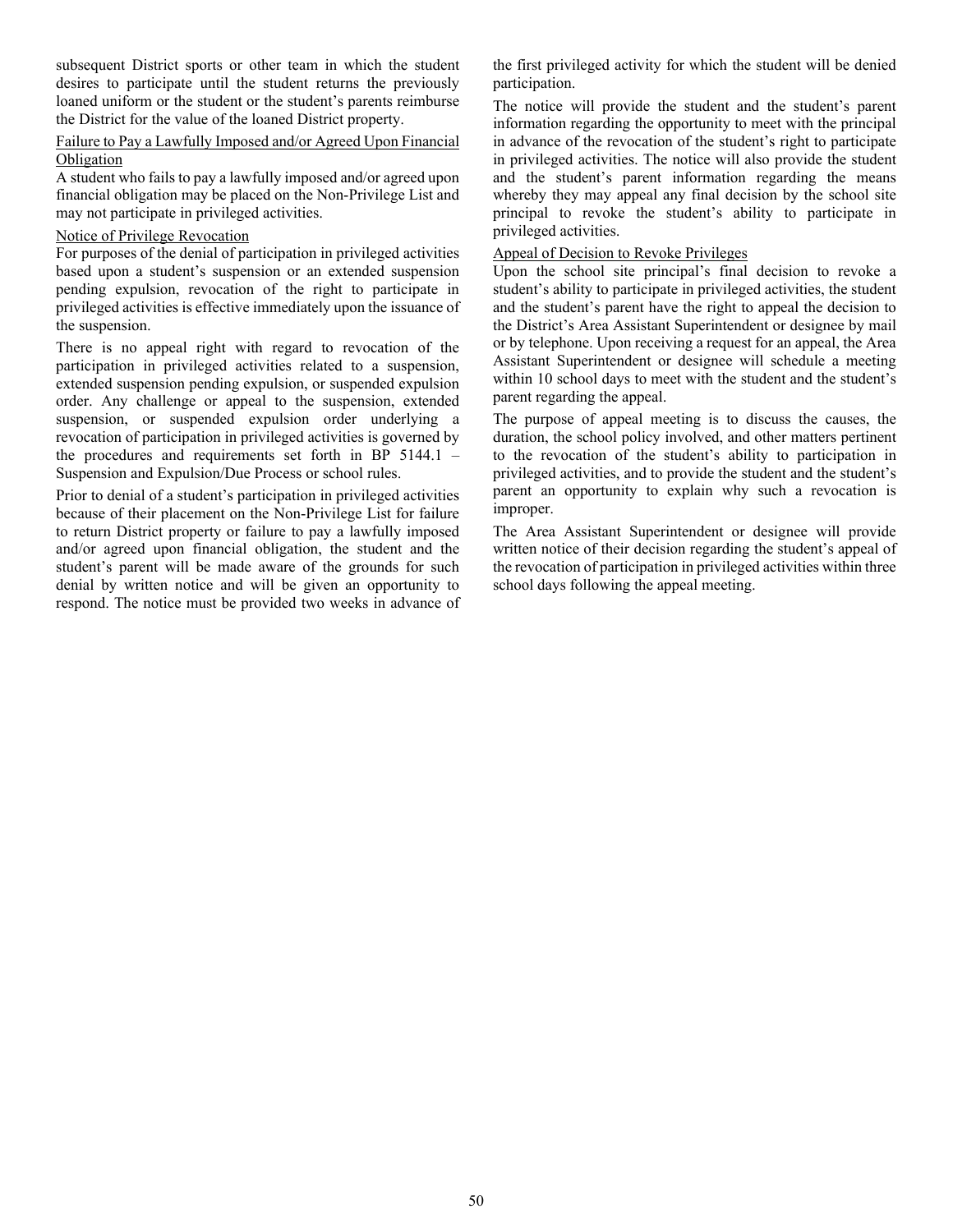### **MADERA UNIFIED SCHOOL DISTRICT – SCHOOL SITE LISTING**

### *Elementary Schools (K-6) Junior High Schools (7-8) High Schools (9-12)*

**John Adams**  1822 National Avenue  $674-4631 \cdot \text{Fax}: 674-3867$ *Kevin Gregor*

**Alpha** 900 Stadium Road  $661-4101 \cdot \text{Fax}: 673-0931$ *Tom Chagoya* 

**Berenda** 26820 Club Drive 674-3325 Fax: 664-9716 *Carsten Christiansen* 

**Cesar Chavez**  2600 East Pecan Avenue  $664-9701 \cdot \text{Fax: } 664-9716$ *Stephanie McPherson* 

**George Washington**  509 D South Street  $674-6705 \cdot \text{Fax} \cdot 674-7386$ *Adalberto Hernandez* 

**James Madison**  109 Stadium Road  $675-4630 \cdot \text{Fax: } 661-8397$ *Nora Guillen* 

**James Monroe**  1819 North Lake Street  $674-5679 \cdot \text{Fax}: 674-3008$ *Leonard Perez* 

**Lincoln**  650 Liberty Lane  $675-4600 \cdot \text{Fax: } 674-3061$ *TBD* 

**Millview**  1609 Clinton Street 674-8509 Fax: 674-9683 *Erik Lowry* 

**Nishimoto**  26460 Martin Street 664-8110 Fax: 664-8348 *Erin Falke* 

**Parkwood**  1150 East Pecan Avenue  $673-2500 \cdot \text{Fax}: 673-9822$ *Denise Munoz* 

**Pershing**  1505 East Ellis Street  $664-9741 \cdot \text{Fax} \cdot 9756$ *Lisa Delapena* 

**Sierra Vista**  917 East Olive Avenue  $674 - 8579 \cdot \text{Fax}: 674 - 1503$ *Ana Carrillo* 

**Virginia Lee Rose**  1001 Lilly Street  $662 - 2662 \cdot \text{Fax}: 673 - 3642$ *Jesus Navarro* 

#### *Elementary Schools (K-8)*

**Dixieland**  18440 Road 19 673-9119 Fax: 673-8232 *Lori King* 

**Eastin-Arcola**  29551 Avenue 8  $674 - 8841 \cdot \text{Fax: } 674 - 2566$ *Danene Guglielmana* 

**Howard**  13878 Road 21½ 674-8568 Fax: 673-5882 *Jeff Dailey* 

**La Vina**  8594 Road 23  $673-5194 \cdot \text{Fax}: 673-9091$ *Moises Perez* 

**Jack G. Desmond**  26490 Martin Street 664-1775 Fax: 664-1308 *Carry Gassett*

**Martin Luther King Jr.**  601 Lilly Street  $674-4681 \cdot \text{Fax}: 674-4201$ *Noel Jimenez* 

**Thomas Jefferson**  1407 Sunset Avenue  $673-9286$  • Fax: 673-6930 *Isabel Guzman*

**Madera High**  200 South L Street  $675-4444 \cdot \text{Fax}: 675-4531$ *Robyn Cosgrove*

**Madera South**  705 West Pecan Avenue  $675-4450 \cdot \text{Fax}: 675-9985$ *Aimee Anderson* 

**Matilda Torres**  16645 Road 26  $416-5909 \cdot \text{Fax}: 674-5909$ *Sabrina Rodriquez*

**Furman**  955 West Pecan Avenue 675-4482 Fax: 675-3811 *Hilda Castrellon*

### *Additional School Options*

**Pre-School Department**  1816 Howard Road, Suite 1  $675-4490 \cdot \text{Fax: } 675-3655$ *Tina Najarian, Child Development Coordinator* 

**Madera Technical Exploration Center** (8) 955 Lilly Street 416-5935 Fax: TBD *Alyson Rocco* 

**Ripperdan Community Day School** (7-12) 26133 Avenue 7  $674-0059 \cdot \text{Fax: } 674-7422$ *Ara Keledjian* 

**Mountain Vista Continuation** (9-12) 1901 Clinton Street  $675-4580 \rightarrow \text{Fax}: 675-4568$ *Alejandro Juarez* 

**Madera Adult Education**  2037 West Cleveland Avenue  $675-4425 \cdot \text{Fax: } 675-4562$ *Shirley Gregory*

*Note: The name of the principal for each school is listed in italics. The area code for all telephone and fax numbers is (559).*